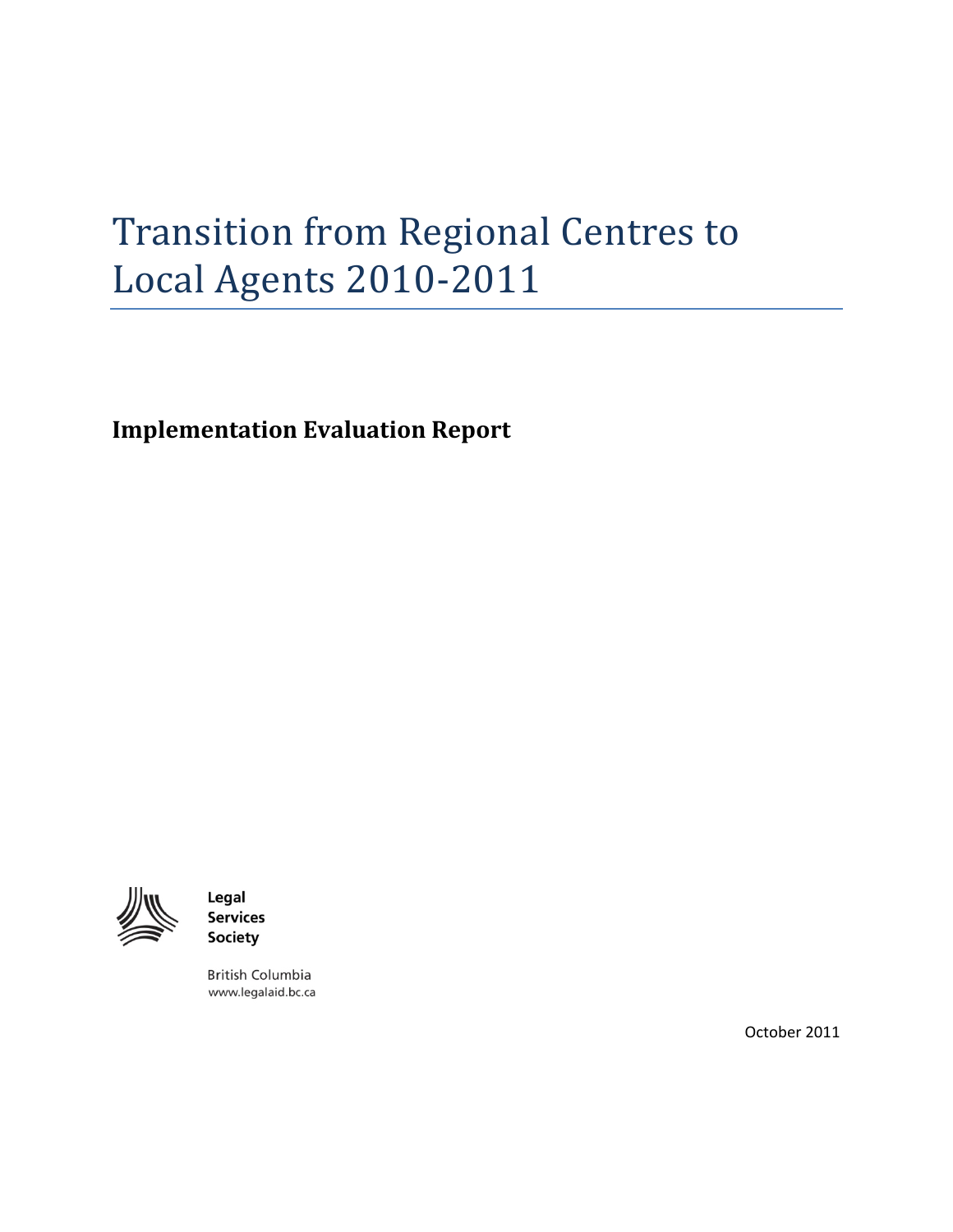# <span id="page-1-0"></span>**Contents**

| Objective 2: To establish an effective LSS liaison with key legal stakeholders (bar and courts)30 |
|---------------------------------------------------------------------------------------------------|
| Objective 3: To mitigate the loss of services unique to the regional centre model33               |
|                                                                                                   |
|                                                                                                   |
|                                                                                                   |
|                                                                                                   |
|                                                                                                   |

# <span id="page-1-1"></span>**Tables**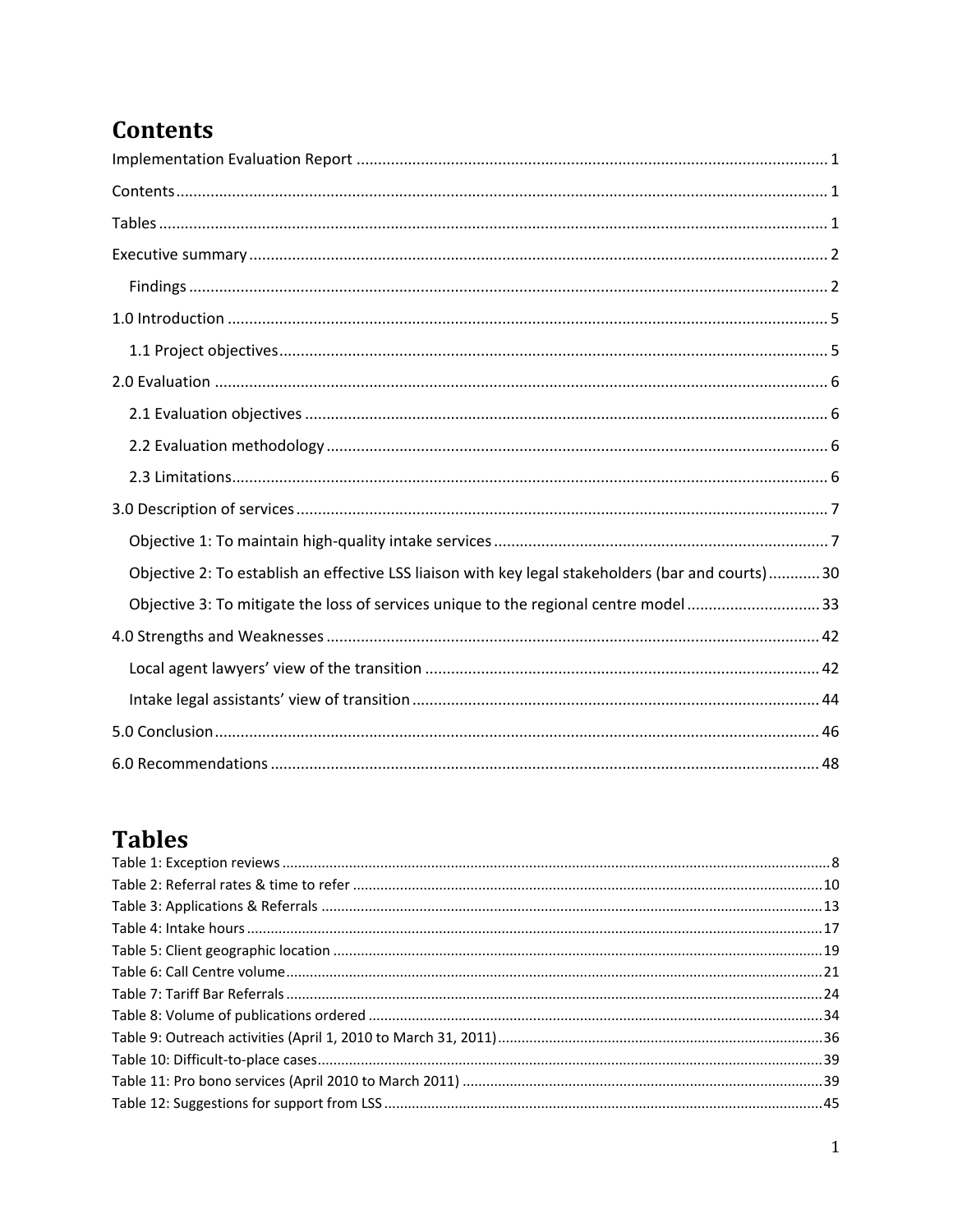## <span id="page-2-0"></span>**Executive summary**

This report evaluates the implementation of seven local agent offices in Kamloops, Kelowna, Prince George, Surrey, New Westminster, Langley, and Victoria, which replaced five LSS regional centres as a cost-saving measure in April 2010. New Westminster and Langley are satellites of the Surrey office. The former Surrey Regional Centre served these communities in the past. The period covered by the report is the first year of transition--April 2010 until March 31, 2011.

The objectives of the evaluation were to:

- 1. determine whether the new local agents are meeting the objectives LSS set out for them and how well the transition challenges have been met,
- 2. consider what, if anything, could have been done differently to better assist and support local agents in setting up their offices, and
- 3. review the new supporting structures and assess if there are any gaps to be filled or areas to be strengthened so that the local agent objectives can better be met moving forward.

To do this, all 5 local agent lawyers and 13 intake legal assistants (ILAs) were interviewed, as were relevant LSS managers and staff. The evaluation also relied on the offices' activity reports on their outreach efforts, and the number of hard-to-place cases taken and pro bono services provided. In addition, CMS, administrative, and Crown Publishing data were analyzed.

### <span id="page-2-1"></span>**Findings**

The evaluation found that overall, the local agent offices are largely fulfilling the objectives set out for them. The lawyers and ILAs felt supported by LSS during the transition and difficulties with start-up were quickly addressed. The evaluation also found, however, that there were fewer intake hours in some locations compared to the former regional centres and/or as stated in the local agents' contracts.

Specific findings are listed below.

### **Intake services**

- Exception reviews were up 47% (23 applications) in Kamloops and up 45% (35 applications) in Prince George compared to the regional centres; they were down in Kelowna, Surrey and Victoria.
- The average time to refer improved or remained consistent compared to the former regional centres, except in Victoria, where it took one day longer to find a referral lawyer.
- Referral rates improved or remained consistent compared to the regional centres, except in Surrey, where referral rates decreased by 16%.
- Four intake legal assistants were mostly satisfied with the training they received (the others did not require training).
- All 13 ILAs are aware of and use the online Intake Policy and Procedures manual.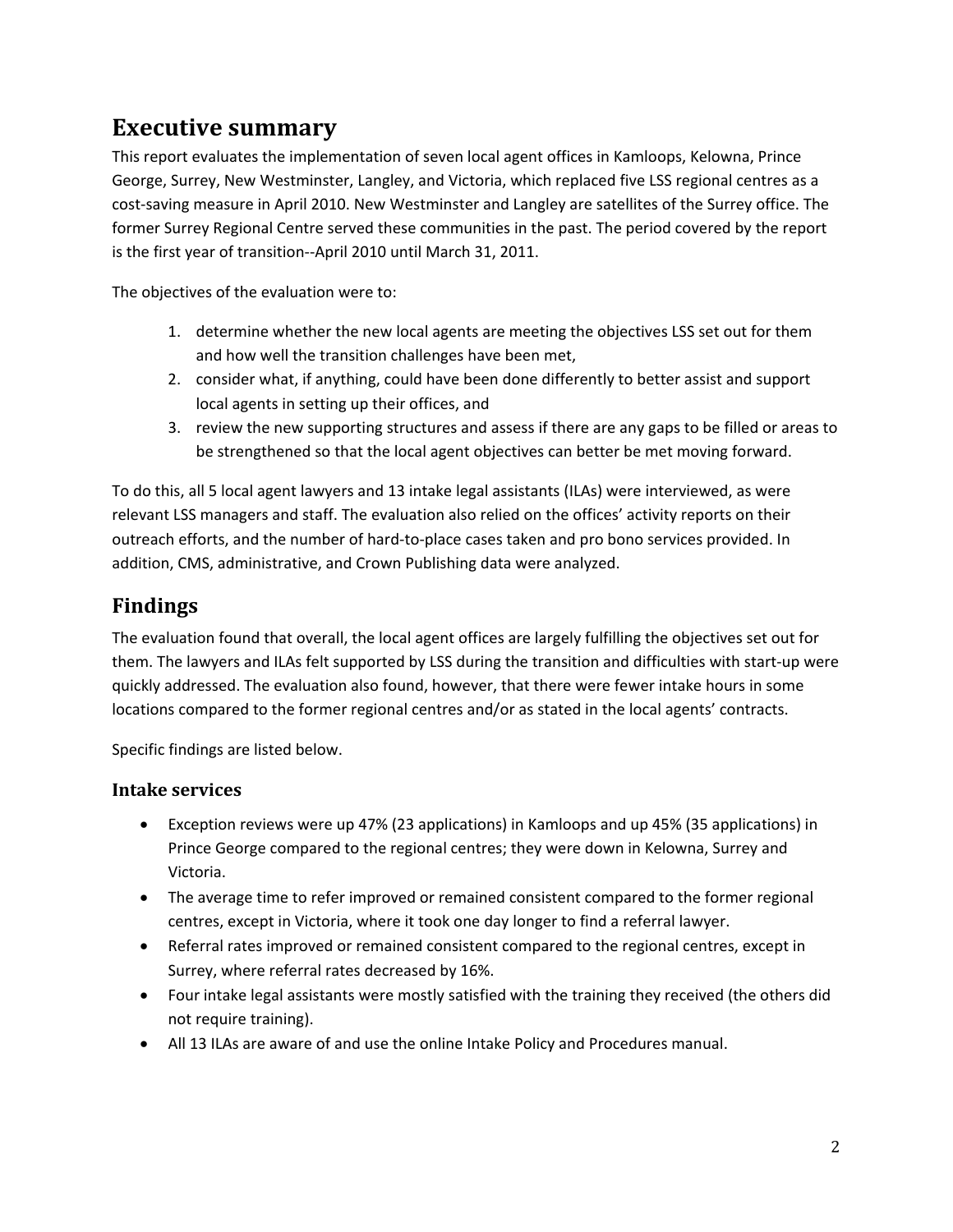### *Applications and referrals*

- Applications decreased the most (12%) in Kamloops, decreased slightly in Victoria and Prince George, and remained the same in Kelowna. There was an overall increase in applications in the Surrey region, i.e., the area formerly served by the Surrey Regional Centre and now served by Surrey, New West and Langley local agents.
- Referrals went up in Prince George. Referrals were down in Kamloops and Surrey (even when combined with New West and Langley). Kelowna and Victoria referrals remained consistent.
- Referrals for Aboriginal clients went down in the Surrey region (by 51 referrals or 15%) and Victoria (by 39). Aboriginal referrals went up in Kelowna, Prince George and Kamloops.
- Fewer intake hours are provided in Kamloops and Kelowna compared to the regional centres.
- Clients who visited local agent offices mostly came from the same areas as they did before the regional centre closures, though there was a 46% (52 clients) decrease in clients from Burns Lake visiting the Prince George office. However this is explained by the fact that since the regional centre closure, Burns Lake has been served by the Fort St James local agent. At the Surrey local agent, clients from Langley and New West decreased (not surprisingly, as there are local agent offices in New West and Langley) over the year before, as did people from Burnaby and Abbotsford, among other areas. In some cases, though, the number of applicants started to fall off before the transition.
- Call Centre volumes increased from clients in each of the local agent areas, except for Prince George.
- Intake legal assistants are referring clients to other individuals, agencies, and other relevant resources when they are not eligible for legal aid and/or have related issues.

### **Distribution of referrals**

• Under their contracts, local agents are required to refer approved applicants to lawyers who have an LSS Vendor Number "on an equitable basis." Findings indicate that, although there was some fluctuation in the number of lawyers receiving referrals across the sample sites, for the most part these were modest and not suggestive of any systematic changes due to the new service delivery model.

### **PLEI and outreach**

- PLEI materials are accessible to the public through each of the local agent offices. Most reorders from local agents are for family law publications.
- Local agents are performing community outreach, but do not appear to be providing as many hours as described in their contracts, except for Prince George. Community outreach hours are not known for Kelowna and Surrey.

### **Local agent lawyer roles**

• Local agent lawyers are forming relationships with the local bar, but LSS staff who were interviewed have mixed feelings on whether communication with LSS is as strong as it was when there were regional centres.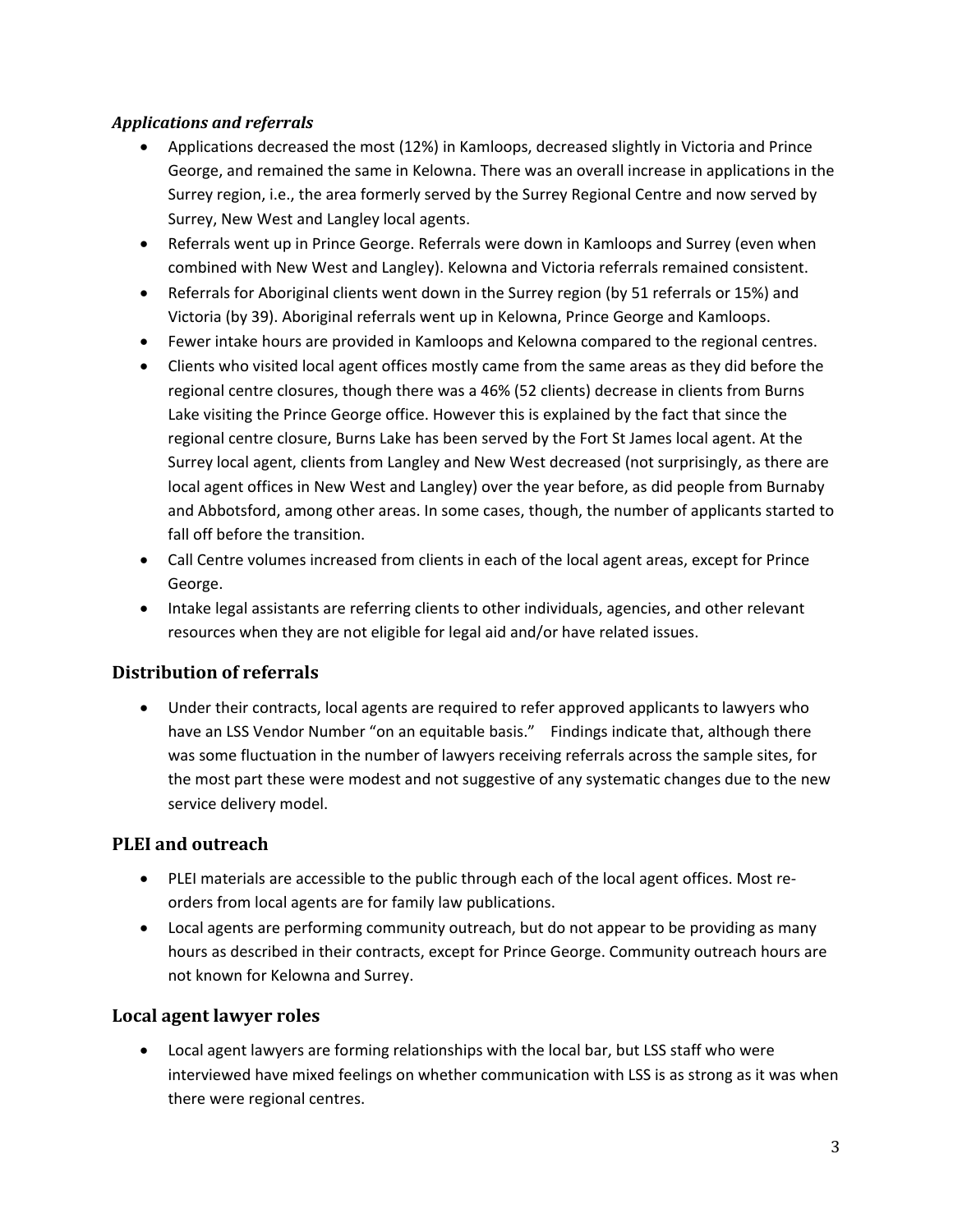- All of the local agent lawyers except in Kamloops are taking difficult-to-place cases.
- All of the local agent lawyers are providing pro bono services, particularly in Surrey.

### **Complaints to A & I**

- Two clients complained to A&I about how they were treated by staff at one local agent office.
- No complaints were received regarding the local agent lawyers.
- Surrey forwarded a series of complaints to LSS about one tariff bar lawyer.
- Local agents forwarded four complaints to LSS about clients. Each involved issues regarding financial eligibility.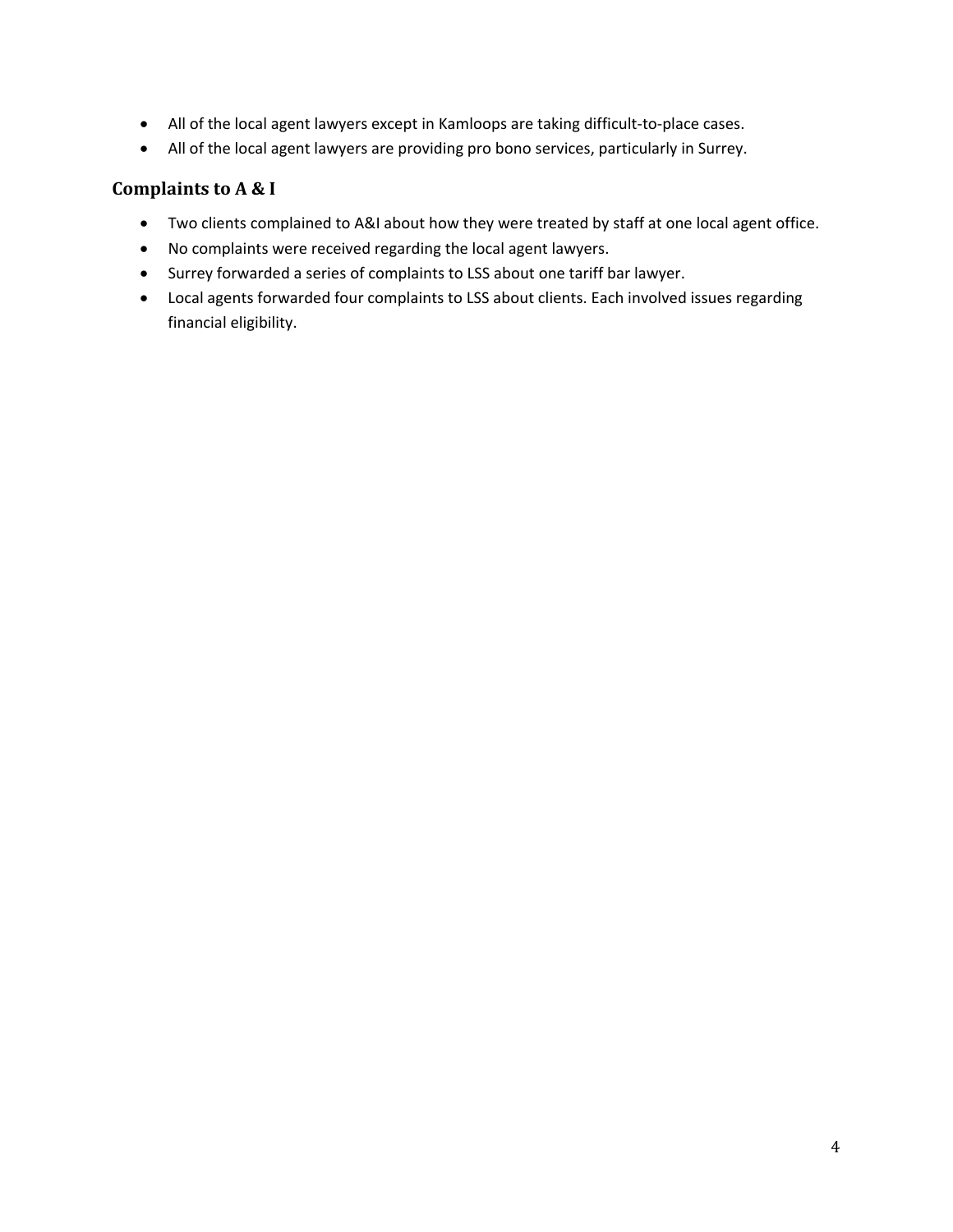# <span id="page-5-0"></span>**1.0 Introduction**

In March 2010, LSS closed 5 regional centres (all but Vancouver and Terrace) to reduce overhead costs and replaced them with local agents' offices in Kamloops, Kelowna, Prince George, Surrey, and Victoria, as well as satellite intake locations in Langley and New Westminster. This brought the total number of local agent locations in the province to 31.

Local agents are private lawyers who are contracted by LSS to administer legal aid. Their primary responsibilities are to provide intake services, which comprises taking legal aid applications and providing applicants with relevant legal information and referrals to relevant community services, issuing lawyer referrals on an equitable basis, and scheduling duty counsel.

### <span id="page-5-1"></span>**1.1 Project objectives**

LSS objectives for the new local agents were to:

- 1. Maintain high quality in-person intake services,
- 2. Establish an effective LSS liaison with key stakeholders, and
- 3. Mitigate the loss of services unique to the regional centre model.

Two particular challenges had to be addressed in the transition. The first was to ensure that the new local agents could provide good services as well as handle the high volumes of applications that were expected in the locations where they were placed.

The second challenge was for local agents to gain the trust and respect of both the legal and broader community as the provider of legal aid, given the strong allegiances that were built over years by the regional centres and their managing lawyers. LSS faced similar challenges in 2002 when the provincial government cut the legal aid budget by 40% over three years, resulting in a reduction in legal aid services. Unique this time was that five high-volume locations were affected simultaneously.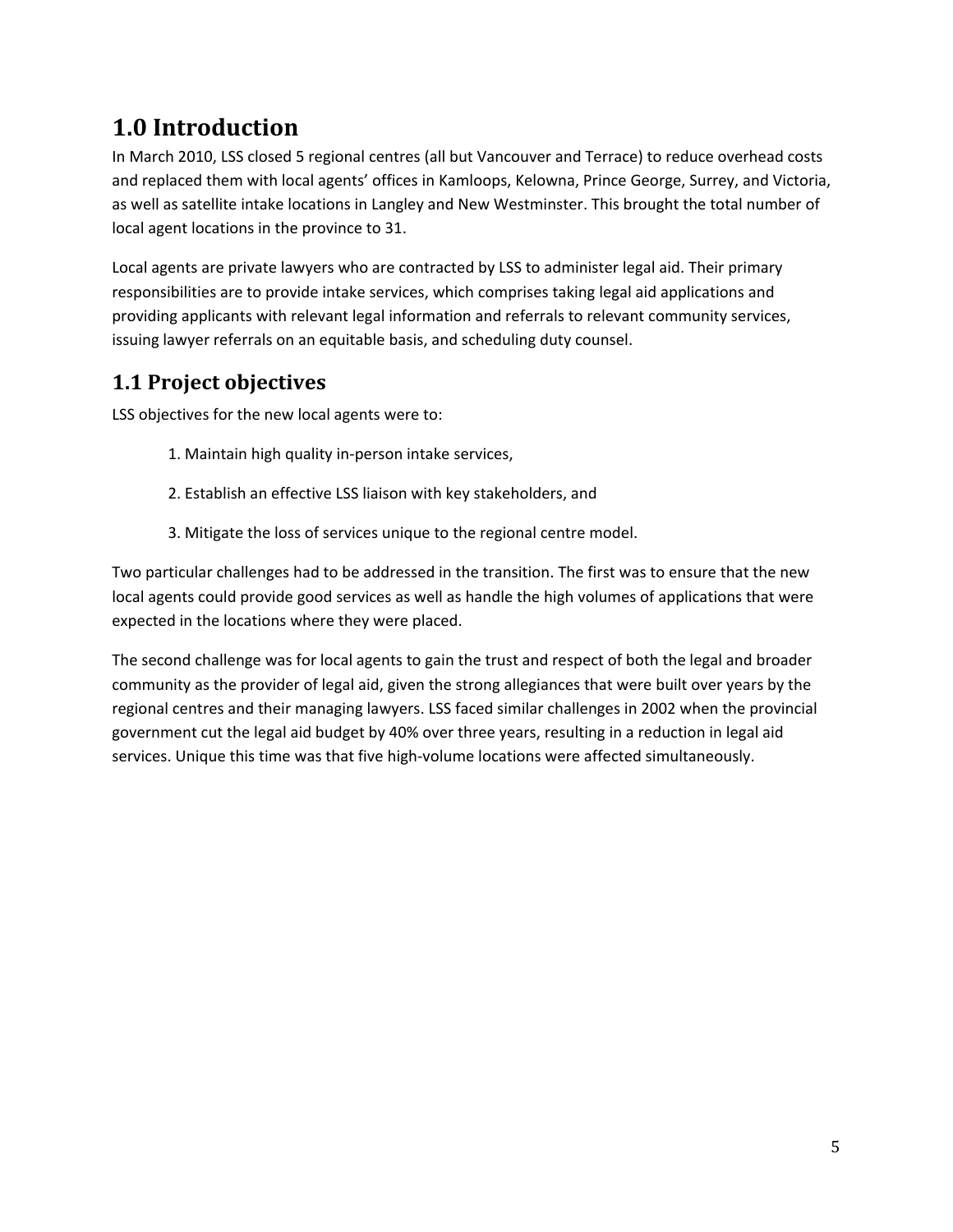# <span id="page-6-0"></span>**2.0 Evaluation**

### <span id="page-6-1"></span>**2.1 Evaluation objectives**

The evaluation objectives were to:

- 1. determine whether the new local agents are meeting the objectives set out for them and how well the transition challenges have been met;
- 2. consider what, if anything, could have been done differently to better assist and support local agents in setting up their offices; and
- 3. review the new supporting structures and assess if there are any gaps to be filled or areas to be strengthened so that the local agent objectives can better be met moving forward.

### <span id="page-6-2"></span>**2.2 Evaluation methodology**

The evaluation examines the first year of transition to the local agent model -- April 1, 2010, to March 31, 2011.

The following data and activities were used to determine whether the model was implemented as intended:

- CMS data on applications and referrals; time between interview and referral (local agents and regional centres);
- CMS data on referrals to lawyers and duty counsel;
- Crown Publishing data on distribution of LSS publications;
- Local agent reports on outreach activities, hard-to-place cases, and pro bono work;
- complaints to LSS about local agents;
- costs of local agents and regional centres;
- phone interviews with all 5 local agent lawyers;
- phone interviews with all 13 intake legal assistants (including Langley and New West locations);
- limited number of follow-up calls to community stakeholders;
- interviews with internal stakeholders in PLIA, LAR, and others as deemed necessary (managers, coordinators, provincial supervisors); and
- results of the 2010/2011 LSS Client Satisfaction Survey

### <span id="page-6-3"></span>**2.3 Limitations**

Two indicators in the framework were dropped from the evaluation methodology. One was the tariff bar's perspective on the new local agents. It was concluded that surveying the tariff bar or interviewing members of the tariff advisory committees about the five new local agent offices was not a high priority at this time.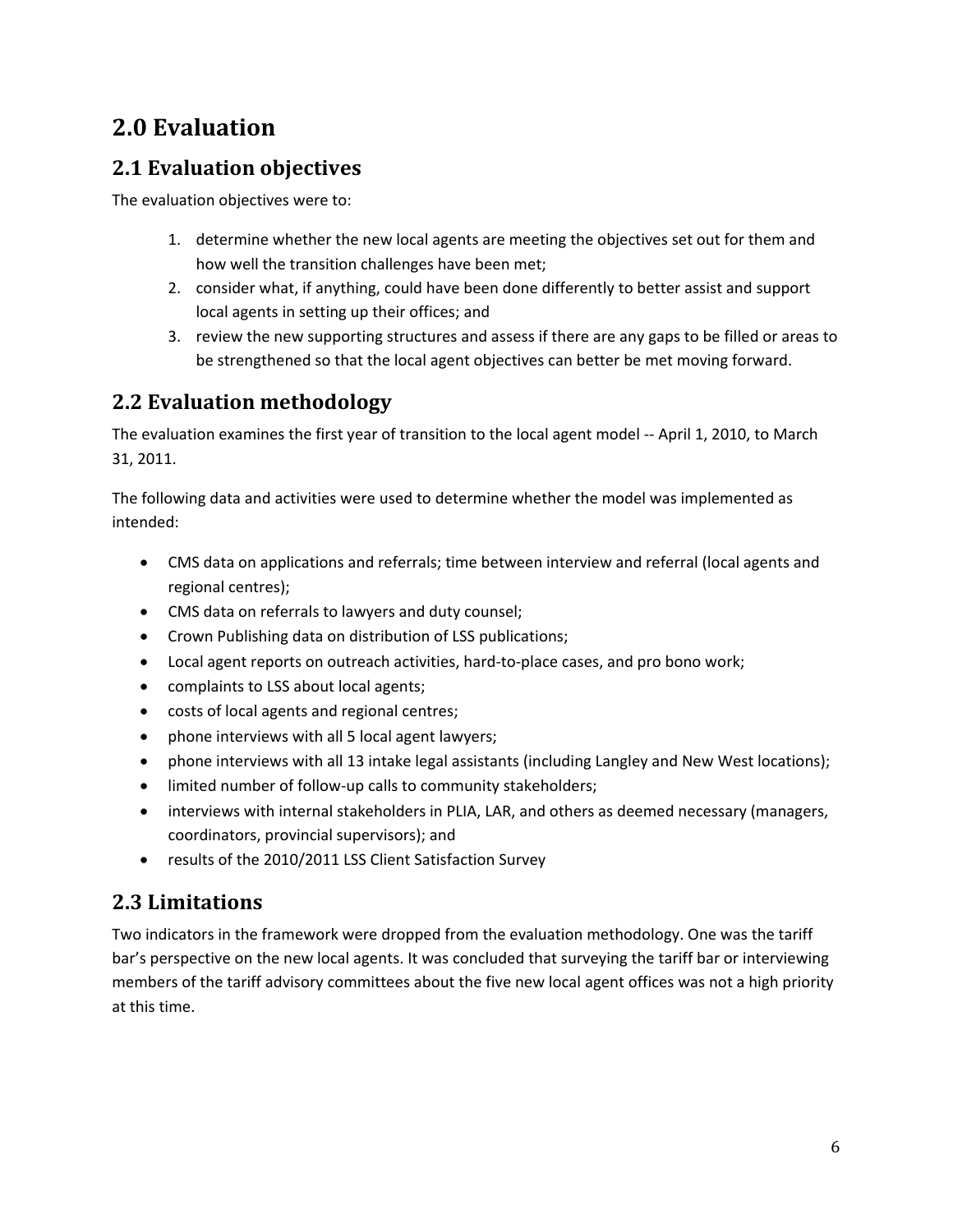# <span id="page-7-0"></span>**3.0 Description of services**

This section of the evaluation report is organized by project objective and corresponding measures.

### <span id="page-7-1"></span>**Objective 1: To maintain high-quality intake services**

The objectives for high-quality intake services were broken down into three categories:

- A. to consistently apply intake policy and make timely referrals
- B. to maintain or enhance access to legal aid services
- C. to equitably distribute referrals

### **A. To consistently apply intake policy and make timely referrals**

To measure the extent to which the quality of intake services under the local agent model was maintained, the evaluation examined the following indicators:

- number of exception reviews
- time between interview and referral
- consistency of referral rates
- measures taken to train intake staff
- awareness of LSS Intake Policies & Procedures (IPP)

### *Number of exception reviews*

An increase in exception reviews was anticipated during the first year of transition, and one of the reasons a second provincial supervisor position was created. The number of exception reviews was examined because a high number of review requests can indicate a lack of experience or poor training of Intake Legal Assistants (ILAs) (since coverage decisions have to be escalated to the Provincial Supervisors for Legal Aid Applications). However, there may be other contributing factors, such as an increase in family applications that can only proceed by exception review.

In Prince George, exception reviews were up 45% (35 applications; see table below), where intake staff were new to the job and may have been uncertain about LSS intake policy. Unlike the other locations, the requests from Prince George were almost evenly split between Aboriginal and non-Aboriginal applications.

It is less clear why exception review requests were also up by 47% (23 applications) in Kamloops, where there was experienced intake staff.

Exception reviews were down during the transitional year in Kelowna, Surrey, and Victoria.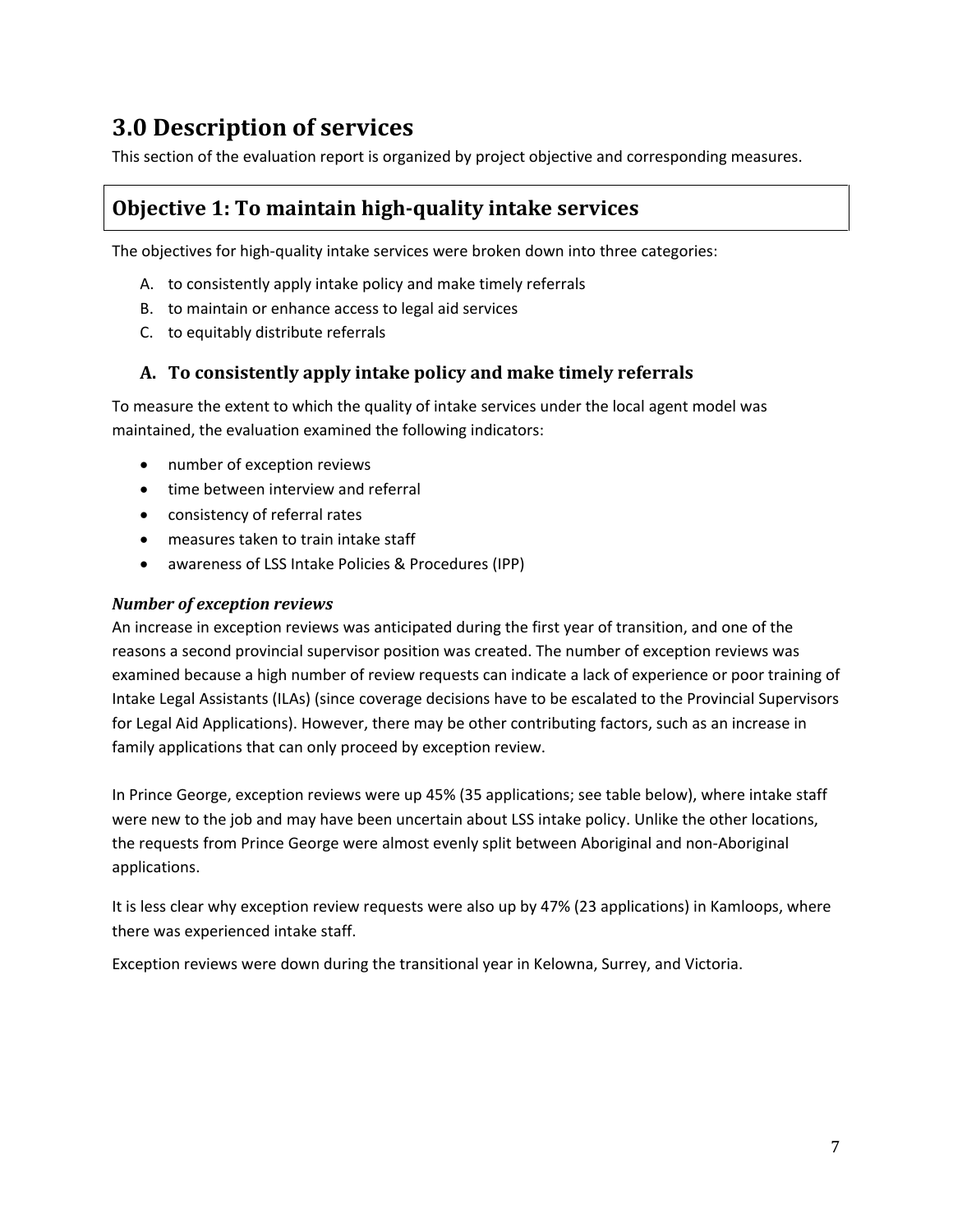### <span id="page-8-0"></span>*Table 1: Exception reviews*

| <b>Interview Fiscal</b><br>l Year | <b>Office Case</b> | <b>Client Group</b> | <b>Exception</b><br><b>Reviews</b><br>Requested |
|-----------------------------------|--------------------|---------------------|-------------------------------------------------|
|                                   |                    | Native              | 11                                              |
| 2009/2010                         | Kamloops (RC)      | Non-Native          | 38                                              |
|                                   |                    | <b>Total</b>        | 49                                              |
|                                   |                    | Native              | 19                                              |
| 2010/2011                         | Kamloops (LA)      | Non-Native          | 53                                              |
|                                   |                    | <b>Total</b>        | 72                                              |
|                                   |                    | % change            | <b>↑47%</b>                                     |

| <b>Interview Fiscal</b><br>Year | <b>Office Case</b> | <b>Client Group</b> | <b>Exception</b><br><b>Reviews</b><br><b>Requested</b> |
|---------------------------------|--------------------|---------------------|--------------------------------------------------------|
|                                 |                    | Native              |                                                        |
| 2009/2010                       | Kelowna (RC)       | Non-Native          | 70                                                     |
|                                 |                    | <b>Total</b>        | 74                                                     |
|                                 |                    | Native              |                                                        |
| 2010/2011                       | Kelowna (LA)       | Non-Native          | 53                                                     |
|                                 |                    | <b>Total</b>        | 54                                                     |
|                                 |                    | % change            | J27%                                                   |

| <b>Interview Fiscal</b><br>Year | <b>Office Case</b>    | <b>Client Group</b> | <b>Exception</b><br><b>Reviews</b><br>Requested |
|---------------------------------|-----------------------|---------------------|-------------------------------------------------|
|                                 |                       | Native              | 41                                              |
| 2009/2010                       | Prince George<br>(RC) | Non-Native          | 36                                              |
|                                 |                       | <b>Total</b>        | 77                                              |
| 2010/2011                       | Prince George<br>(LA) | Native              | 57                                              |
|                                 |                       | Non-Native          | 55                                              |
|                                 |                       | <b>Total</b>        | 112                                             |
|                                 |                       | % change            | 个45%                                            |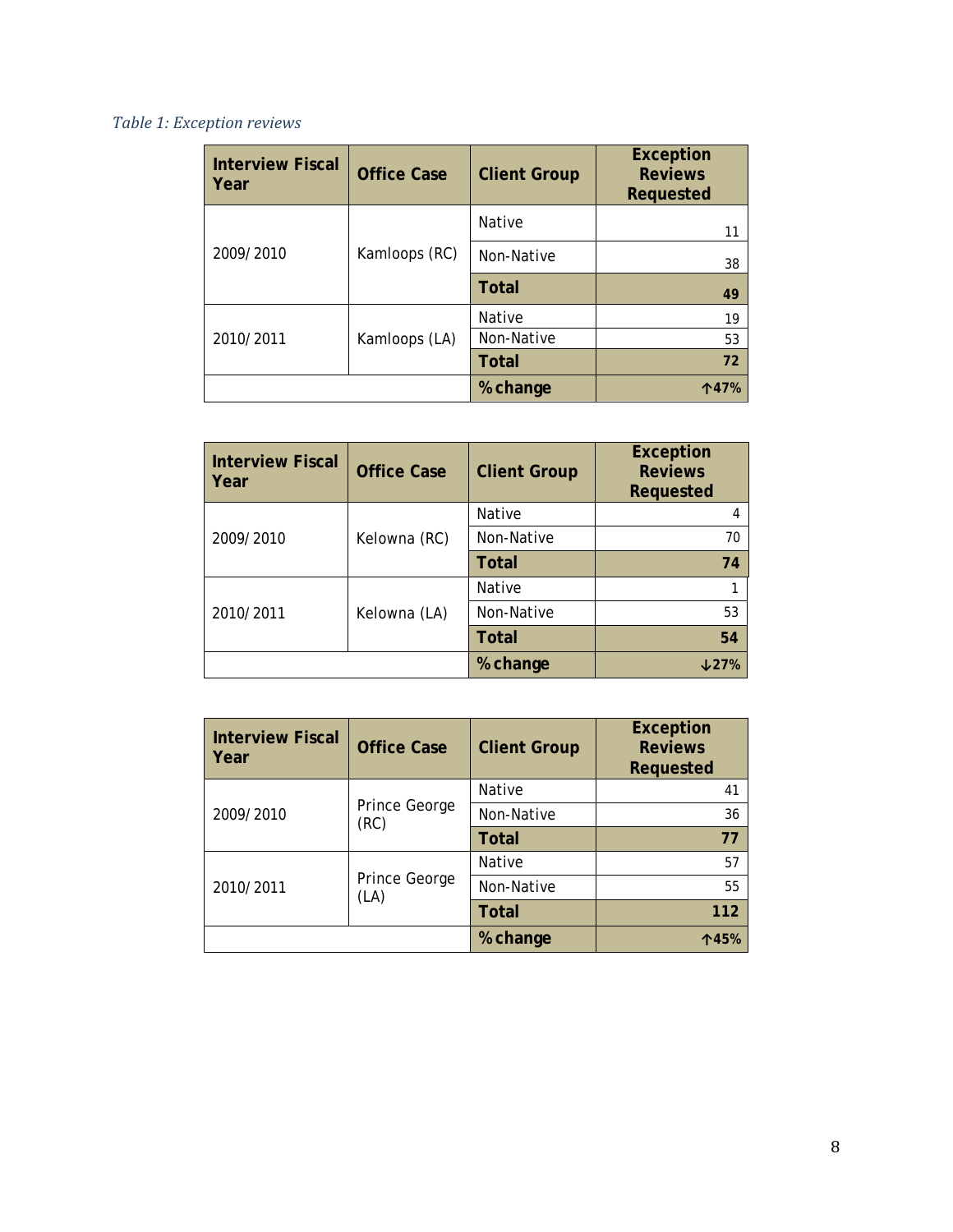| <b>Interview Fiscal</b><br>Year | <b>Office Case</b> | <b>Client Group</b> | <b>Exception</b><br><b>Reviews</b><br>Requested |
|---------------------------------|--------------------|---------------------|-------------------------------------------------|
|                                 |                    | Native              | 4                                               |
| 2009/2010                       | Surrey (RC)        | Non-Native          | 50                                              |
|                                 |                    | <b>Total</b>        | 54                                              |
|                                 |                    | Native              | 5                                               |
| 2010/2011                       | Surrey (LA)        | Non-Native          | 35                                              |
|                                 |                    | <b>Total</b>        | 40                                              |
|                                 |                    | % change            | J26%                                            |

| <b>Interview Fiscal</b><br>Year | <b>Office Case</b> | <b>Client Group</b> | <b>Exception</b><br><b>Reviews</b><br>Requested |
|---------------------------------|--------------------|---------------------|-------------------------------------------------|
|                                 |                    | Native              | 16                                              |
| 2009/2010                       | Victoria (RC)      | Non-Native          | 79                                              |
|                                 |                    | Total               | 95                                              |
|                                 |                    | Native              | 14                                              |
| 2010/2011                       | Victoria (LA)      | Non-Native          | 44                                              |
|                                 |                    | <b>Total</b>        | 58                                              |
|                                 |                    | % change            | む39%                                            |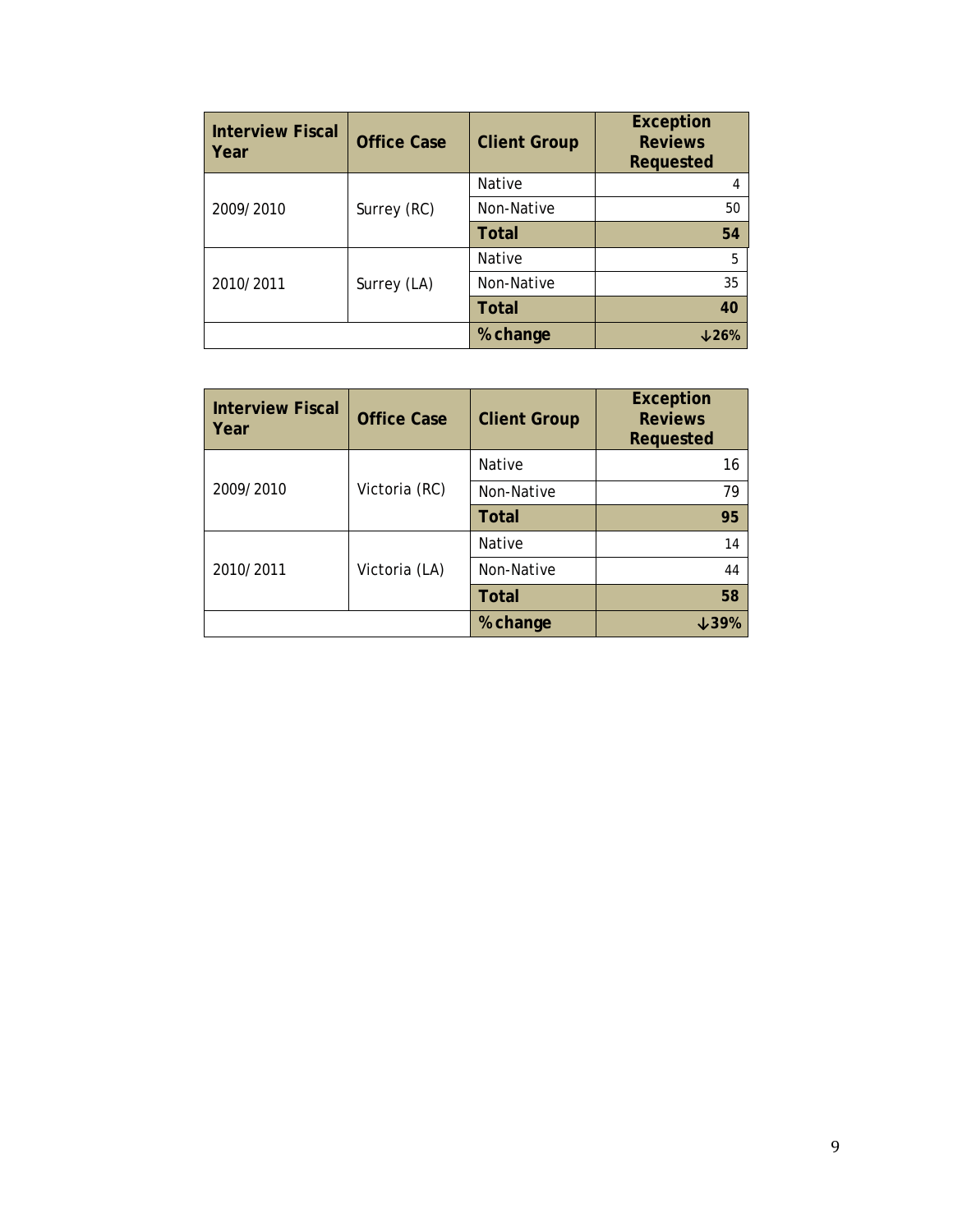### *Time between interview and referral AND Consistency of referral rates*

The average time from interview to referral improved or remained consistent compared to the regional centres, except in Victoria, where it took, on average, about a day longer to get a referral at the local agent office. Thus referrals largely remained timely under the local agent model.

Referral rates remained consistent following the transition to the local agent model in Kelowna and Victoria, and improved in Kamloops and Prince George. However, in Surrey, referral rates decreased by 16%. Referral rates can change for reasons other than how well intake policy is applied. Given the experience of Surrey intake staff, it is hard to know what the decrease means.

| <b>Interview</b><br><b>Fiscal Year</b> | <b>Office Case</b> | <b>Client Group</b> | <b>Average Time</b><br><b>To Refer</b> | Referral<br>Rate |
|----------------------------------------|--------------------|---------------------|----------------------------------------|------------------|
| Kamloops<br>2009/2010<br>(RC)          | Native             | 7.3                 | 70.6%                                  |                  |
|                                        | Non-Native         | 11.3                | 62.3%                                  |                  |
|                                        |                    | <b>Total</b>        | 10.0                                   | 64.9%            |
| Kamloops<br>2010/2011<br>(LA)          | Native             | 11                  | 78%                                    |                  |
|                                        |                    | Non-Native          | 10                                     | 68%              |
|                                        |                    | <b>Total</b>        | 10.3                                   | 71.3%            |

### <span id="page-10-0"></span>*Table 2: Referral rates & time to refer*

| <b>Interview Fiscal</b><br>Year | <b>Office Case</b> | <b>Client Group</b> | <b>Average Time</b><br><b>To Refer</b> | Referral<br>Rate |
|---------------------------------|--------------------|---------------------|----------------------------------------|------------------|
| 2009/2010<br>Kelowna (RC)       |                    | Native              | 5.4                                    | 67.0%            |
|                                 |                    | Non-Native          | 8.7                                    | 58.3%            |
|                                 |                    | <b>Total</b>        | 8.2                                    | 59.3%            |
| 2010/2011                       | Kelowna (LA)       | Native              | 6.3                                    | 68.8%            |
|                                 |                    | Non-Native          | 7.3                                    | 57.3%            |
|                                 |                    | <b>Total</b>        | 7.1                                    | 59.0%            |

| <b>Interview Fiscal</b><br>Year    | <b>Office Case</b>    | <b>Client Group</b> | Average Time<br><b>To Refer</b> | Referral<br>Rate |
|------------------------------------|-----------------------|---------------------|---------------------------------|------------------|
| Prince<br>2009/2010<br>George (RC) | Native                | 9.9                 | 69.2%                           |                  |
|                                    |                       | Non-Native          | 10.1                            | 67.2%            |
|                                    |                       | <b>Total</b>        | 10.0                            | 68.2%            |
| 2010/2011                          | Prince<br>George (LA) | Native              | 7.8                             | 81.0%            |
|                                    |                       | Non-Native          | 8.7                             | 72.2%            |
|                                    |                       | <b>Total</b>        | 8.2                             | 76.4%            |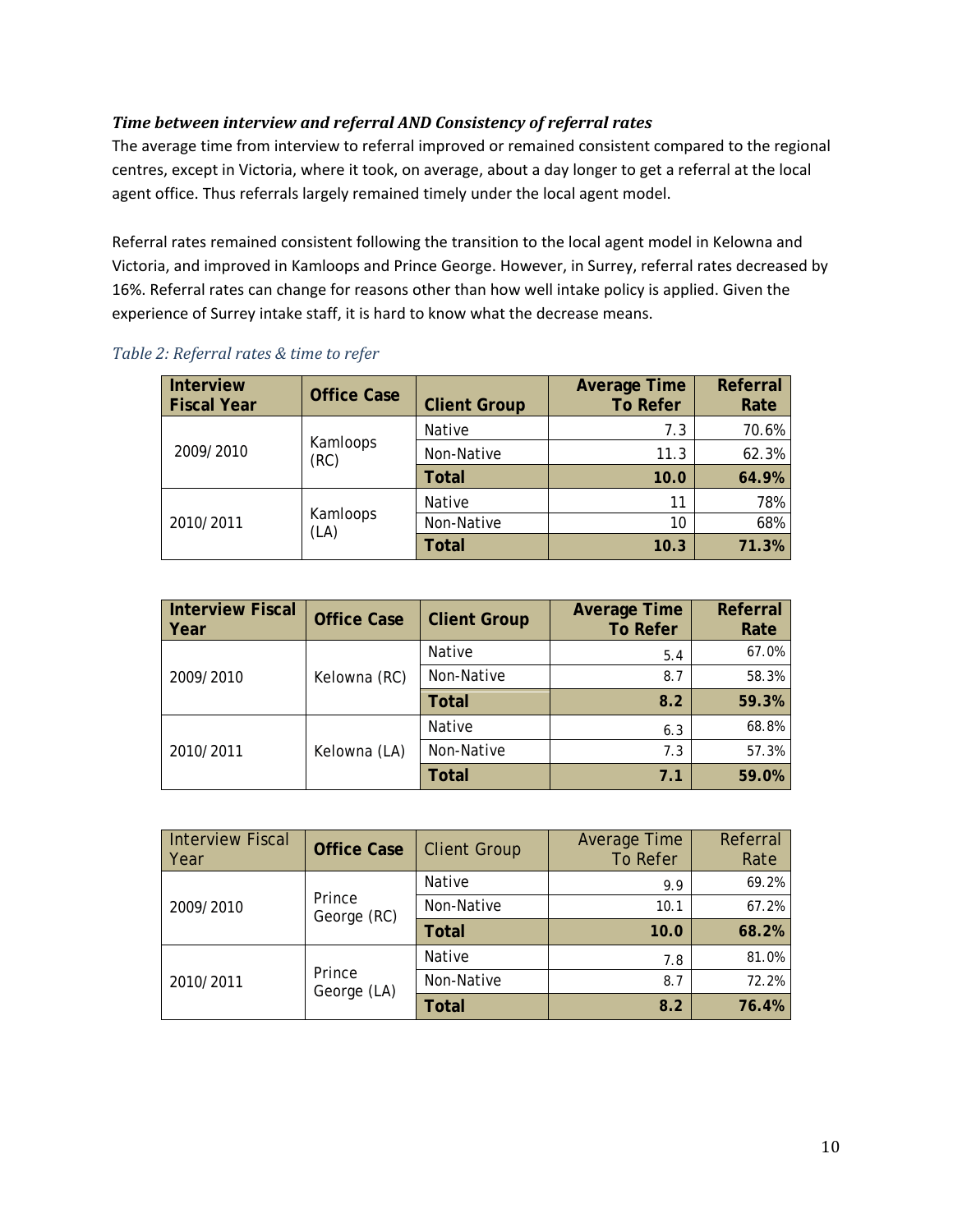| <b>Interview</b><br><b>Fiscal Year</b> | <b>Office Case</b> | <b>Client Native</b><br><b>Class</b> | <b>Average Time</b><br><b>To Refer</b> | Referral<br>Rate |
|----------------------------------------|--------------------|--------------------------------------|----------------------------------------|------------------|
| 2009/2010                              |                    | Native                               | 10.4                                   | 76.1%            |
|                                        | Surrey (RC)        | Non-Native                           | 11.7                                   | 67.2%            |
|                                        |                    | <b>Total</b>                         | 11.6                                   | 68.1%            |
| 2010/2011                              |                    | Native                               | 11.9                                   | 64.0%            |
|                                        | Surrey (LA)        | Non-Native                           | 11.5                                   | 50.6%            |
|                                        |                    | <b>Total</b>                         | 11.6                                   | 51.9%            |

| Interview<br><b>Fiscal Year</b> | <b>Office Case</b> | <b>Client Native</b><br><b>Class</b> | <b>Average Time</b><br><b>To Refer</b> | Referral<br>Rate |
|---------------------------------|--------------------|--------------------------------------|----------------------------------------|------------------|
| 2009/2010<br>Victoria (RC)      |                    | Native                               | 9.4                                    | 74.3%            |
|                                 |                    | Non-Native                           | 10.9                                   | 63.1%            |
|                                 |                    | Total                                | 10.6                                   | 65.2%            |
| 2010/2011                       |                    | Native                               | 11.3                                   | 71.0%            |
|                                 | Victoria (LA)      | Non-Native                           | 12.0                                   | 62.1%            |
|                                 |                    | <b>Total</b>                         | 11.7                                   | 63.7%            |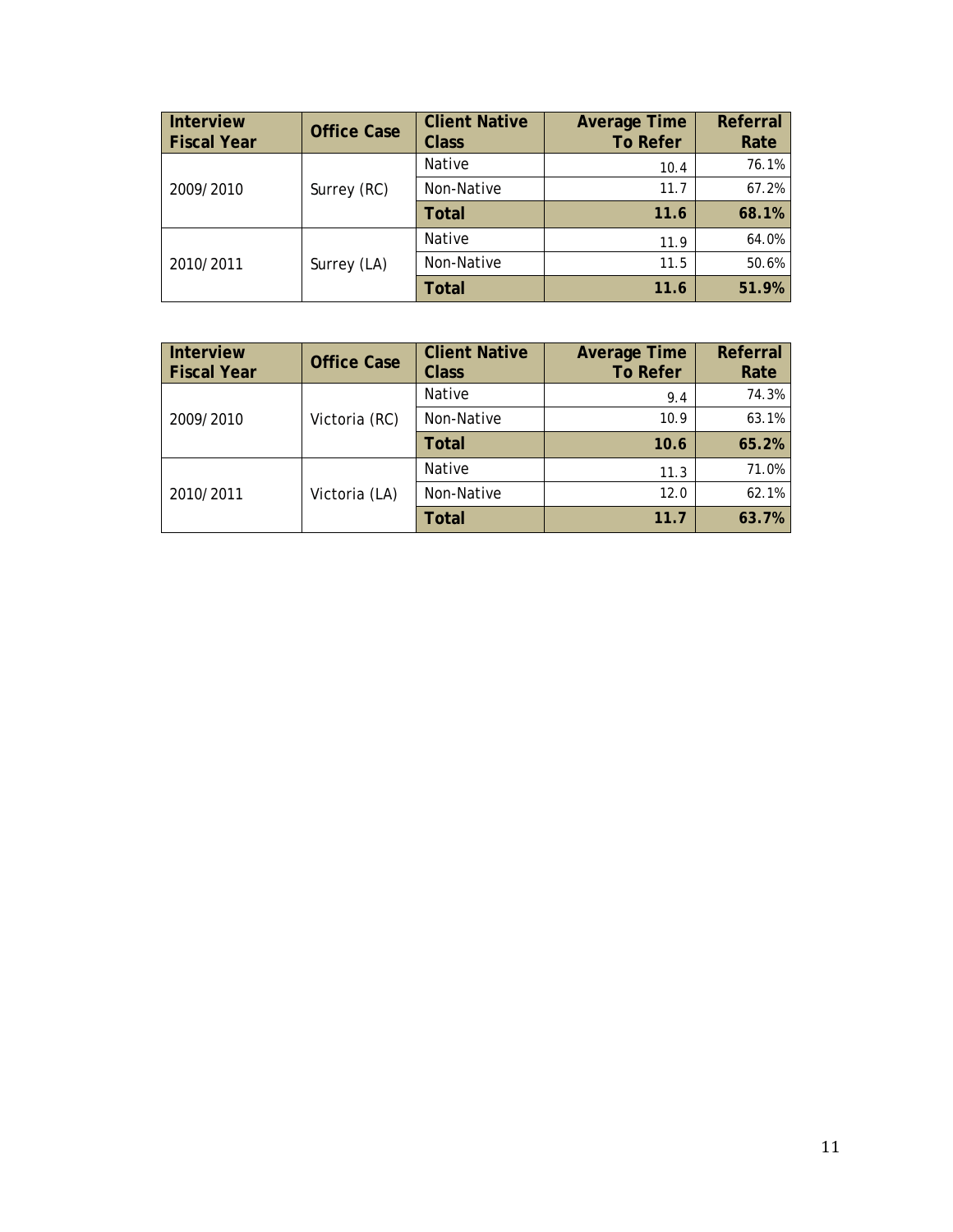### *Measures taken to train intake staff AND Awareness of the IPP*

Most of the intake staff at the local agent offices had been employees of the regional centres and did not require formal training. Three new intake workers from Surrey and one from Prince George were brought to Vancouver for two days of classroom training and job shadowing.

The provincial intake supervisors also provided as-needed support over the phone or via email, and all the ILAs attended the Intake Training Conference for three days in March 2011. Site visits to Prince George and Surrey by the Provincial Supervisors provided more opportunities to reinforce training.

Currently, questions or issues can be raised during monthly ILA teleconferences. Surrey's office supervisor is a former intake worker who assists the new ILAs.

### **ILA interviews**

The four ILAs who took the two-day training in Vancouver were largely satisfied with it. One commented that the hands-on training and job shadowing were great but the CMS classroom training was not useful: "In my opinion, it isn't a job you could learn in a classroom…maybe the policies and procedures…but for an intake job, job shadowing is much more effective."

When asked what further training would be helpful to their role, 9 of the 13 ILAs interviewed said they did not need any more training because they were familiar with LSS. Three commented that the conferences were useful for keeping up to date on coverage and policy changes. Three ILAs also said that while they did not need training, they felt newer staff needed more than they got. One commented: "…They needed more job shadowing—they only got one afternoon. Two weeks of training would be appropriate."

One ILA suggested that it would be helpful to learn more about determining financial eligibility: "For some of the financial information you feel like you need to be an accountant; like if a client is selfemployed, it can get very complicated."

The ILAs were provided with copies of the new *LSS Intake Training Manual* (now called the *LSS Intake Manual*), which is also available on the IPP site and the Local Agent Portal. Most of the ILAs said they were aware of it, but 10 said they did not use it at all; 2 said they sometimes used it; and 1 said they had used it a lot at the beginning.

The reasons given for not using the manual were that they did not need it and they used the online IPP instead. Note that the manual is aimed at new employees only and was not available when the new ILAs started in their positions.

There is high awareness of the IPP--all 13 ILAs said they used it: "That's our bible"; "I have it up and open all the time"; "It's very good."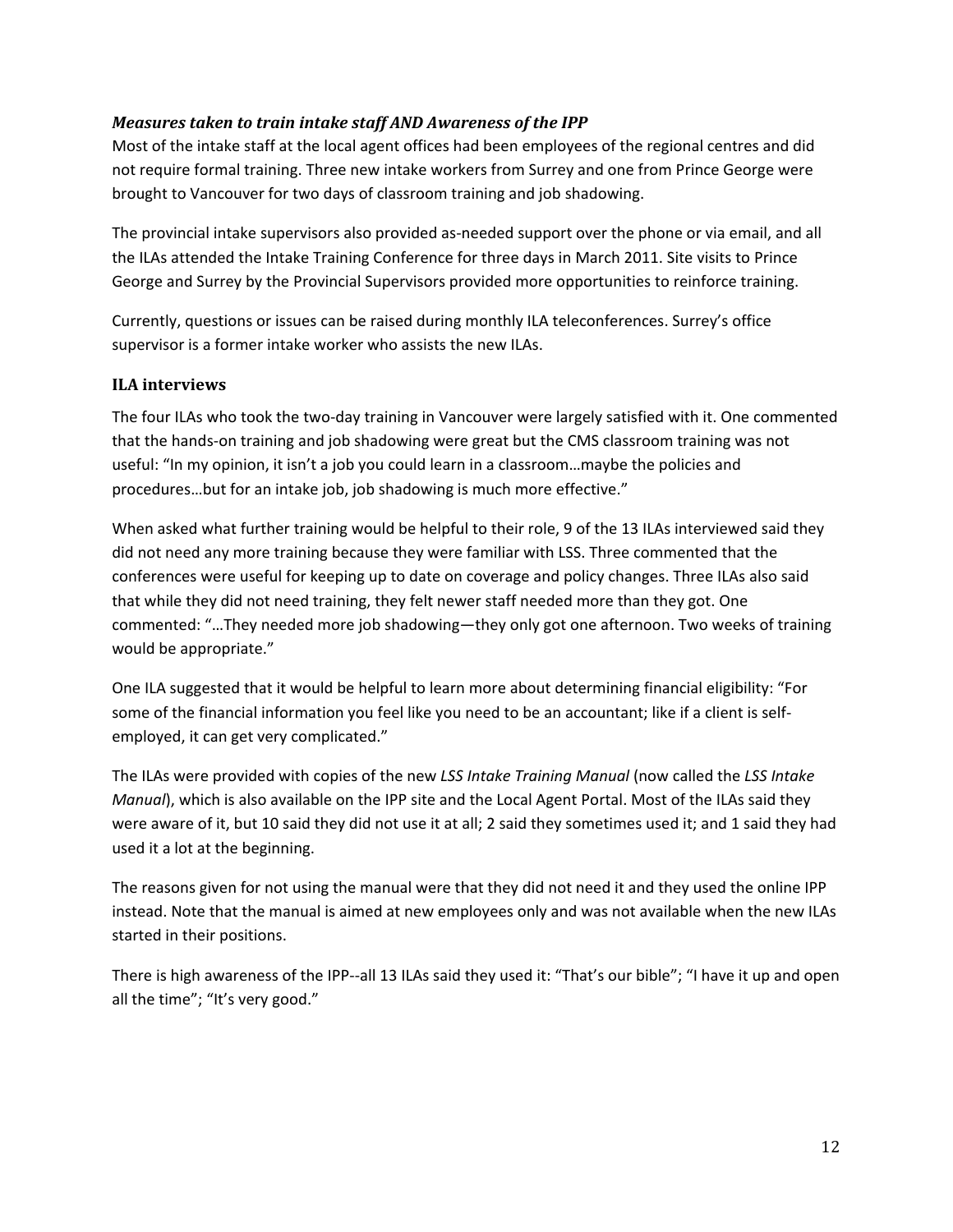### **B. To maintain or enhance access to legal aid services**

The following indicators were used to measure how well the local agents maintained or enhanced access to legal aid services:

- # of applications & referrals compared to regional centres
- time from interview to referral
- # of Aboriginal applications & referrals compared to regional centres
- local agent intake hours and locations compared to regional centres
- geographic location of clients for each model
- # and type of advertisements and other means of raising awareness of new service
- difficulties/successes identified regarding accessibility

### *Number of applications & referrals AND Number of Aboriginal applications and referrals*

In 2010/2011, province-wide legal aid applications and referrals went up over the year before. However, applications went down in Kamloops and Prince George; and referrals went down in Kamloops, Victoria, and Surrey (even with the addition of Langley and New West). However, a decrease in applications and referrals might be expected in the first year of transition.

Kamloops had the most significant decrease in applications, which was 12%. Referrals were down just 3%, though Aboriginal referrals went up slightly. Looking at the applications and referrals month by month, however, showed that the numbers improved over time, supporting the conclusion that a contributing factor was the "closed" sign left on the regional centre office for six months and difficulty getting the phones set up (see page 22). The decrease in applications may also have been the result of fewer intake hours compared to the regional centre (see page 17).

| <b>Interview Fiscal</b><br>Year | <b>Office</b><br>Case | <b>Client Group</b> | <b>Apps</b> | <b>Refs</b> | Referral<br>Rate |
|---------------------------------|-----------------------|---------------------|-------------|-------------|------------------|
| 2009/2010                       | Kamloops              | Native              | 579         | 409         | 70.6%            |
|                                 | (RC)                  | Non-Native          | 1,302       | 811         | 62.3%            |
|                                 |                       | <b>Total</b>        | 1,881       | 1,220       | 64.9%            |
|                                 | Kamloops<br>(LA)      | Native              | 550         | 429         | 78%              |
| 2010/2011                       |                       | Non-Native          | 1,109       | 754         | 68%              |
|                                 |                       | <b>Total</b>        | 1,659       | 1,183       | 71.3%            |

### <span id="page-13-0"></span>*Table 3: Applications & Referrals*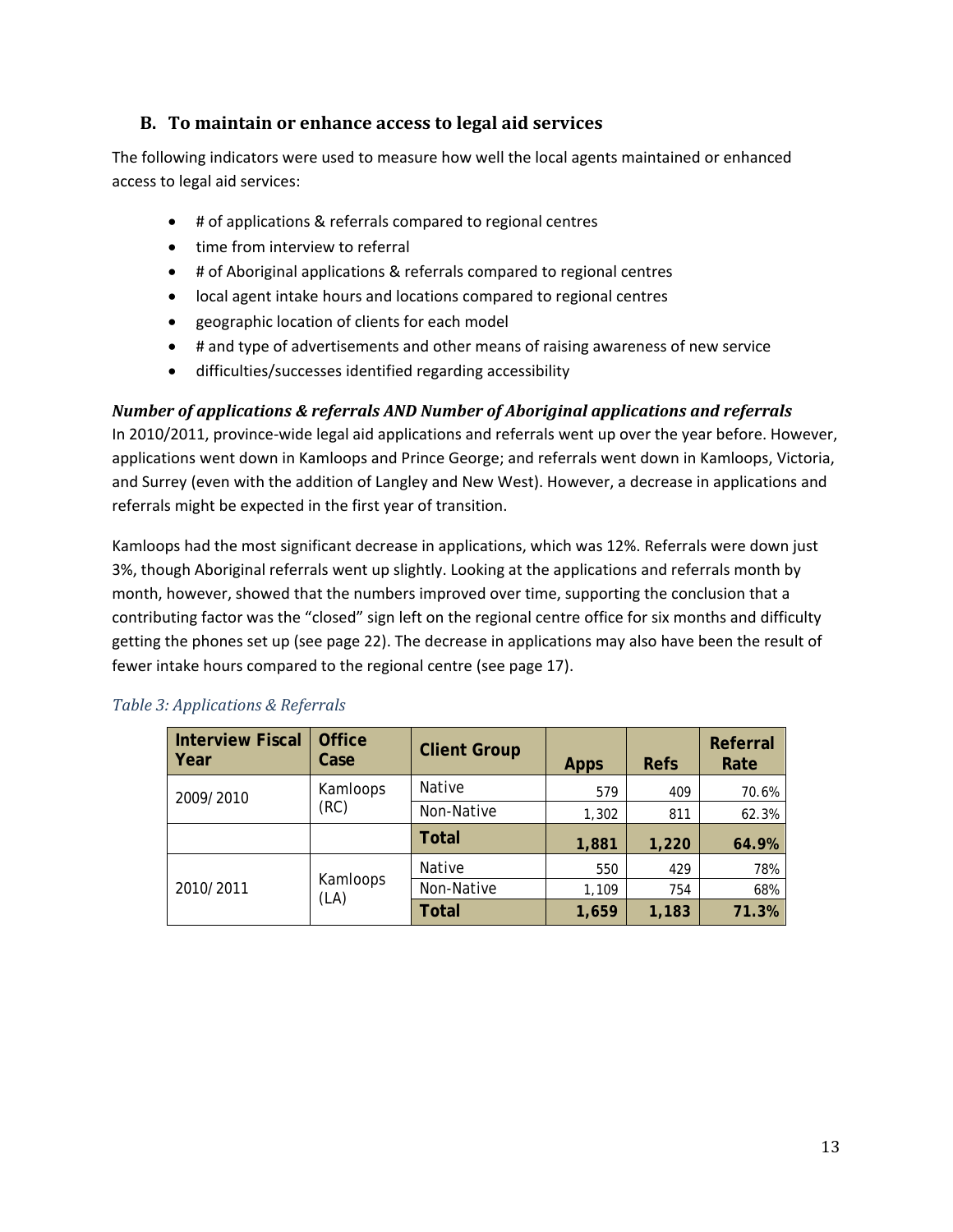Kelowna total applications and referrals remained virtually the same, with an increase in the numbers of Aboriginal applications and referrals.

| <b>Interview Fiscal</b><br>Year | <b>Office</b><br>Case | <b>Client Group</b> | <b>Apps</b> | <b>Refs</b> | Referral<br>Rate |
|---------------------------------|-----------------------|---------------------|-------------|-------------|------------------|
| 2009/2010                       |                       | Native              | 215         | 144         | 67.0%            |
|                                 | Kelowna<br>(RC)       | Non-Native          | 1,521       | 886         | 58.3%            |
|                                 |                       | Total               | 1,736       | 1,030       | 59.3%            |
| 2010/2011                       | Kelowna<br>(LA)       | <b>Native</b>       | 256         | 176         | 68.8%            |
|                                 |                       | Non-Native          | 1,498       | 859         | 57.3%            |
|                                 |                       | <b>Total</b>        | 1,754       | 1,035       | 59.0%            |

In Prince George, the number of applications were down slightly (by 2.5%), but overall referrals were up (9%), including Aboriginal referrals, which went up 7%.

| <b>Interview Fiscal</b><br><b>Year</b> | <b>Office</b><br>Case    | <b>Client Group</b> | <b>Apps</b> | <b>Refs</b> | Referral<br>Rate |
|----------------------------------------|--------------------------|---------------------|-------------|-------------|------------------|
|                                        | Prince                   | <b>Native</b>       | 871         | 603         | 69.2%            |
| 2009/2010                              | George<br>(RC)           | Non-Native          | 847         | 569         | 67.2%            |
|                                        |                          | <b>Total</b>        | 1,718       | 1,172       | 68.2%            |
| 2010/2011                              | Prince<br>George<br>(LA) | <b>Native</b>       | 798         | 646         | 81.0%            |
|                                        |                          | Non-Native          | 877         | 633         | 72.2%            |
|                                        |                          | <b>Total</b>        | 1,675       | 1,279       | 76.4%            |

Compared to the Surrey Regional Centre, applications at the Surrey local agent office were down 8% and referrals down 30% in the first year. The change in applications may be explained by the opening of satellite intake locations in Langley and New West; communities that were served through the Surrey Regional Centre. Adding the numbers from those offices, the number of applications was up 4% for the Surrey region, though referrals were still down 18%. See tables on the next page.

Including Langley and New West, Aboriginal applications for Surrey were about even, but referrals were down 15% (51 referrals) compared to the regional centre the year before.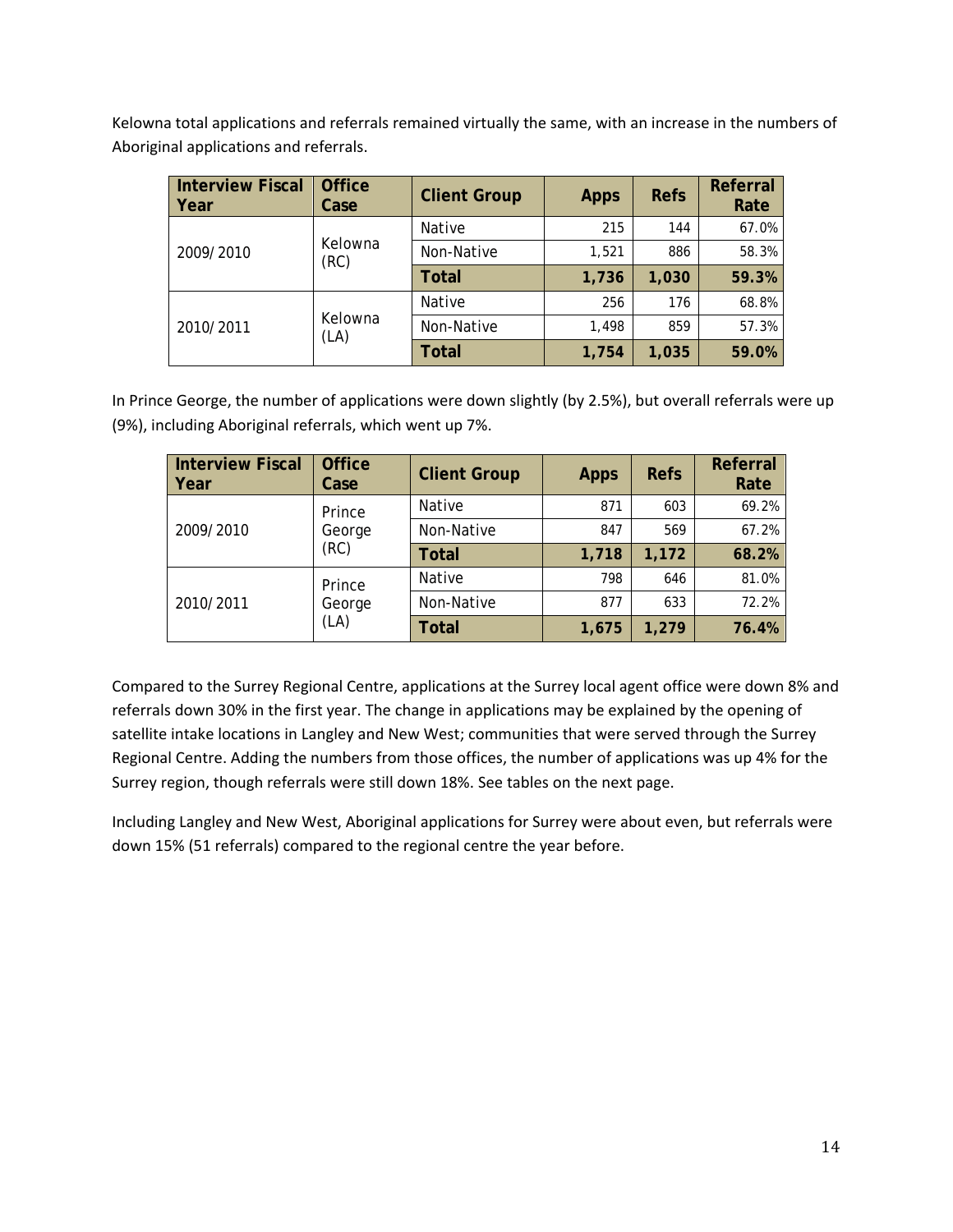| <b>Interview Fiscal</b><br>  Year | <b>Office</b><br>Case | <b>Client Group</b> | <b>Apps</b> | <b>Refs</b> | Referral<br>Rate |
|-----------------------------------|-----------------------|---------------------|-------------|-------------|------------------|
|                                   |                       | Native              | 443         | 337         | 76.1%            |
| 2009/2010                         | Surrey (RC)           | Non-Native          | 3,930       | 2,640       | 67.2%            |
|                                   |                       | <b>Total</b>        | 4,373       | 2,977       | 68.1%            |
|                                   | Surrey (LA)           | Native              | 386         | 247         | 64.0%            |
| 2010/2011                         |                       | Non-Native          | 3,644       | 1,845       | 50.6%            |
|                                   |                       | <b>Total</b>        | 4,030       | 2,092       | 51.9%            |

| <b>Interview Fiscal</b><br>Year | <b>Office Case</b>                | <b>Client Group</b> | <b>Apps</b> | <b>Refs</b> | Referral<br>Rate |
|---------------------------------|-----------------------------------|---------------------|-------------|-------------|------------------|
|                                 |                                   | Native              | 13          | 10          | 76.9%            |
|                                 | Langley (LA)                      | Non-Native          | 236         | 147         | 62.3%            |
| 2010/2011                       |                                   | <b>Total</b>        | 249         | 157         | 63.1%            |
|                                 | <b>New</b><br>Westminster<br>(LA) | Native              | 41          | 29          | 70.7%            |
|                                 |                                   | Non-Native          | 225         | 156         | 69.3%            |
|                                 |                                   | <b>Total</b>        | 266         | 185         | 69.5%            |

In Victoria, applications and referrals were about the same as the year before, including for Aboriginal clients.

| <b>Interview Fiscal</b><br>Year | <b>Office Case</b> | <b>Client Group</b> | <b>Apps</b> | <b>Refs</b> | Referral<br>Rate |
|---------------------------------|--------------------|---------------------|-------------|-------------|------------------|
|                                 |                    | <b>Native</b>       | 571         | 424         | 74.3%            |
| 2009/2010                       | Victoria (RC)      | Non-Native          | 2,425       | 1,529       | 63.1%            |
|                                 |                    | <b>Total</b>        | 2,996       | 1,953       | 65.2%            |
| 2010/2011                       | Victoria (LA)      | <b>Native</b>       | 542         | 385         | 71.0%            |
|                                 |                    | Non-Native          | 2,438       | 1.514       | 62.1%            |
|                                 |                    | <b>Total</b>        | 2,980       | 1,899       | 63.7%            |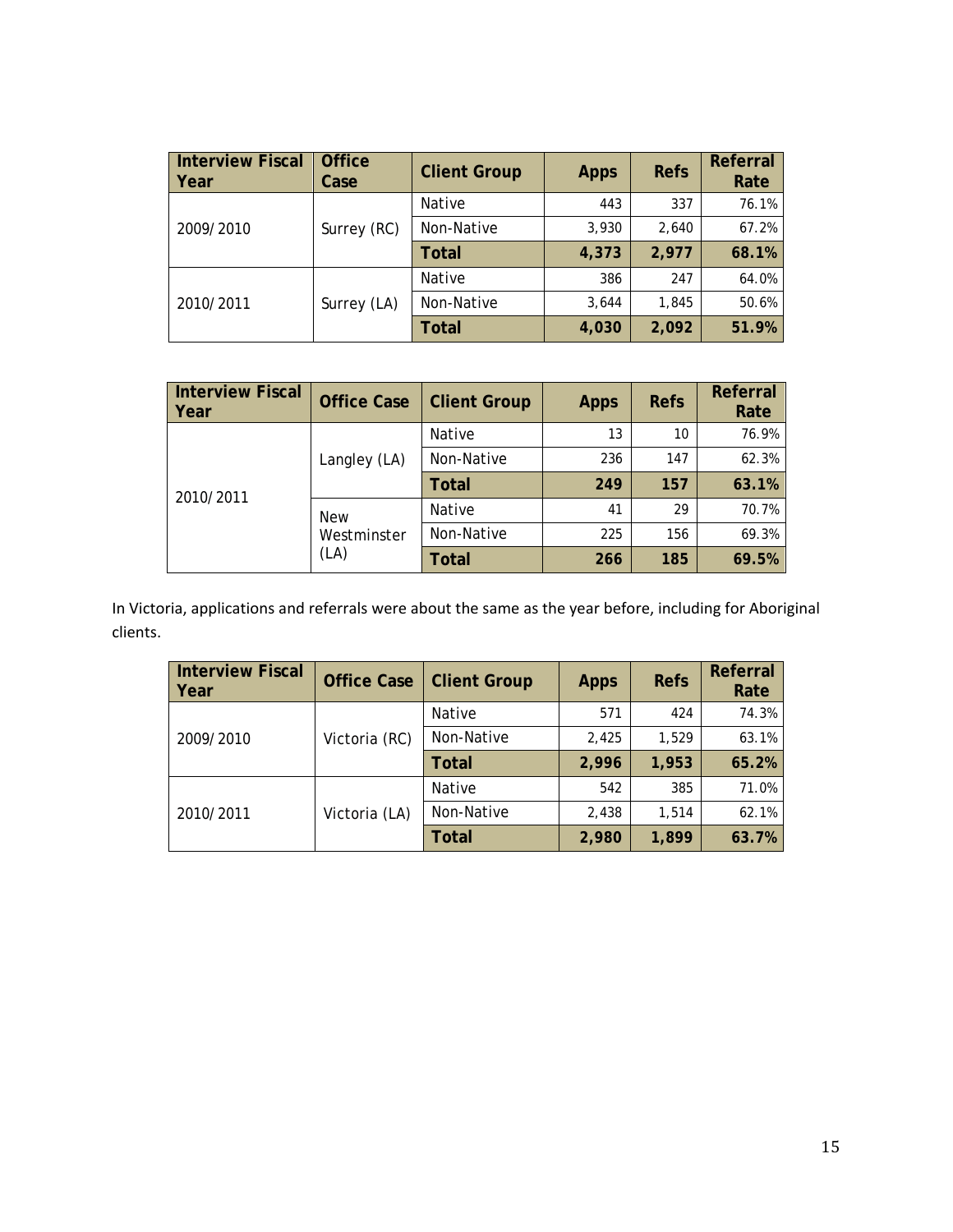### *Local agent intake hours compared to regional centres*

Local agent office hours are listed in the local agents' contracts with the proviso that "the distribution of hours and location of services may be changed by mutual agreement to improve access to services …." The evaluation found that while intake hours decreased at some new local agents in the first year of transition (see Table 4 on the next page), there was some confusion regarding office hours as stated in the contracts and specifically walk-in intake hours. Office hours can include intake over the phone and duty counsel scheduling.

The Kamloops local agent provides 10 fewer hours of intake per week than the regional centre did the year before. This may partly explain the dramatic decrease in applications following the closure of the regional centre (along with the confusion regarding the closed sign on the old office). While not required to provide as many hours as the regional centre, the Kamloops local agent provides 10 fewer hours than stated in the contract. $1$ 

The Kelowna local agent also has fewer intake hours than the regional centre did; though it is meeting the terms of its contract (although the number of courthouse hours was not specified).

The Victoria local agent provided the same number of intake hours and locations as the regional centre. However it has 33 fewer office intake hours than stated in the local agent's contract.<sup>[2](#page-16-0)</sup>

Access to intake has increased in Prince George and Surrey, where there are more intake hours since the regional centre closures. The Prince George local agent improved access by introducing intake hours at the courthouse, and slightly exceeds the hours proposed in their contract. The Surrey local agent is responsible for intake legal assistants at Langley and New Westminster, which accounts for most of the extra 27 hours per week that the Surrey local agent provides compared to the regional centre. The total hours also exceeds what Surrey was contracted to provide.

 $1$  The Kamloops local agent intends to increase the number of intake walk-in hours and clarity is required around office and intake hour language.<br><sup>2</sup> Following the evaluation period, Victoria was given an LSS intake grant to provide intake hours in Aboriginal

<span id="page-16-1"></span><span id="page-16-0"></span>communities.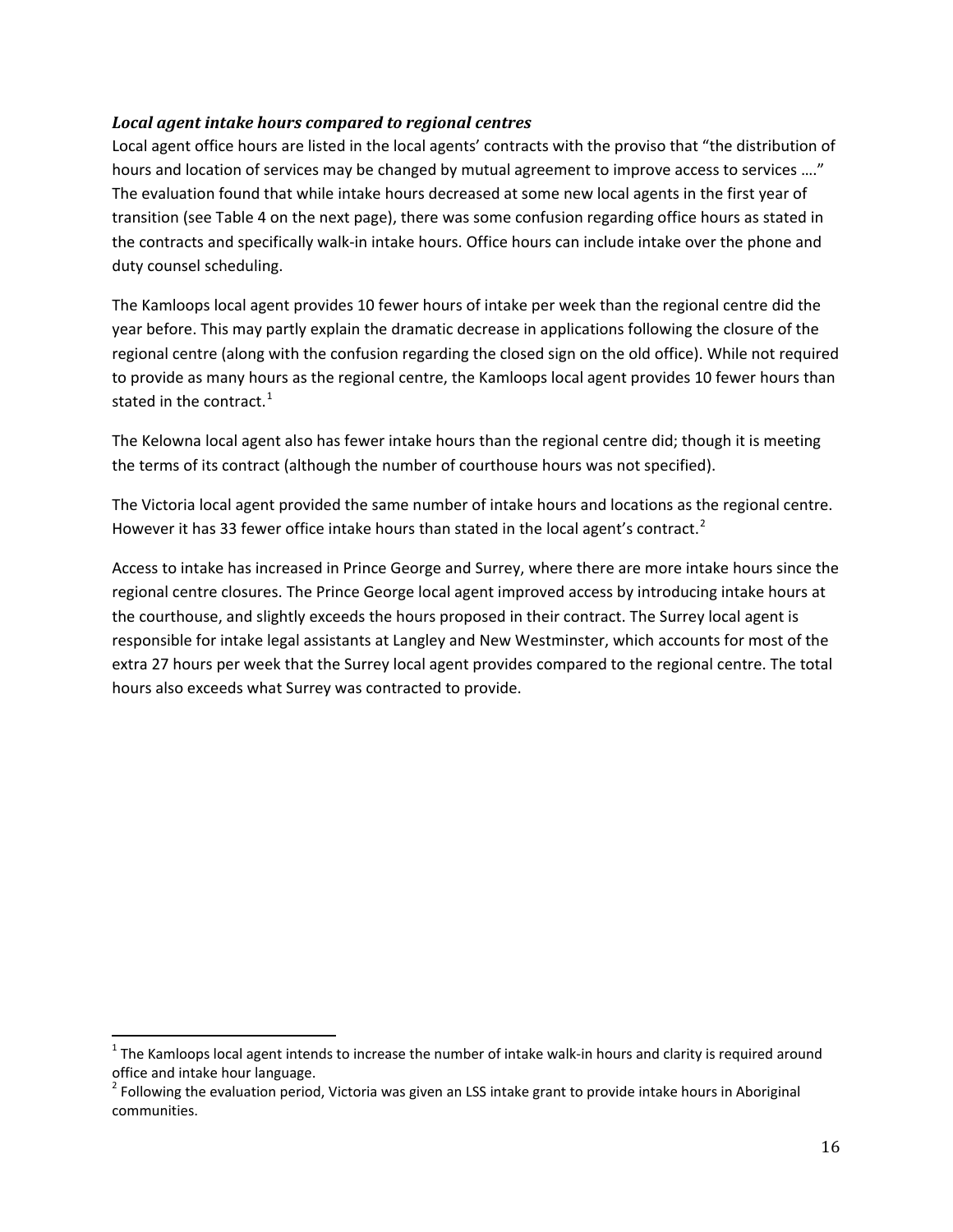# <span id="page-17-0"></span>*Table 4: Intake hours*

| Office                  | Regional Centre <sup>3</sup>                                                                                                                   | RC<br>Weekly<br>hours    | Local Agent (currently) <sup>4</sup>                                                                                                | LA<br>Weekly<br>hours          | <b>Difference</b><br>in hours |
|-------------------------|------------------------------------------------------------------------------------------------------------------------------------------------|--------------------------|-------------------------------------------------------------------------------------------------------------------------------------|--------------------------------|-------------------------------|
| <b>Kamloops</b>         | Mon-Thurs-9:00 am to<br>11:30 am; 1:00 pm to<br>3:30 pm                                                                                        | 20<br>hours              | Office: Mon-Thurs - 1 pm to 3:30<br>pm                                                                                              | 10                             | -10 hours                     |
|                         | Courthouse: Mon, Weds,<br>Thurs $-9$ am to 11:30                                                                                               | 7.5<br>hours             | Courthouse: Mon, Weds, Thurs - 9<br>am to 11:30 am                                                                                  | 7.5                            | same                          |
| Kelowna                 | Mon-Fri - 8:30 to 12<br>pm; 1:00 pm to 4:30 pm                                                                                                 | 35                       | Office: Mon-Fri - 9 am to 11 am, 1<br>pm to 3:30 pm                                                                                 | 22.5                           | $-12.5$ hours                 |
|                         | Courthouse: Mon, Tues,<br>Weds: 12:30 to 4 pm<br>Thurs: 9:30 am to 4 pm                                                                        | 17                       | Courthouse: Mon-Thurs - 9 am to<br>11 am; 1 pm to 3:30 pm                                                                           | 18                             | $+1$ hour                     |
| <b>Prince</b><br>George | Mon, Tues, Thurs, Fri-<br>8:30 to 12 pm; 1 pm to<br>4:30 pm; Weds $-8:30$                                                                      | 31.5                     | Office: Mon-Thurs - 9 am to 12 pm<br>and 1 pm to 4 pm                                                                               | 30                             | $-1.5$ hours                  |
|                         | a.m. to 12 pm                                                                                                                                  |                          | Courthouse: Tues-Thurs - 9:30 am<br>to 11:30 am                                                                                     | $\overline{4}$                 | + 4 hours                     |
| <b>Surrey</b>           | Mon-Fri - 8:30 a.m. to<br>12:00 p.m.; 1:00 pm to<br>$4:30$ pm                                                                                  | 35                       | Office: Mon-Thurs $-8:30$ am to 12<br>pm/1 pm to 4:30 pm;<br>Fri $-8:30$ am to 12 pm/1 pm to 3<br>pm                                | 33.5                           | $-1.5$ hours                  |
|                         | Courthouse: Mon, Tues,<br>Thurs, Fri: 9 am to 12:30<br>pm; 1:30 to 3:30; Weds:                                                                 | 25.5                     | Surrey Courthouse: Mon-Thurs-<br>8:30 am to 12 pm; 1 pm to 4:30<br>pm; Fri - 8:30 am to 12 pm                                       | 31.5                           | +27 hours                     |
|                         | 9 am to 12:30 pm                                                                                                                               |                          | New West: Monday and Wednesday<br>$-9:00$ a.m. to 12:00 p.m.<br>Langley: Tuesday, Wednesday, and<br>Thursday - 10:00 a.m. to 3 p.m. | 6<br>$\ddot{}$<br>$15 =$<br>21 |                               |
| <b>Victoria</b>         | Office: Mon-Fri - 9:00<br>am to 12 pm                                                                                                          | 15                       | Office: Mon-Fri - 9:00 am to 12 pm                                                                                                  | 15                             | same                          |
|                         | <b>Victoria Courthouse:</b><br>Mon-Fri - 9:00 am to 12<br>pm<br><b>Western Communities</b><br>Courthouse: Mon and<br>Thurs $-8:30$ am to 10 am | 15<br>$+$<br>$3 =$<br>18 | Victoria Courthouse: Mon-Fri - 9<br>am to 12 pm<br><b>Western Communities</b><br>Courthouse: Mon and Thurs - 8:30<br>am to 10 am    | 15<br>$+$<br>$3 =$<br>18       | same                          |

<span id="page-17-2"></span> $3$  Intake hours as recorded by PLIA; descriptive information is incomplete for some areas.

<span id="page-17-1"></span> $<sup>4</sup>$  According to LSS website as of September 2011.</sup>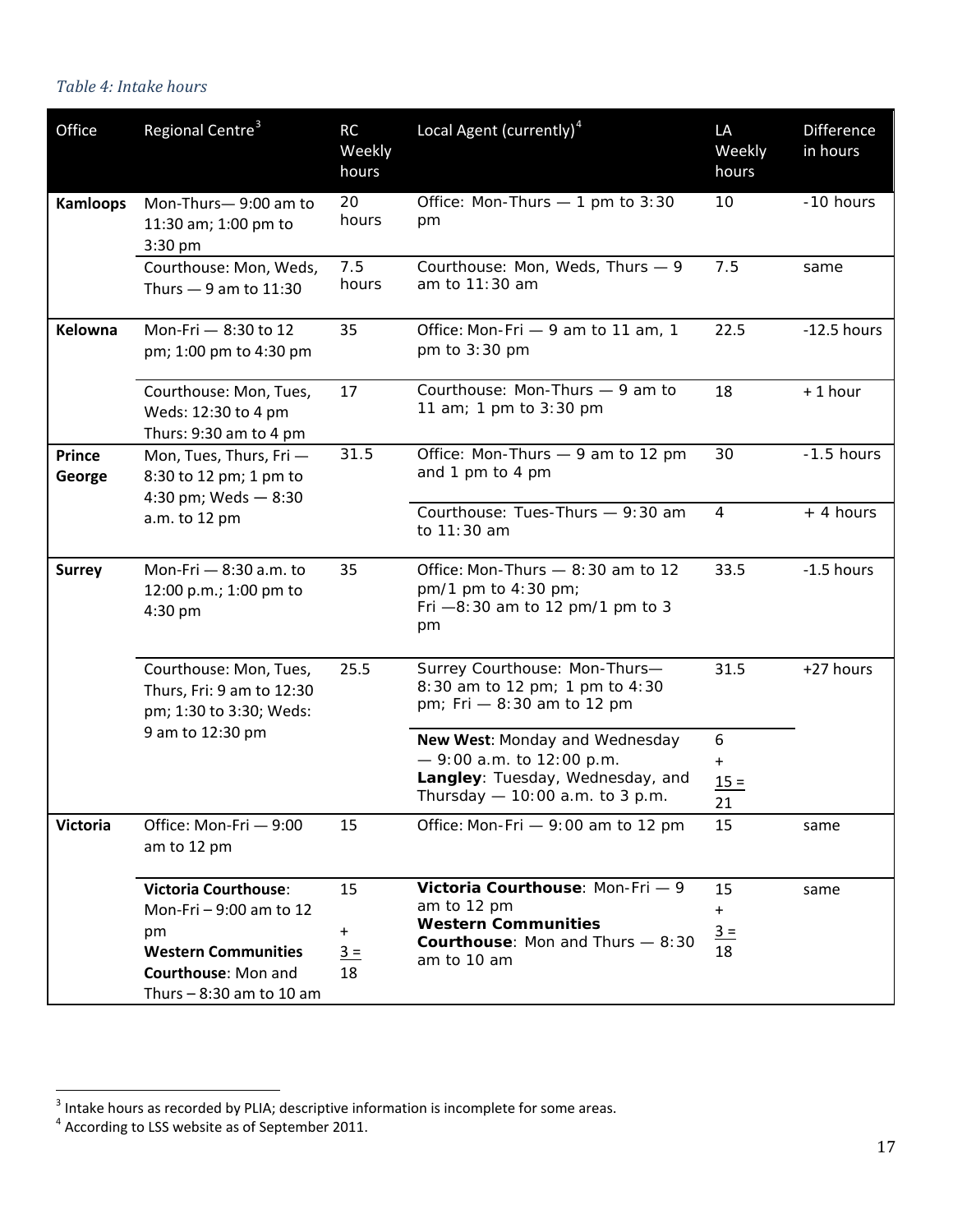### *Geographic location of clients for each model*

The evaluation examined whether there was a change in where legal aid clients at the local agent offices came from compared to the regional centres. Any shifts in "client cities" would be difficult to attribute directly to changes in legal aid office locations, but the regional centre closures may have been a contributing factor.

CMS data on local agent office applications by "client city" in 2010/2011 was compared to those for the regional centres in 2009/2010. Regional centre data for 2007/2008 and 2008/2009 was also examined to see whether any changes in the applicant numbers were normal fluctuations or not.

For the most part, where clients came from did not dramatically change at the local agent offices. The number of applicants from the surrounding areas of Kamloops, Kelowna, and Victoria showed little change compared to the regional centres the year before.

Applicants at the Prince George local agent office were more likely to come from Prince George itself than when there was a regional centre (81% of clients compared to 71%). The biggest change was in the number of clients from Burns Lake who visited the Prince George local agent, which went down by 46% (52 applicants) in the transitional year compared to the regional centre the year before. However this is explained by the fact that after the regional centre closure, intake services in Burns Lake were provided by the Fort St. James local agent, who travels to Burns Lake to do in-person intake.

The Surrey office had the most potential for a shift in where its clients came from. Langley and New West clients who would have visited the Surrey regional centre in the past would be expected to visit the intake locations closer to home rather than head to the Surrey local agent. Likewise, surrounding areas might find the Langley and New West locations more convenient.

While the number of applicants from New West who used to visit the Surrey Regional office only decreased by 18 people for the Surrey local agent, the number of clients from Langley dropped by 90 (41%). (See Table 5 on the next page.) This represents a slightly larger fluctuation in client city than occurred in the previous three years of the regional centre.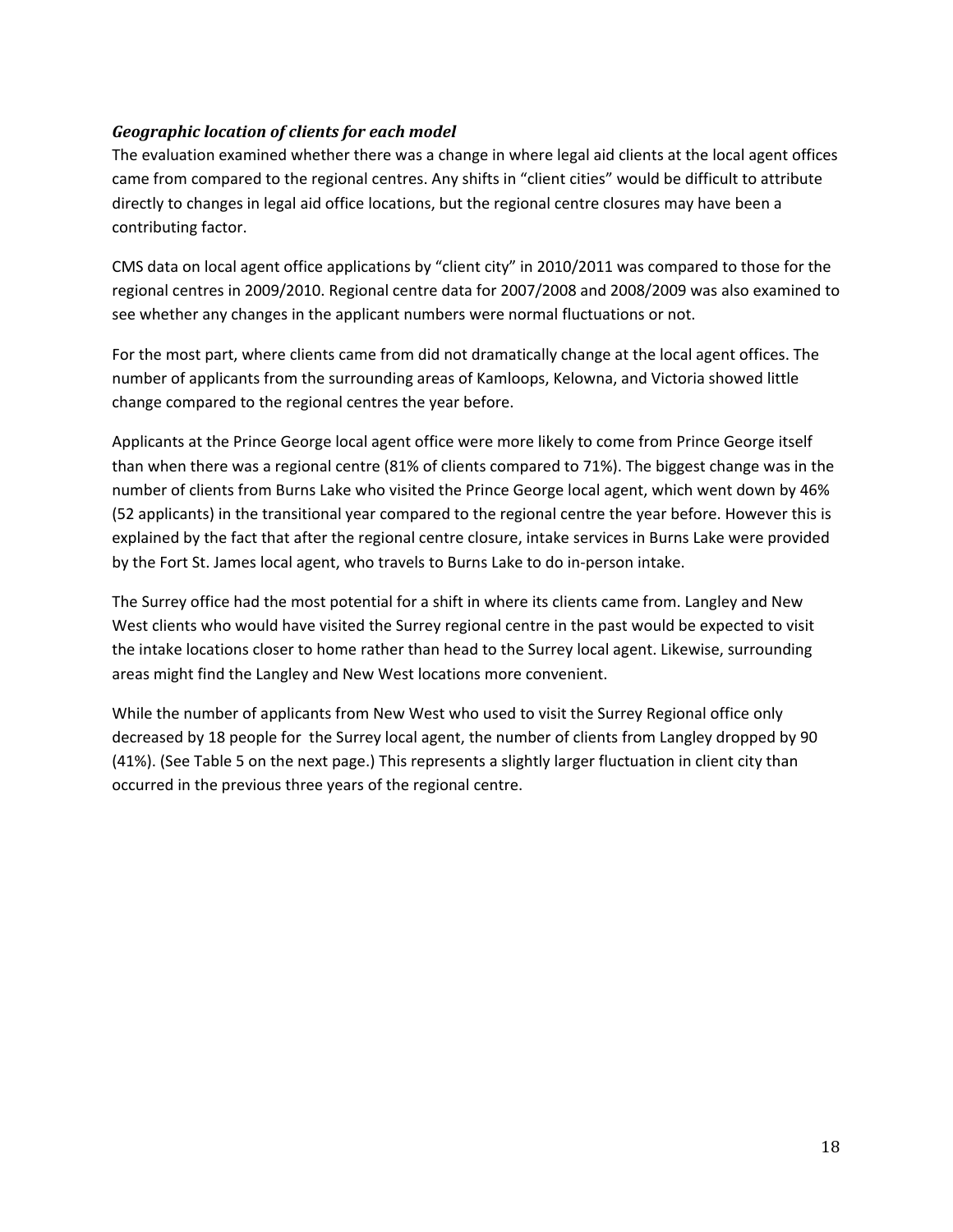#### <span id="page-19-0"></span>*Table 5: Client geographic location*

|                           | Surrey Local Agent (2010/2011) | <b>Surrey Regional Centre</b><br>(2009/2010) |              |      |
|---------------------------|--------------------------------|----------------------------------------------|--------------|------|
| <b>Client city</b>        | Area of law                    | Apps                                         | Area of law  | Apps |
|                           | <b>CFCSA</b>                   | 7                                            | <b>CFCSA</b> | 8    |
|                           | Criminal                       | 53                                           | Criminal     | 73   |
| <b>New</b><br>Westminster | Family                         | 39                                           | Family       | 41   |
|                           | Immigration                    | 20                                           | Immigration  | 15   |
|                           | <b>Total</b>                   | 119                                          | <b>Total</b> | 137  |
|                           | <b>CFCSA</b>                   | 9                                            | <b>CFCSA</b> | 12   |
|                           | Criminal                       | 157                                          | Criminal     | 206  |
| Langley                   | Family                         | 48                                           | Family       | 79   |
|                           | Immigration                    | 3                                            | Immigration  | 10   |
|                           | <b>Total</b>                   | 217                                          | <b>Total</b> | 307  |

The new intake location in Langley had 158 applicants from the area in 2010/2011, which suggests clients may simply have chosen to go to the new closer location (see below).

| New Westminster Intake 2010/2011 |              |                | Langley Intake 2010/2011 |              |      |  |
|----------------------------------|--------------|----------------|--------------------------|--------------|------|--|
| <b>Client City</b>               | Area of law  | <b>Apps</b>    | Client city              | Area of law  | Apps |  |
|                                  | <b>CFCSA</b> | $\overline{2}$ |                          | <b>CFCSA</b> | 4    |  |
|                                  | Criminal     | 108            |                          | Criminal     | 58   |  |
| <b>New</b><br>Westminster        | Family       | 3              | Langley                  | Family       | 94   |  |
|                                  | Immigration  | 3              |                          | Immigration  | 2    |  |
|                                  | Total        | 116            |                          | <b>Total</b> | 158  |  |

Interestingly, both Langley and New West locations had clients from Surrey in the first year of transition (representing 24% and 22% of their total clients respectively), though the proportion of Surrey residents who still went to the Surrey local agent in 2010/2011 was up slightly at 70% of the total compared to 66% of the total at the regional centre the year before.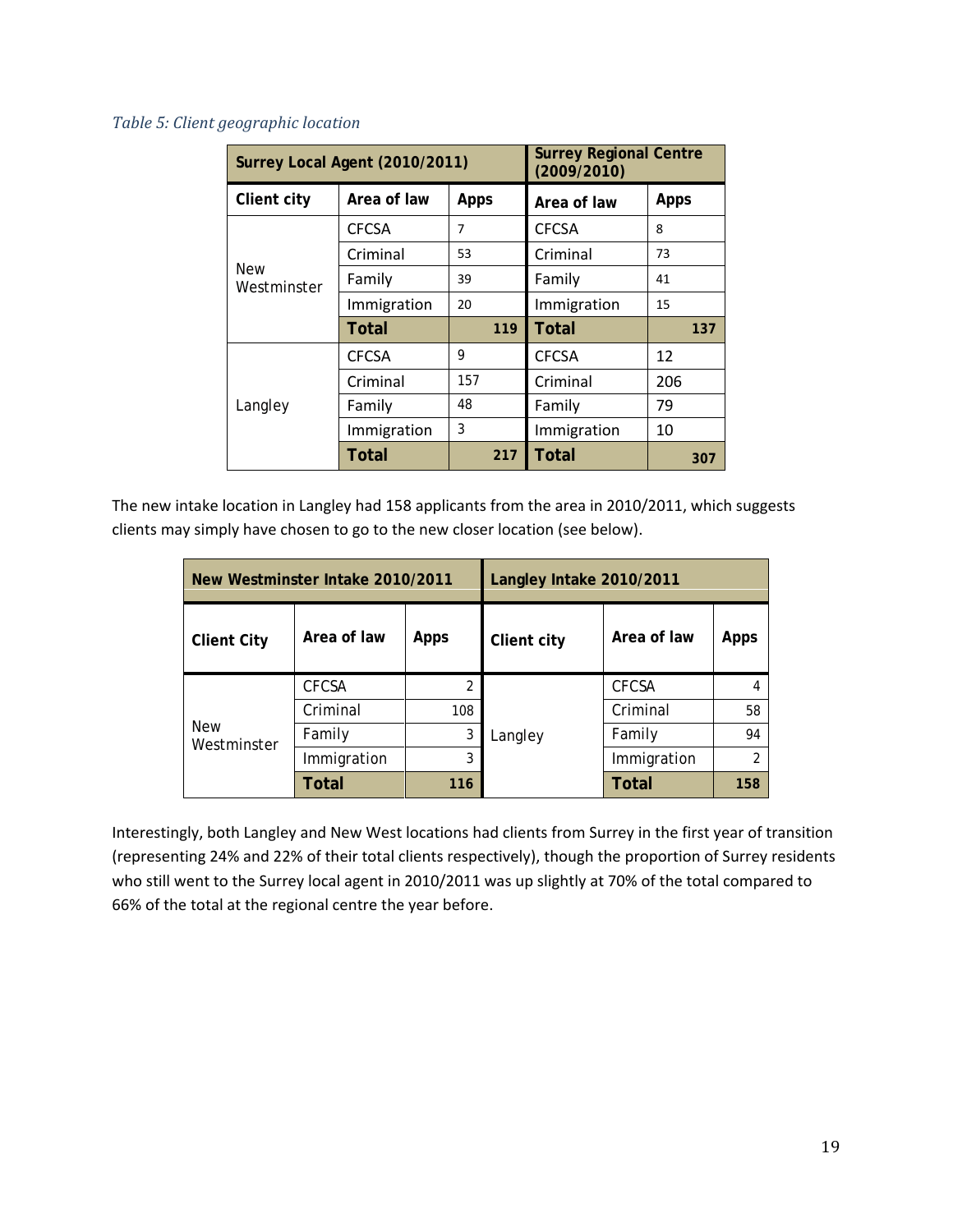What is more interesting about the geographic location of clients at the Surrey office is the four-year decline in applicants from some areas. The number of Abbotsford clients declined in Surrey after the transition, which appears to be part of a trend, as the numbers have been dropping at least since 2007/2008, when there were 155 clients compared to 82 last year (a 47% decrease). Only a few Abbotsford residents appear to be going to the Langley office (see below), which is a considerable distance away from Abbotsford.

| Surrey Local Agent (2010/2011) |              | <b>Surrey Regional</b><br>Centre (2009/2010) |              | Langley office (2010/2011) |                    |             |                   |
|--------------------------------|--------------|----------------------------------------------|--------------|----------------------------|--------------------|-------------|-------------------|
| <b>Client City</b>             | Area of law  | # Apps                                       | Area of law  | #App<br>S                  | <b>Client City</b> | Area of law | # Apps            |
|                                | <b>CFCSA</b> |                                              | <b>CFCSA</b> | 7                          |                    | Criminal    | 3                 |
|                                | Criminal     | 65                                           | Criminal     | 74                         |                    | Family      | 9                 |
| Abbotsford                     | Family       | $\overline{7}$                               | Family       | 22                         | Abbotsford         |             |                   |
|                                | Immigration  | 9                                            | Immigration  | 16                         |                    |             |                   |
|                                | Total        | 82                                           | <b>Total</b> | 119                        |                    | Total       | $12 \overline{ }$ |

The number of Burnaby applicants in Surrey has tended to fluctuate, but was 35% lower at the Surrey local agent in 2010/2011 compared to its highest level in the three previous years at the regional centre. Some Burnaby residents appear to have shifted over to the New West office in the first year (see below).

| Surrey Local Agent (2010/2011) |              | <b>Surrey Regional</b><br>Centre (2009/2010) |              |     | <b>New West office (2010/2011)</b> |              |    |
|--------------------------------|--------------|----------------------------------------------|--------------|-----|------------------------------------|--------------|----|
|                                | <b>CFCSA</b> |                                              | <b>CFCSA</b> | 11  |                                    | Criminal     | 37 |
|                                | Criminal     | 65                                           | Criminal     | 65  |                                    | Family       | 2  |
| Burnaby                        | Family       | 35                                           | Family       | 45  | Burnaby                            | Immigration  | 1  |
|                                | Immigration  | 14                                           | Immigration  | 17  |                                    |              |    |
|                                | Total        | 121                                          | <b>Total</b> | 138 |                                    | <b>Total</b> | 40 |

Note that applications from Coquitlam and Maple Ridge-area clients have been counted under the Vancouver Regional Centre since the closure of the Surrey Regional Centre. Interestingly, there was an increase in Call Centre calls from Maple Ridge clients after the switch to local agent offices. See more below.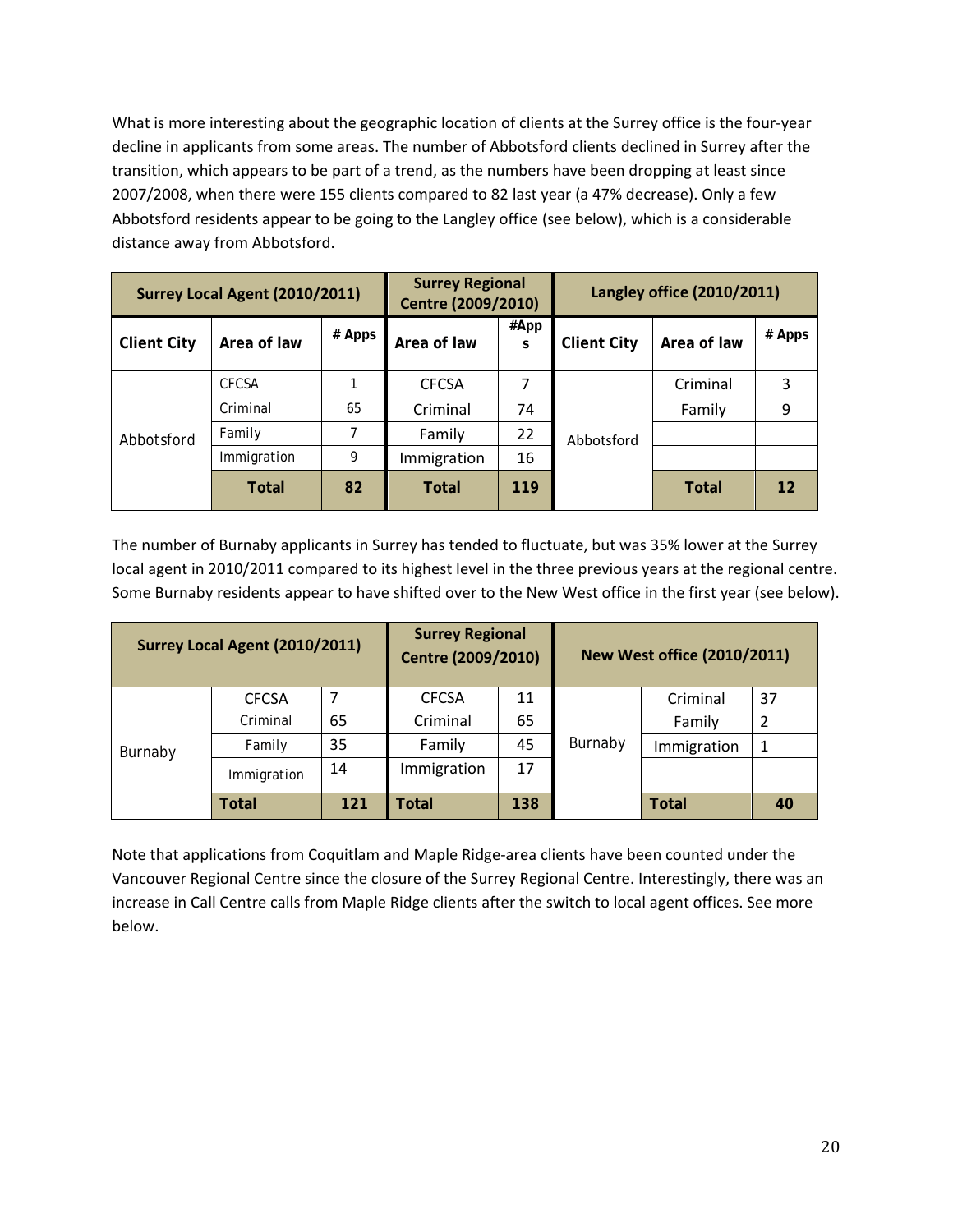#### **Call Centre volumes**

Clients who did not visit a legal aid office after the transition may have used the Call Centre instead. Looking at Call Centre calls by client city, one can see an increase in calls from applicants in all local agent areas but Prince George. An increase was anticipated and additional staff were added to the Call Centre at the time of transition.

#### <span id="page-21-0"></span>*Table 6: Call Centre volume*

|                    | <b>Apps</b><br><b>Apps</b> |           |             |
|--------------------|----------------------------|-----------|-------------|
| <b>Client City</b> | 2010/2011                  | 2009/2010 | % change    |
| Kamloops           | 160                        | 127       | <b>↑26%</b> |
| Kelowna            | 95                         | 70        | 个36%        |
| Prince George      | 80                         | 96        | $+17%$      |
| Surrey             | 1,441                      | 1,101     | <b>131%</b> |
| Victoria           | 430                        | 371       | <b>116%</b> |

Call Centre numbers for client cities where in-person application numbers dropped in the first year of transition were also examined. The data showed calls went up from clients in Burnaby and Burns Lake, but stayed the same from Abbotsford.

|                    | <b>Apps</b> | <b>Apps</b> |             |
|--------------------|-------------|-------------|-------------|
| <b>Client City</b> | 2010/2011   | 2009/2010   | % change    |
| Abbotsford         | 224         | 225         | $\n  10.4%$ |
| Burnaby            | 488         | 456         | 个7.0%       |
| <b>Burns Lake</b>  | 37          | 11          | 个236%       |

#### *Number and type of advertisements and other means of raising awareness of new service*

The LSS Communications Department issued a general media release regarding upcoming changes to the five regional centres in November 2009. In March 2010, just before the local agents were set to open, another media release was issued along with a backgrounder describing who the local agents were and where their offices were located.

In addition, communities that were affected by the closure of a regional centre were targeted with legal aid ads that listed the local agents' and Call Centre's phone numbers. The ads were placed in 32 community newspapers on three separate occasions in late March and early April 2010, costing \$17,000.

Updates regarding the regional centre closures and new legal aid locations were also published in ELAN, the LSS newsletter for community workers across the province.

The local agents were asked about LSS support for advertising their location and office signage. All of the five lawyers were satisfied with LSS support. One said, "There was a notice put in the paper, the bar was apprised, the website was updated, [and] signs were made for our office here."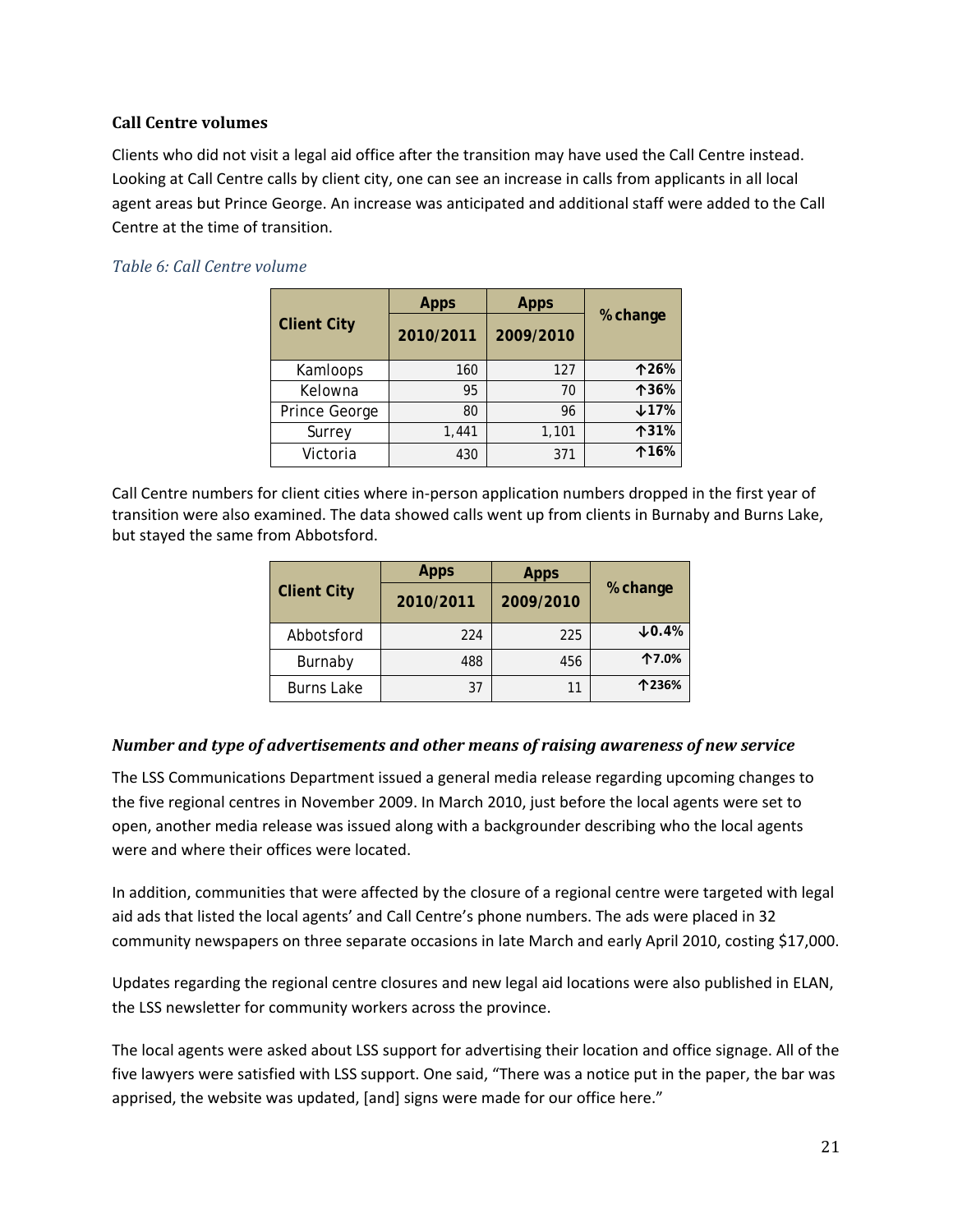### *Difficulties/successes identified regarding accessibility*

The opening of the new offices largely went smoothly, though not without some hiccups. There was a "closed" sign with no alternative address on the Kamloops Regional Centre for six months while the legal aid office sign was still prominently displayed. The Kamloops local agent informed LSS of the problem, which was taken up by Facilities and Administration. A call to the landlord resulted in having both signs taken down. Kamloops also reported having problems getting their phone system set up, resulting in a six week delay getting started.

Office renovations at the Victoria local agent were delayed by two months, including getting the phones set up, resulting in frustration for staff but did not result in a closure.

Applications at the Langley office were initially low, but traffic to the office picked up once people knew it was there.

Information staff at the Surrey mall, where the regional centre had been located, being unaware that there was new office, told people legal aid had closed without redirecting them. There was a sign on the old office but this was only visible to people who went up to the  $13<sup>th</sup>$  floor of the building. A call was made to the information centre staff to tell them where the new offices were located, though it is unclear when.

### **Site visits**

The Provincial Supervisors and Intake Services Coordinator conducted site visits to all but the Victoria local agent's office in the first year of transition. There was no particular reason for not going to Victoria except that few problems were expected there because both the ILAs and lawyer had LSS experience. (A more recent visit in July 2011 found the office set-up was excellent. Some of the other offices have also had subsequent visits.)

A site visit to the New Westminster office in June 2010 found the intake office, located in the duty counsel room at the courthouse, needed better signage because people were unaware that an ILA was taking applications in that space. In addition, a query at the court registry resulted in being told there was no legal aid office at the courthouse. There is still no permanent sign on the intake/duty counsel room, but when the ILA is there, she pins up an LSS sign.

Langley intake is in an office with a number of different tenants. Initially, there was concern that the ILA's desk was not positioned properly for her security. The Surrey office said more recently that the ILA is safe because there is a big window in the room and the receptionist can see everything that is going on. The only desk position that would be safer would create glare from the window on the ILA's computer, making it hard to work. It would also result in having the computer screen facing the receptionist and people in the waiting room, jeopardizing confidentiality.

Kelowna still does not have good signage according to one interviewee. There are a number of community organizations in the same building with the local agent, and people do not see a sign for legal aid until they are upstairs on the floor of the office. The signage at the courthouse is good, however.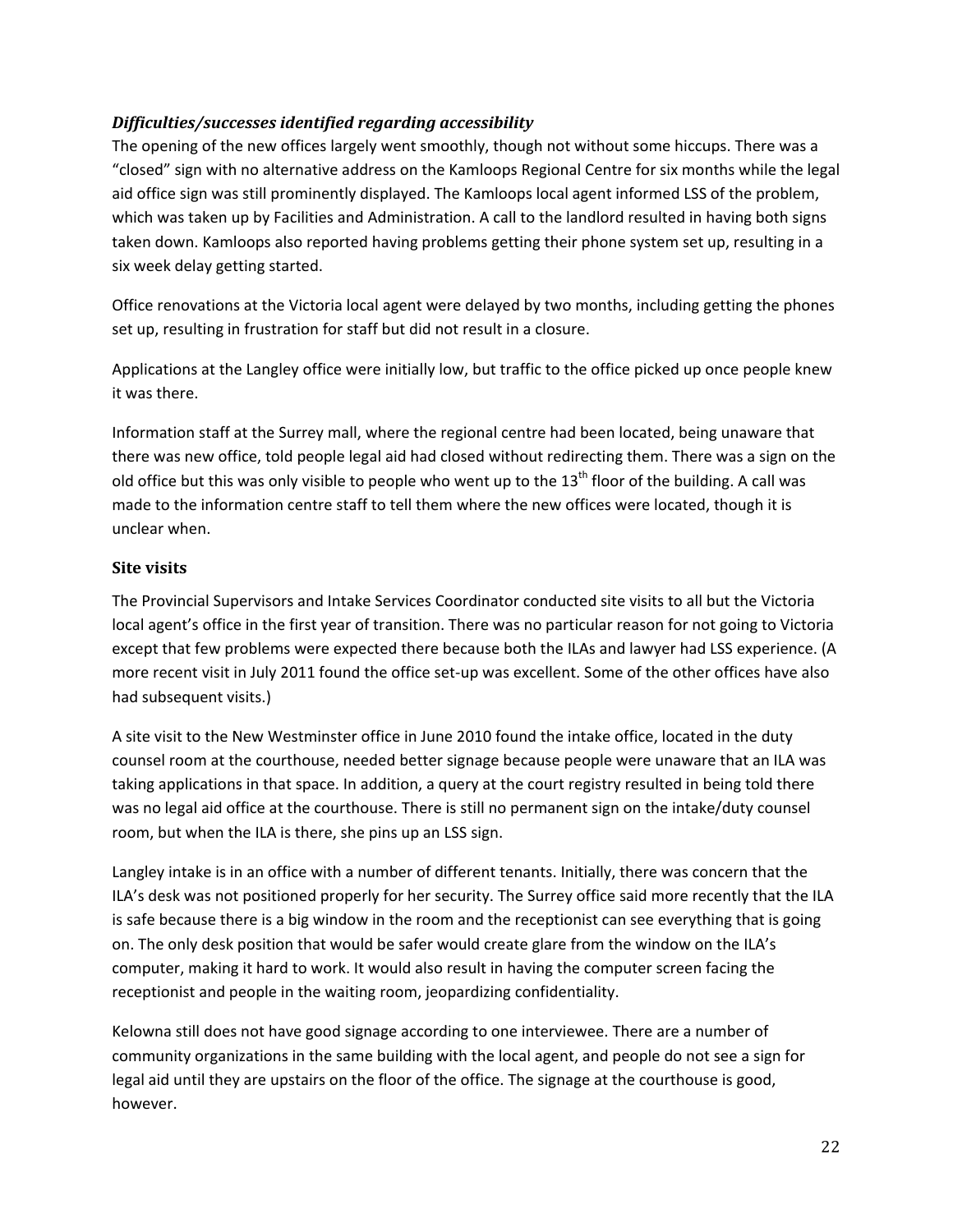Kamloops is in a commercial building a couple of blocks from the courthouse. There are signs at the courthouse and in an upstairs window of the office building.

All of the offices received an LSS banner, largely intended for taking to outside events. Prince George has displayed the banner outside the legal aid office space in the courthouse, which is across the street from the local agent's office. One interviewee commented that it was a better location than the regional centre had.

### **2011 Client Survey**

The 2011 LSS Client Services Survey found most clients were satisfied with the organization's accessibility. Although the survey report is organized by client group and not by areas of the province, among intake clients across BC, 69% were satisfied with legal aid accessibility<sup>[5](#page-17-2)</sup> compared with 66% four years ago. Among representation clients, 75% were satisfied.

Asked how helpful legal aid services were in dealing with their legal problems, 59% of intake clients were satisfied compared to 55% in 2007. Interestingly, intake clients who went through a local agent or through the Call Centre were particularly likely to be satisfied with legal aid services.

Regarding the application process, the survey found that intake clients' ratings improved since 2007. The ease of finding out how or where to apply for legal aid was particularly positive.<sup>[6](#page-23-0)</sup> Intake clients who went through a local agent were especially satisfied that the process of applying was straightforward.

Since we don't know how clients responded in the five areas covered by the evaluation, we cannot attribute the positive scores to the effectiveness of the newer local agents. However, the improved scores may indicate that the closures and transition to local agents did not create a significant reduction in accessibility, helpfulness of service, or ease of the application process.

### **C. To equitably distribute referrals**

• Distribution of referrals by local agents

Under the terms of their contracts, local agents must "refer approved applicants to lawyers who have an LSS Vendor Number on an equitable basis." The contracts also state that the local agents will "appoint all duty counsel within the location as directed."

Many factors affect the distribution of referrals, but CMS data on tariff bar referrals and duty counsel billing hours was examined for the period before and after the transition to find out if any significant changes occurred in who was getting referrals. If, however, tariff bar lawyers took fewer referrals or duty counsel hours after the transition to the local agent model, it is not clear whether those lawyers

<sup>&</sup>lt;sup>5</sup> The survey question was: On a scale from 1 to 5 where 1 means very dissatisfied and 5 means very satisfied, please rate your satisfaction with how easy it was to reach someone at legal aid, to fill out the forms, and to get

<span id="page-23-0"></span>the legal aid services you needed.<br><sup>6</sup> The survey consultant, Synovate, suggested this could be the result of increased access to the Internet among intake clients.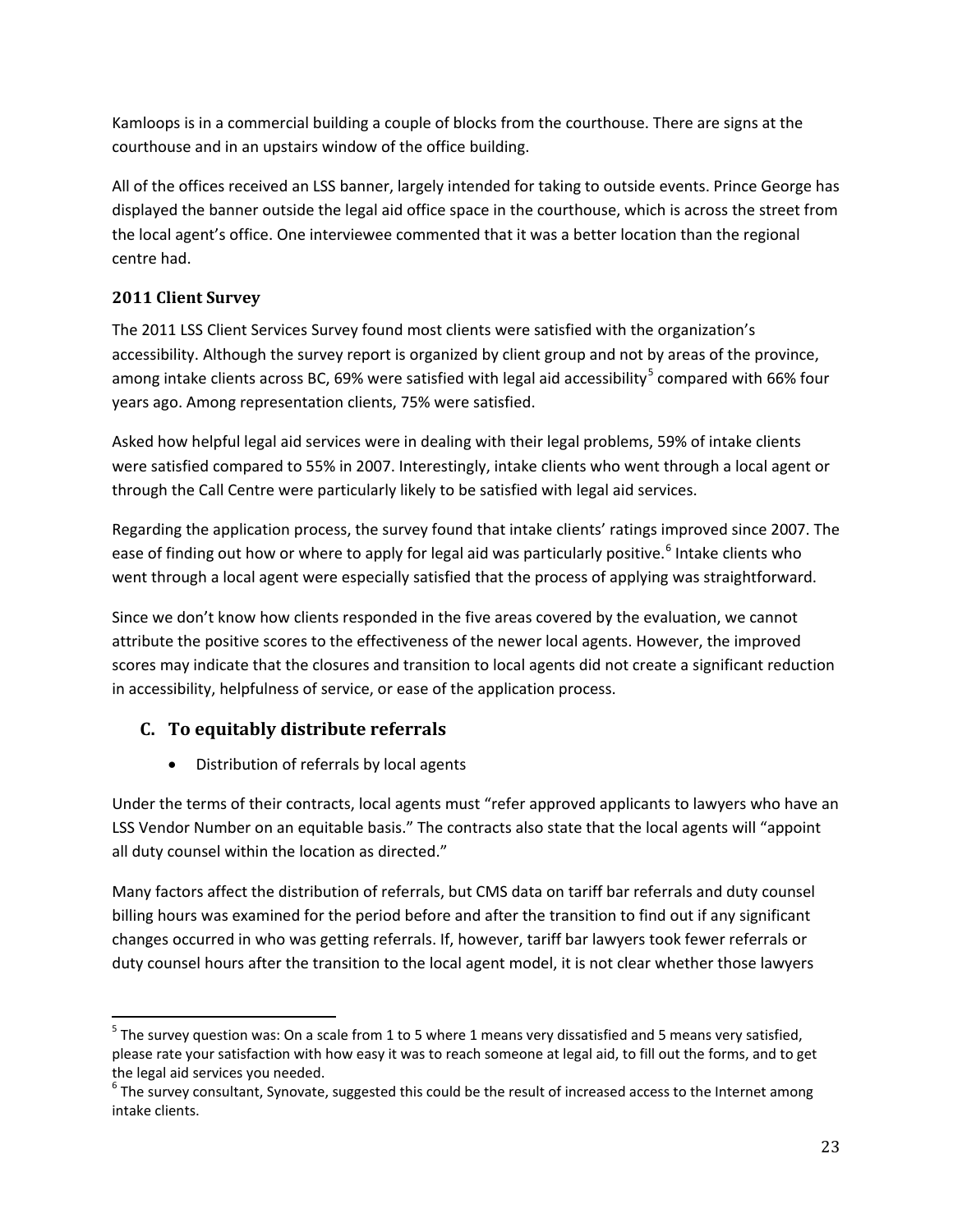decided to take fewer or were offered fewer -- however, wider than expected discrepancies warrant some discussion.

### *Tariff Bar Referrals*

The following table compares the total number of lawyers accepting referrals from Regional Centres (2009-2010) to the number accepting referrals from Local Agents (2010-2011) for all five regions included in the sample. This has also been broken down by area of law, which provides a sense of how the lawyer referrals were distributed and changed between the two models. The final column for each year contains the total number of referrals for that year.

This table reveals that, although there was a pattern of fluctuation in lawyers accepting referrals across the sample sites, in almost all cases, this change is modest. It is worth noting that the numbers were consistently lower across all areas of law in 2010-2011. This may be explained by a variety of factors external to the program change, and does not appear large enough to suggest systematic changes in referral distribution practices by local agents.

<span id="page-24-0"></span>

|  | Table 7: Tariff Bar Referrals |  |
|--|-------------------------------|--|
|  |                               |  |

| <b>Tariff Bar Referrals</b>                   |                        |                |                                                                 |                           |                                   |                             |                 |                |                                 |                             |                  |                           |
|-----------------------------------------------|------------------------|----------------|-----------------------------------------------------------------|---------------------------|-----------------------------------|-----------------------------|-----------------|----------------|---------------------------------|-----------------------------|------------------|---------------------------|
|                                               |                        |                | <b>Regional Centre</b><br>2009-2010<br><b>Number of Lawyers</b> |                           |                                   | 2009/2010                   |                 |                | <b>Local Agent</b><br>2010-2011 | <b>Number of Lawyers</b>    |                  | 2010/2011                 |
| <b>Referral Office</b>                        | <b>Criminal Family</b> |                |                                                                 |                           | CFCSA Immigration Total lawyers** | Total<br>Referrals Criminal |                 | Family         |                                 | CFCSA Immigration Lawyers** | Total            | Total<br><b>Referrals</b> |
| Kamloops<br>Kelowna                           | 102<br>71<br>61        | 37<br>36<br>43 | 21<br>24<br>33                                                  | 0<br>0                    | 135<br>109                        | 1,362<br>1,214              | 100<br>60<br>64 | 36<br>42<br>28 | 21<br>17<br>23                  | 0                           | 129<br>99        | 1,355<br>1,345            |
| <b>Prince George</b><br>Surrey***<br>Victoria | 203<br>101             | 112<br>77      | 52<br>48                                                        | 0<br>25<br>$\overline{2}$ | 101<br>331<br>154                 | 1,194<br>3,369<br>2,238     | 203<br>90       | 104<br>69      | 54<br>52                        | 0<br>16<br>3                | 85<br>337<br>145 | 1,539<br>2,695<br>2,099   |
| Total                                         | 538                    | 305            | 178                                                             | 27                        | 830                               | 9,377                       | 517             | 279            | 167                             | 19                          | 795              | 9,033                     |

*\*\*Some lawyers accepted referrals from two or more areas of law. These lawyers are counted as one in the columns for each area of law. The "total lawyers" column counts each lawyer only once. This column does not sum previous columns across.*

*\*\*\*The Surrey data for 2010/2011 includes the Local Agents for New Westminster and Langley because the Surrey Regional Centre served all three of these areas.* 

### *Annual Comparison*

The first column provides the difference in the total number of lawyers receiving referrals from 2009/10 to 2010/11. This analysis confirms a pattern of fewer lawyers receiving referrals in all cities, with this decrease ranging from between 6 to 16 fewer lawyers. One region (Surrey) had 6 higher. This may be explained by the inclusion of New Westminster and Langley Local Agents in the 2010/11 sample.

|                                    | <b>Annual Comparison</b>                 |                                                   |                                                |  |  |
|------------------------------------|------------------------------------------|---------------------------------------------------|------------------------------------------------|--|--|
|                                    |                                          | 2009/10-2010/11                                   |                                                |  |  |
|                                    |                                          |                                                   |                                                |  |  |
| <b>Referral Office</b><br>Location | #<br>of Lawyers<br>Increase/<br>Decrease | #<br>Increase/<br>Decrease in<br><b>Referrals</b> | % Increase/<br>Decrease in<br><b>Referrals</b> |  |  |
|                                    |                                          |                                                   |                                                |  |  |
| Kamloops                           | -6                                       | -7                                                | $-0.5%$                                        |  |  |
| Kelowna                            | $-10$                                    | 131                                               | 10.8%                                          |  |  |
| <b>Prince George</b>               | $-16$                                    | 345                                               | 28.9%                                          |  |  |
| Surrey***                          | 6                                        | $-674$                                            | $-20.0%$                                       |  |  |
| <b>Victoria</b>                    | -9                                       | $-139$                                            | $-6.2%$                                        |  |  |
| <b>Total</b>                       | $-35$                                    | $-344$                                            | 0.13                                           |  |  |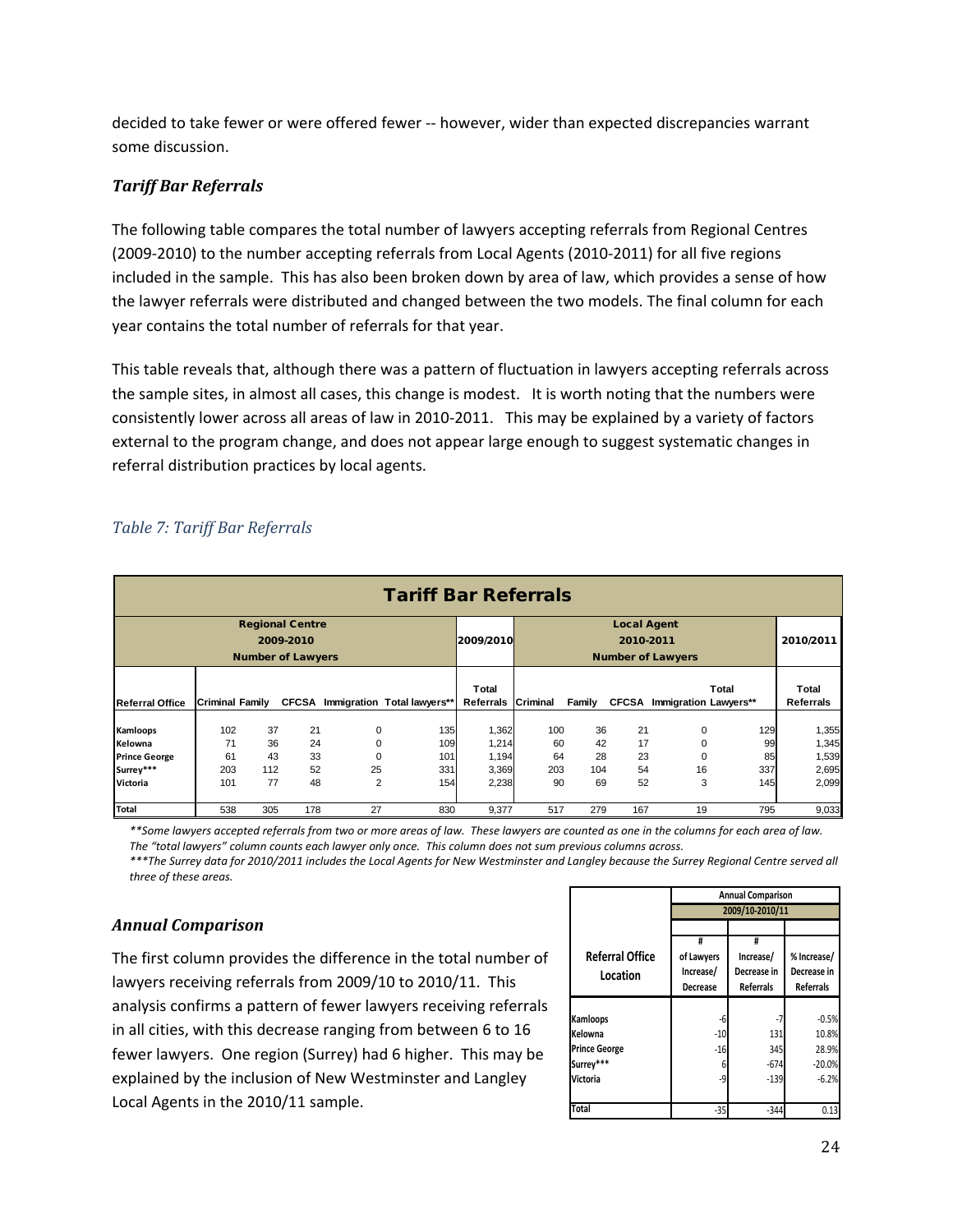The next two columns provide the annual differences in total referrals made for each region. It is interesting to note that there appears to be no correlation between fluctuations in the number of *referrals* and fluctuations in the number of *lawyers* accepting referrals. In fact, in Kelowna, Prince George and Surrey, they appear to be inversely related. Given that this comparison includes only two years, and without sufficient historical data to contextualize this finding, it is difficult to determine whether this is connected to changes in program delivery, or whether this is simply a typical pattern of fluctuation.

The only shift in referral numbers that stands out is Surrey (674 fewer referrals), but given that this sample changed in 2010/2011 to include New Westminster and Langley, changes may be reflective of the shift in sample composition, rather than program delivery.

### *Duty counsel referrals*

Billing information from MicroStrategy's family and criminal duty counsel service cubes was examined before and after the transition to the local agent model. The CMS data is organized by pre-authorized hours, total billing hours approved, number of clients, fees, disbursements, and total costs. For the purposes of looking at distribution, approved hours were compared before and after the transition. These are usually close to the pre-authorized amounts but reflect the actual work done. The billing information was also compared to the duty counsel roster in CMS, which is maintained by head office, to see if there were lawyers billing LSS who were not on the roster.

Some lawyers will have experienced an increase or decrease in duty counsel billing hours, but it is difficult to know what that means. To determine what normal fluctuations might be, a spot check of one family duty counsel and one criminal duty counsel location in 2008/2009 was also examined. As might be expected, most lawyers experienced changes in the number of referrals they took over all three years (2008/2009; 2009/2010; 2010/2011). However, for quality assurance, any significant changes in distribution should be discussed with local agents and tariff bar lawyers to discover whether there are any issues or not.

Note that duty counsel were only counted in the discussion below if they had billed for pre-approved hours (some duty counsel were assigned a small number of hours for which they did not bill, indicating they may not have provided services).

The findings are summarized tables on the following pages, with more detail in the text below them.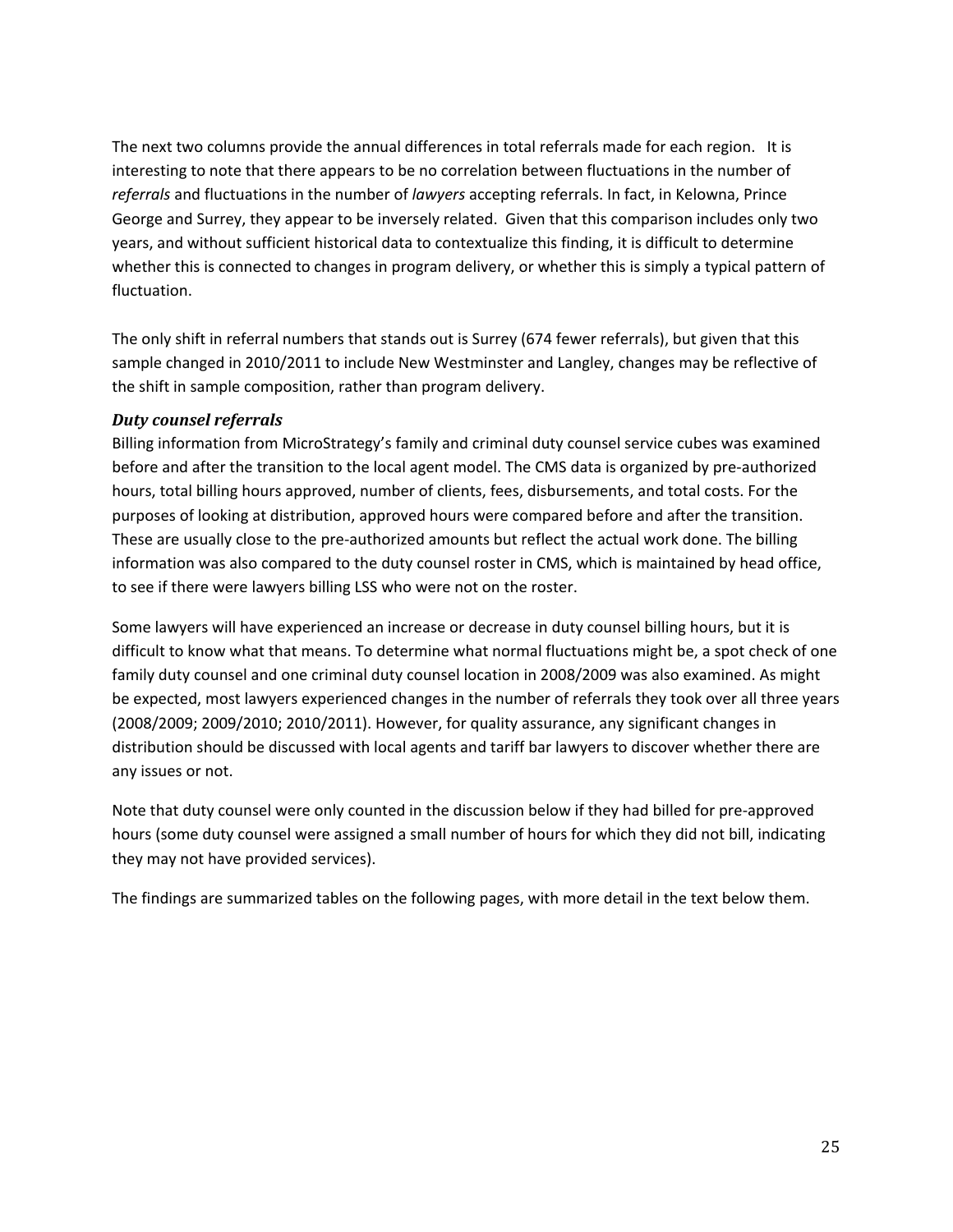|             | Family duty counsel                               |                                                                                                                                                                                                  |                                                                                                                                                                                           |  |  |  |
|-------------|---------------------------------------------------|--------------------------------------------------------------------------------------------------------------------------------------------------------------------------------------------------|-------------------------------------------------------------------------------------------------------------------------------------------------------------------------------------------|--|--|--|
| Local agent | % change in net<br>cost of family<br>duty counsel | # lawyers performing duty<br>counsel compared to previous<br>year <sup>7</sup>                                                                                                                   | Most significant change in<br>approved hours                                                                                                                                              |  |  |  |
| Kamloops    | 59% increase                                      | Same; 1 lawyer who had not<br>provided services in 2009/2010<br>took hours in 2010/2011.                                                                                                         | The new lead duty counsel<br>provides three and half times the<br>volume of duty counsel hours<br>compared to the next largest<br>amount. This is not related to the<br>local agent role. |  |  |  |
| Kelowna     | 10% decrease                                      | Same; 1 lawyer not on the LSS<br>roster was pre-authorized for<br>an hour of duty counsel but<br>did not bill LSS for any hours. 3<br>lawyers provided services that<br>had not the year before. | Two lawyers' hours decreased by<br>about 100 hours each while<br>another's increased by over 200<br>hours.                                                                                |  |  |  |

|                  | Family duty counsel                               |                                                                                                                                |                                                                                                                                                                                                                                                |  |  |  |
|------------------|---------------------------------------------------|--------------------------------------------------------------------------------------------------------------------------------|------------------------------------------------------------------------------------------------------------------------------------------------------------------------------------------------------------------------------------------------|--|--|--|
| Local agent      | % change in net<br>cost of family<br>duty counsel | # lawyers performing duty<br>counsel compared to previous<br>year <sup>8</sup>                                                 | Most significant change in<br>approved hours                                                                                                                                                                                                   |  |  |  |
| Prince<br>George | Doubled                                           | Decrease; 12 compared to 16<br>the previous year; 7 lawyers no<br>longer provided duty counsel<br>after the transition         | Two lawyers' costs went up<br>substantially: each was approved<br>for 6 hours under the regional<br>centre, but 690 and 464 hours<br>under the local agent. This is likely<br>due to fewer family law lawyers<br>taking legal aid in the area. |  |  |  |
| Surrey           | 2% increase                                       | Increase; 21 compared to 15<br>the previous year. 7 lawyers<br>provided duty counsel services<br>that did not the year before. | Two lawyers' hours went down<br>55%.                                                                                                                                                                                                           |  |  |  |
| Victoria         | 14% increase                                      | Decrease; 20 compared to 22<br>the previous year.                                                                              | The new lead duty counsel<br>provides the third highest (by a<br>slim margin) duty counsel hours.<br>This is not related to the local<br>agent role. There were no wide<br>discrepancies in pre-approved<br>hours.                             |  |  |  |

 $\frac{1}{7}$ These do not represent significant changes.

<span id="page-26-0"></span> $^8$  These do not represent significant changes.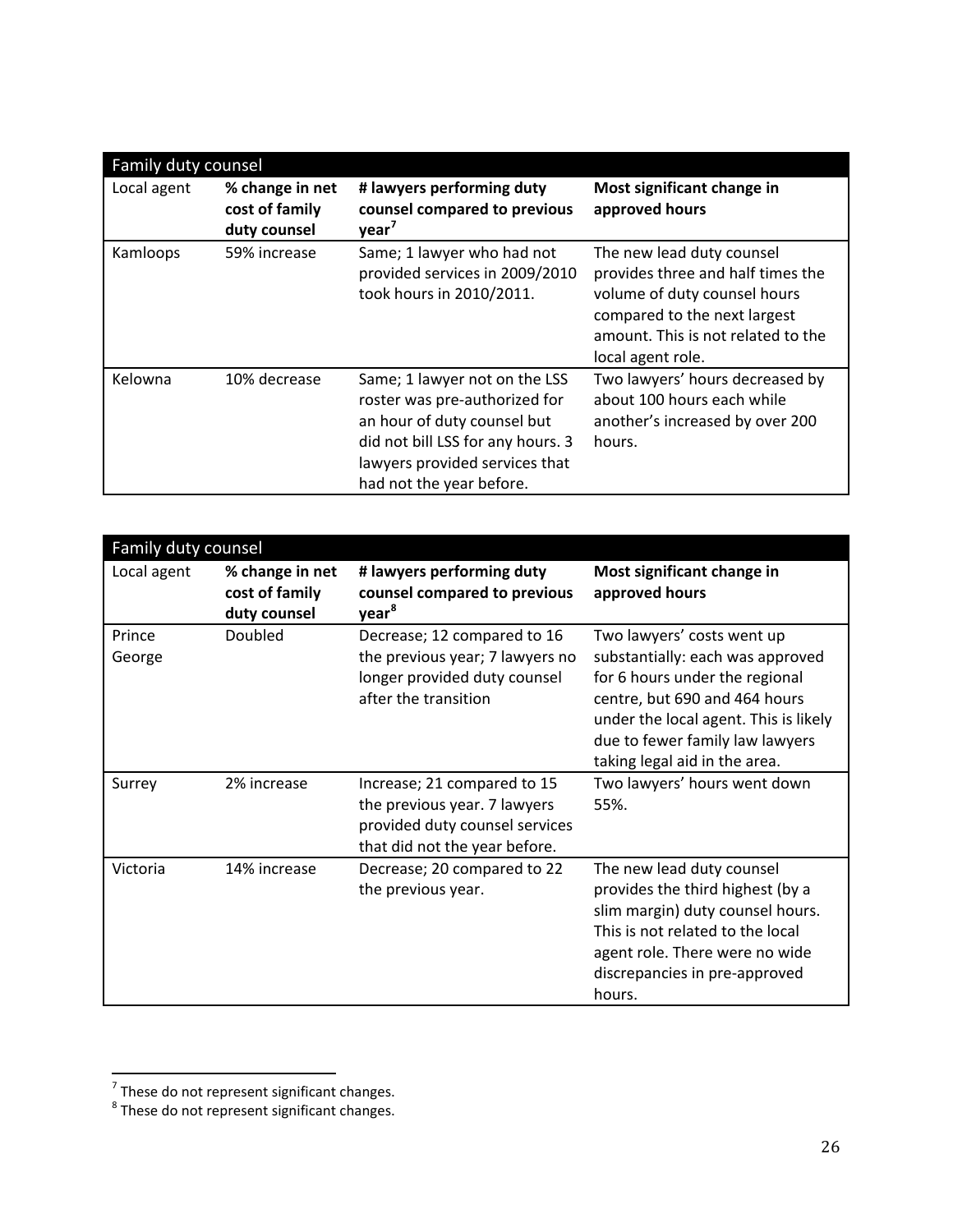| Criminal duty counsel |                                                     |                                                                                                                                                                           |                                                                                                                                                                                                                                                                         |  |
|-----------------------|-----------------------------------------------------|---------------------------------------------------------------------------------------------------------------------------------------------------------------------------|-------------------------------------------------------------------------------------------------------------------------------------------------------------------------------------------------------------------------------------------------------------------------|--|
| Local agent           | % change in net<br>cost of criminal<br>duty counsel | # lawyers performing duty<br>counsel compared to previous<br>year <sup>9</sup>                                                                                            | Most significant change in<br>approved hours                                                                                                                                                                                                                            |  |
| Kamloops              | 2% decrease                                         | Decrease; 20 compared to 22<br>in previous year; 3 of the<br>lawyers in 2010/2011 had not<br>provided duty counsel services<br>the year before.                           | One lawyer's billings decreased<br>87% over the year before. The<br>lawyer who billed the most in<br>2010/2011 increased his duty<br>counsel hours from 75 to 266.                                                                                                      |  |
| Kelowna               | 33% increase                                        | Same; 10 before and after<br>transition; only 1 lawyer was<br>added over the year before<br>and 1 other stopped providing<br>services in the first year of<br>transition. | The local agent's approved duty<br>counsel billings represented 27%<br>of the total for all lawyers. The<br><b>Expanded Duty Counsel Project</b><br>accounted for 34% of the total<br>amount he billed. However the<br>project is unrelated to the local<br>agent role. |  |

| Criminal duty counsel |                                                     |                                                                                                                                                                                                    |                                                                                  |
|-----------------------|-----------------------------------------------------|----------------------------------------------------------------------------------------------------------------------------------------------------------------------------------------------------|----------------------------------------------------------------------------------|
| Local agent           | % change in net<br>cost of criminal<br>duty counsel | # lawyers performing duty<br>counsel compared to previous<br>year                                                                                                                                  | Most significant change in<br>approved hours                                     |
| Prince<br>George      | 22% increase                                        | Decrease; 13 compared to 16<br>in the previous year. 1 of the<br>13 was not assigned any hours<br>the year before; 2 others were<br>assigned hours the year before<br>but had not billed for them. | The local agent provided 62% more<br>duty counsel hours over the year<br>before. |
| Surrey                | 17% increase                                        | Increase; 36 compared to 35<br>the year before. 2 new lawyers<br>were added; 1 stopped<br>providing services in the first<br>year of transition.                                                   | In general, an equitable<br>distribution of hours.                               |
| Victoria              | 3% increase                                         | Decrease; 3 fewer duty<br>counsel (36 down from 39).                                                                                                                                               | In general, an equitable<br>distribution of hours.                               |

### **Kamloops**

**Family:** The biggest difference between fiscal years 2009/2010 and 2010/2011 was the approved billing hours (480<sup>10</sup>) for the former managing lawyer of the regional centre (who is not the new local agent). However, this is explained by her role as lead duty counsel, and is not related to the local agent model.

<span id="page-27-1"></span><span id="page-27-0"></span><sup>&</sup>lt;sup>9</sup> Same as above.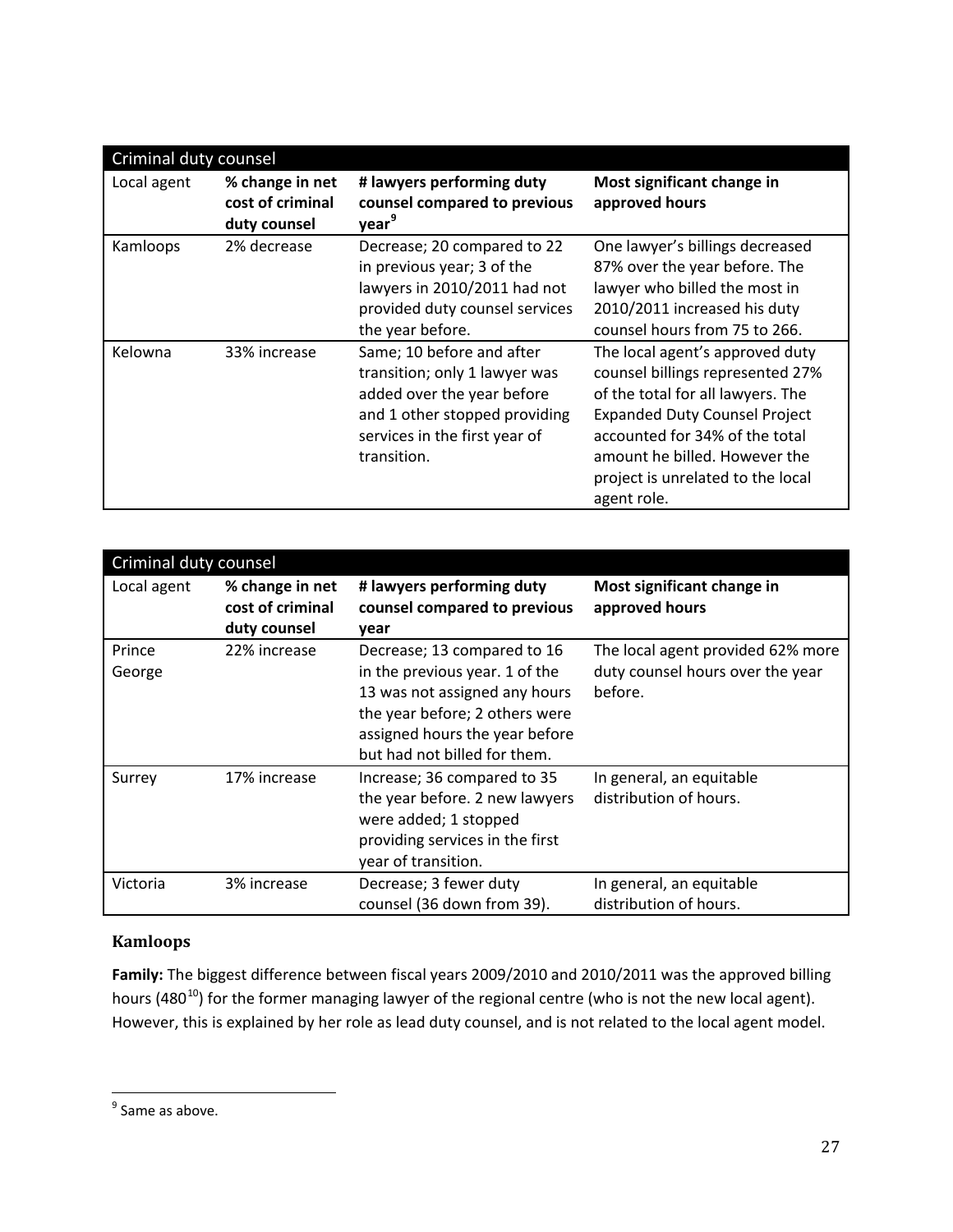**Criminal**: Most of the lawyers who provided criminal duty counsel in both fiscal years experienced some increase or decrease in hours. The biggest change was for one lawyer whose billings decreased 87% over the year before (9 hours compared to 69 the year before).

The lawyer who billed the most in 2010/2011, increased his duty counsel hours from 75 to 266.

Three lawyers who were not assigned duty counsel dates according to CMS still billed LSS for criminal duty counsel hours in 2010/2011. However some dates in the schedule were "TBD." One of those billed the second most approved hours in 2020/2011 (184 hours).

### **Kelowna**

**Family**: Overall there was little change in the distribution of family duty counsel hours in Kelowna before and after the transition to the local agent model. Three out of the 12 lawyers who billed in 2010/2011 had not billed any hours when there was a regional centre.

**Criminal**: The former managing lawyer of the Kelowna regional centre and current local agent experienced the largest increase in approved criminal duty counsel billing hours, with 566 billing hours approved in 2010/2011 (compared to 4 hours the year before).

The Expanded Duty Counsel Project took place in Kelowna from June 2009 to March 2011, overlapping with the opening of the local agent's office. The former managing lawyer provided expanded duty counsel services to clients facing breach charges, which accounted for 34% of his duty counsel billings (\$17,861 out of \$52,286).

Only one other lawyer had slightly more hours (577), and also provided the most hours of service when there was a regional centre. However, another lawyer who did 171 hours of duty counsel in 2009/2010, dropped to just 21 hours in 2010/2011. Four others also experienced reduced hours under the local agent, while two had about the same number as before.

### **Prince George**

**Family**: Seven lawyers who provided services when there was a regional centre were no longer providing duty counsel hours in the first year under the local agent. There were also three fewer lawyers providing family duty counsel services in 2010/2011 over the previous year (13 compared to 16). Two lawyers are doing substantially more work under the local agent (690 and 464 hours), which represents a large increase for each over the previous year. Five others experienced a drop in approved billing hours.

**Criminal**: The local agent increased billable hours by 62% (312 hours compared to 193) over the previous year, surpassing the other lawyers in total duty counsel billings. Only one other lawyer was close to the local agent in the number of duty counsel hours performed (258 hours).

There were 3 fewer lawyers overall providing services (13 down from 16).

 $^{10}$  This represents 528 clients and billings of \$44,312.29, which was 28% of the total family duty counsel costs in Kamloops in 2010/2011.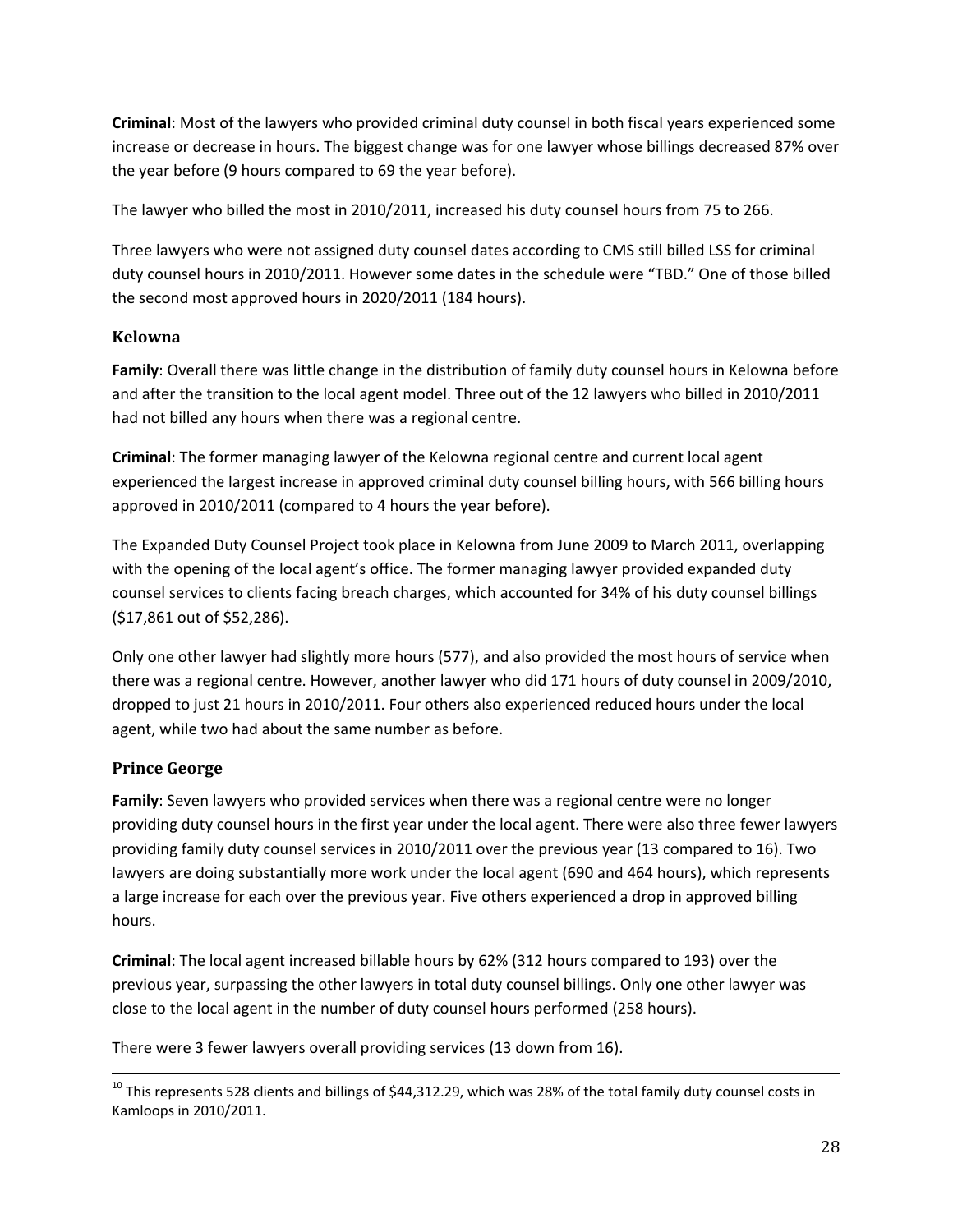#### **Surrey**

**Family**: There were six more lawyers with approved billing hours for family duty counsel in 2010/2011 over the previous year. There were no significant fluctuations in the distribution of hours, though two lawyers saw a 55% decrease in approved duty counsel hours; another's hours went up 94% but did not represent a large portion of the overall approved hours.

**Criminal**: There was very little change in the distribution of criminal duty counsel hours in Surrey in the first year of the transition. All but one lawyer continued to provide services over the year before. Two lawyers who provided services after the transition did not the year before. Most of the 36 lawyers experienced some fluctuation in approved billing hours; 3 lawyers' billings substantially increased while one other's substantially decreased. In general, however, their billings do not represent a large variance from other lawyers' billings. The local agent provided a little fewer duty counsel services after the transition.

### **Victoria**

**Family**: There was little change in the distribution of family duty counsel hours in Victoria after the transition to the local agent. There were two fewer lawyers providing services, resulting in more hours for 12 of the 20 lawyers compared to the year before. One lawyer was pre-authorized for duty counsel hours both before and after the transition but did not bill in either year.

**Criminal**: Three fewer lawyers provided duty counsel services after the transition to the local agent model. In general, there was not a large variance in approved billing hours for criminal duty counsel in 2010/2011, though a few experienced a considerable decrease or increase over the year before. The local agent's hours were lower than in the previous year.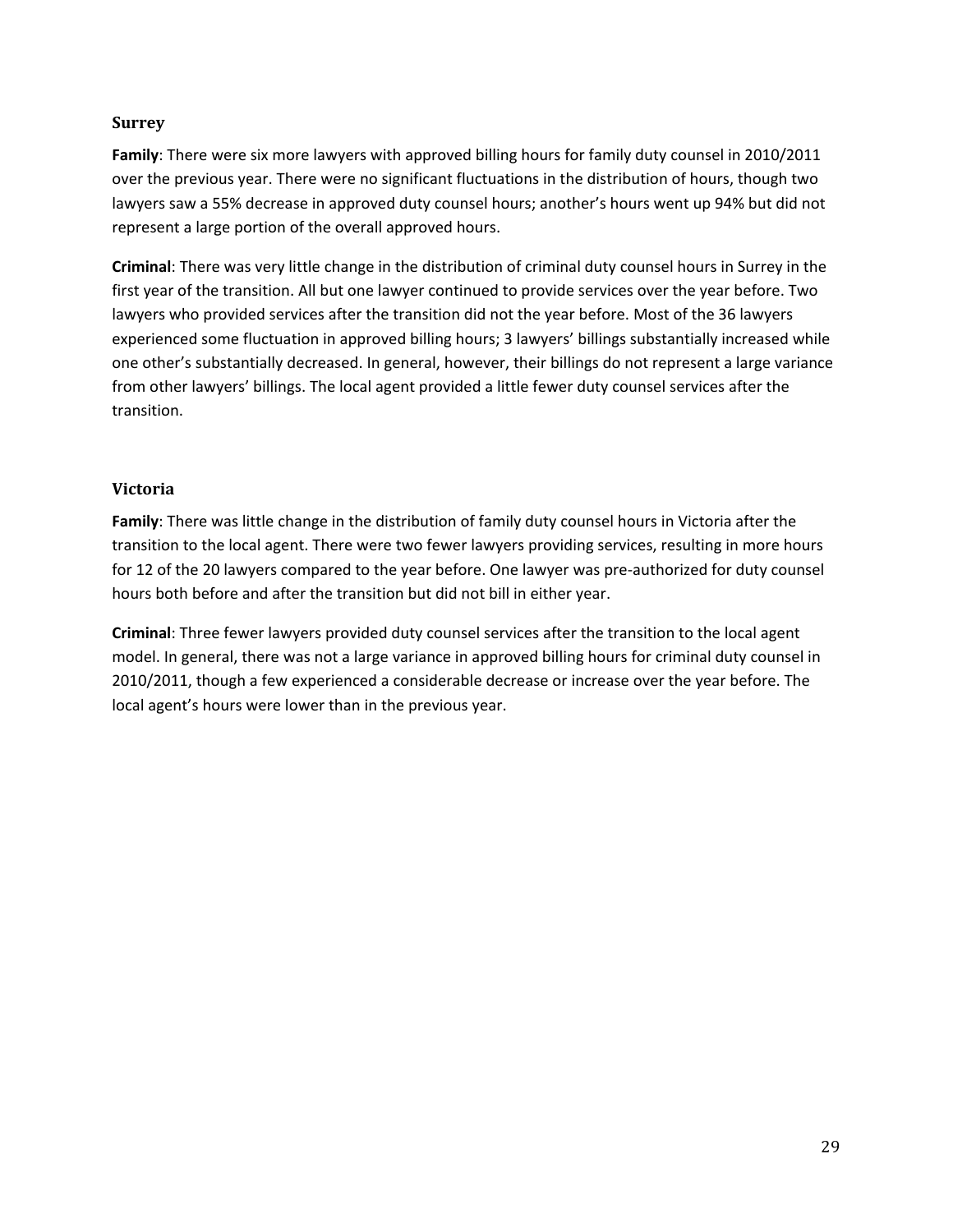### <span id="page-30-0"></span>**Objective 2: To establish an effective LSS liaison with key legal stakeholders (bar and courts)**

Managing lawyers of regional centres served as important liaisons between legal stakeholders and LSS, both as representatives of LSS and as sources of information about local legal aid issues. The local agents' contracts state that they should "liaise with stakeholders, including the local court, bar, judiciary…" among others.

To measure the local agents' effectiveness in this role, two indicators were proposed:

- LSS management's perspective on the effectiveness of local agents' liaison role
- Tariff bar's perspective on the new local agents

The evaluation did not measure the tariff bar's perspective (see Limitations, page 7). However, there is some evidence in the local agents' reports on their activities that they have been engaging with the local tariff bar as legal aid representatives. A brief summary of those activities are described below. This is followed by the comments of LSS managers about the liaison role.

### *Engagement with tariff bar as a legal aid representative*

Not all of the reports submitted by the local agents contain details about their activities with the tariff bar (they were not requested to), but there are indications that local agents are engaging with legal stakeholders in the community. What is not known, however, is the extent to which the relationships formed are positive or meeting the requirements of LSS.

The local agent in Victoria sits on four committees: two related to practices at the new integrated court, the third a "court users" committee consisting of various representatives of the court system. The local agent was appointed by the Canadian Bar Association to these committees to bring a legal aid perspective to the discussions. The local agent was also invited to join the Cells Renovation Committee. He reported that he wanted to ensure that duty counsel could continue to work effectively when overnight detainees were moved to other locations while courthouse cells were closed for renovations. He is also involved with pro bono lawyers.

The Victoria local agent was involved in the planning for the LSS lawyer recognition ceremony in Victoria in April 2011, which he also hosted. Attending the event were the Attorney General, several members of the judiciary, Law Society benchers, and governors of the Law Foundation, thus enhancing the profile of legal aid in the larger legal community.

The Kelowna local agent attends regular meetings of the Community Court Committee.

The Kamloops local agent reported that she maintains a positive relationship with the local bar through open communication about any issues that arise.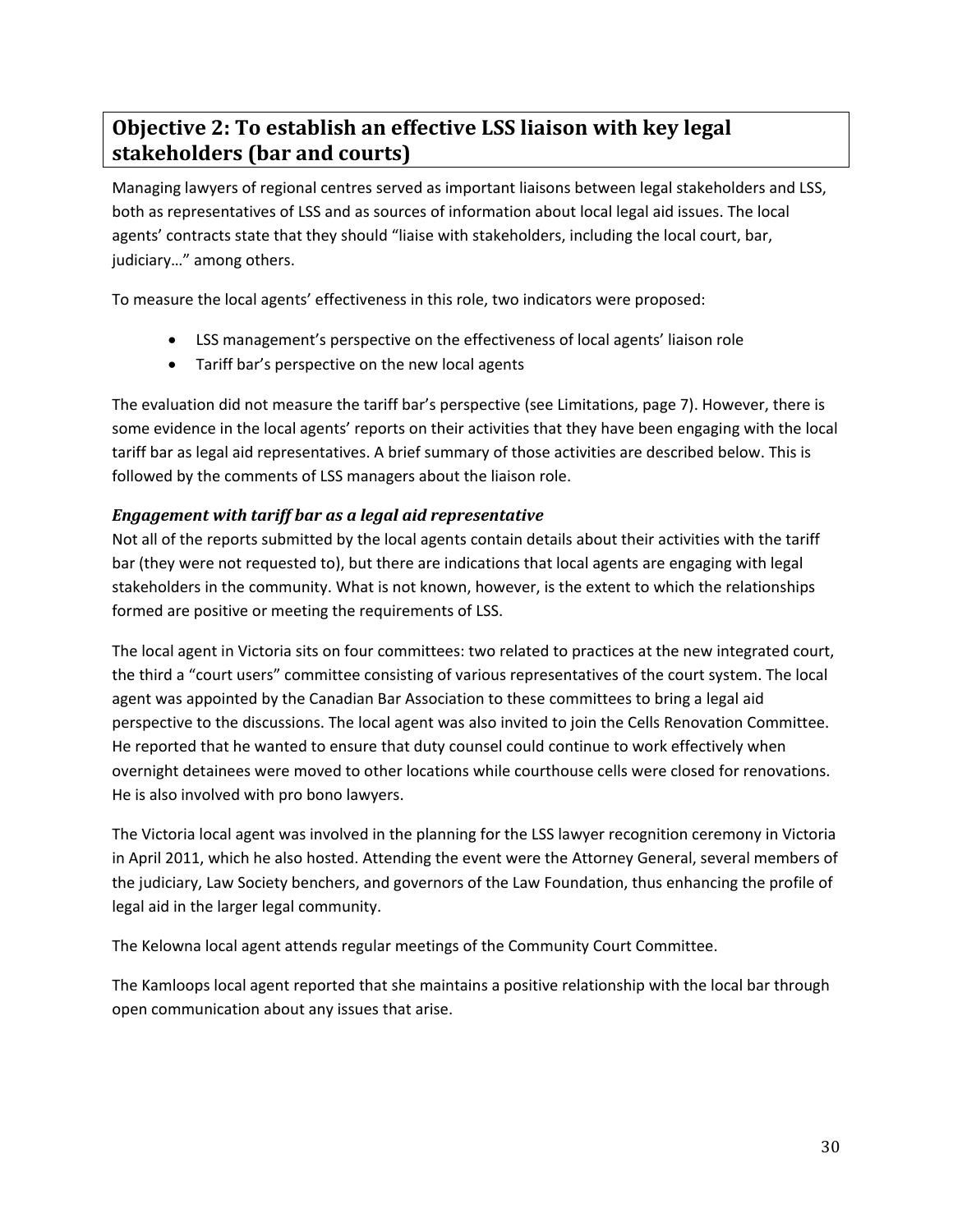Less is known from the activity reports about the extent to which the local agents in Surrey and Prince George connect with the tariff bar as a representative of LSS. However LSS staff commented that the local agent in Surrey attends meetings with the private bar at the courthouse, and the Prince George local agent is in contact with duty counsel.

### *LSS managements' perspective on local agents' liaison role*

Three LSS managers and two coordinators were asked for their opinion regarding the effectiveness of the local agents in informing the society about significant issues in the legal community as well as how well they are communicating on behalf of LSS to legal stakeholders.

Of those, one said they could not comment on the liaison role because they have little contact with the local agents. Another interviewee likewise has minimal interaction with the local agent lawyers, but sometimes works with their assistants.

The local agents were perceived by three other interviewees as performing the liaison role for LSS, though it was noted that some local agents are harder to reach than others. One interviewee said that the most engaged local agents are the ones who have not worked for LSS before.

This is somewhat borne out by the number of teleconference meetings the local agents attended in the first year of transition. Out of 5 meetings (the calls are bi- monthly, but the sixth was replaced by the 2011 Intake Training Conference in Vancouver), the local agents who had not worked for LSS before had attended 3 each; the other two had attended 1 and 2 meetings each. All of the new local agents attended the intake conference.

Compared to pre-existing local agents, however, the attendance of all of the new local agents is about the same. Out of the 20 local agents  $11$ on the teleconference attendance list, only 7, including 3 new local agents, attended more than one or two of the five teleconference calls.

One of the interviewees noted that each of the local agents is connected to the legal community in some way and will pass along information of interest to LSS. "They're keeping us in the loop. If there are issues with duty counsel, they immediately send us an email."

The Surrey local agent was acknowledged as performing a helpful role when duty counsel withdrew services in January 2011. He attended meetings at the courthouse, kept LSS apprised of the situation, and continues to maintain a good relationship with duty counsel.

The same interviewee said the Prince George local agent keeps in touch with the private bar, and informed LSS that duty counsel wanted more hours on Wednesday afternoons.

<span id="page-31-0"></span> $11$  One area had three local agent names listed but was counted as one.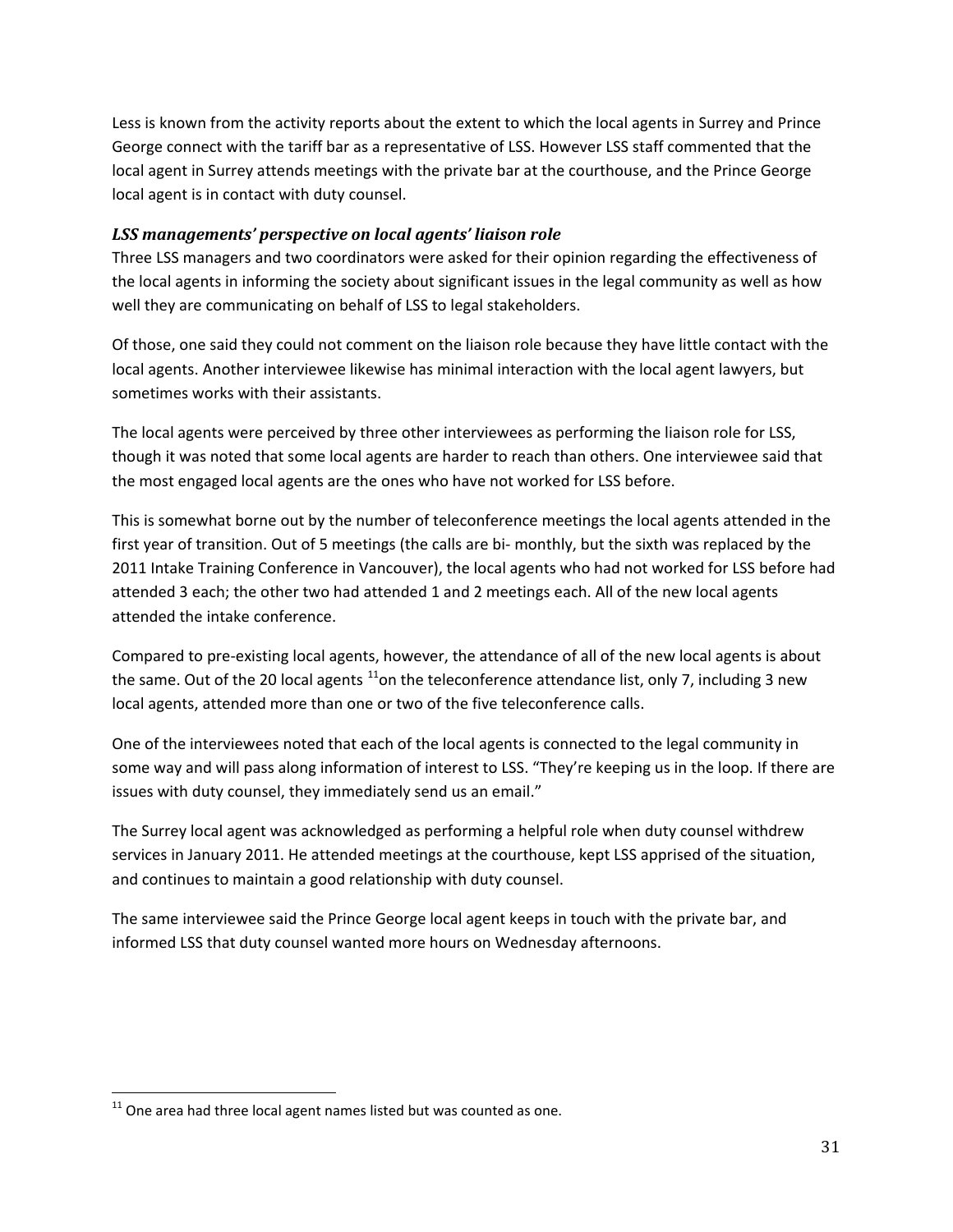LSS managers have the opportunity to attend local agent teleconference calls if they have items they wish to discuss with the local agents. But for one interviewee the lines of communication are still not as strong as they were under the regional centre model. "We used to rely on the tariff bar to help inform decisions, but I think some of that has been lost [with the regional centre closures.] There's less communication about the state of things, which makes you wonder what you're not hearing." The same interviewee suggested that legal stakeholders would be more likely to phone a regional centre than a local agent if they had concerns about an issue.

It is not clear whether the perception of less communication is the result of the reporting structure, which is to PLIA, or because there is a difference between the engagement of staff lawyers compared to local agents, who are also expected to maintain a private practice.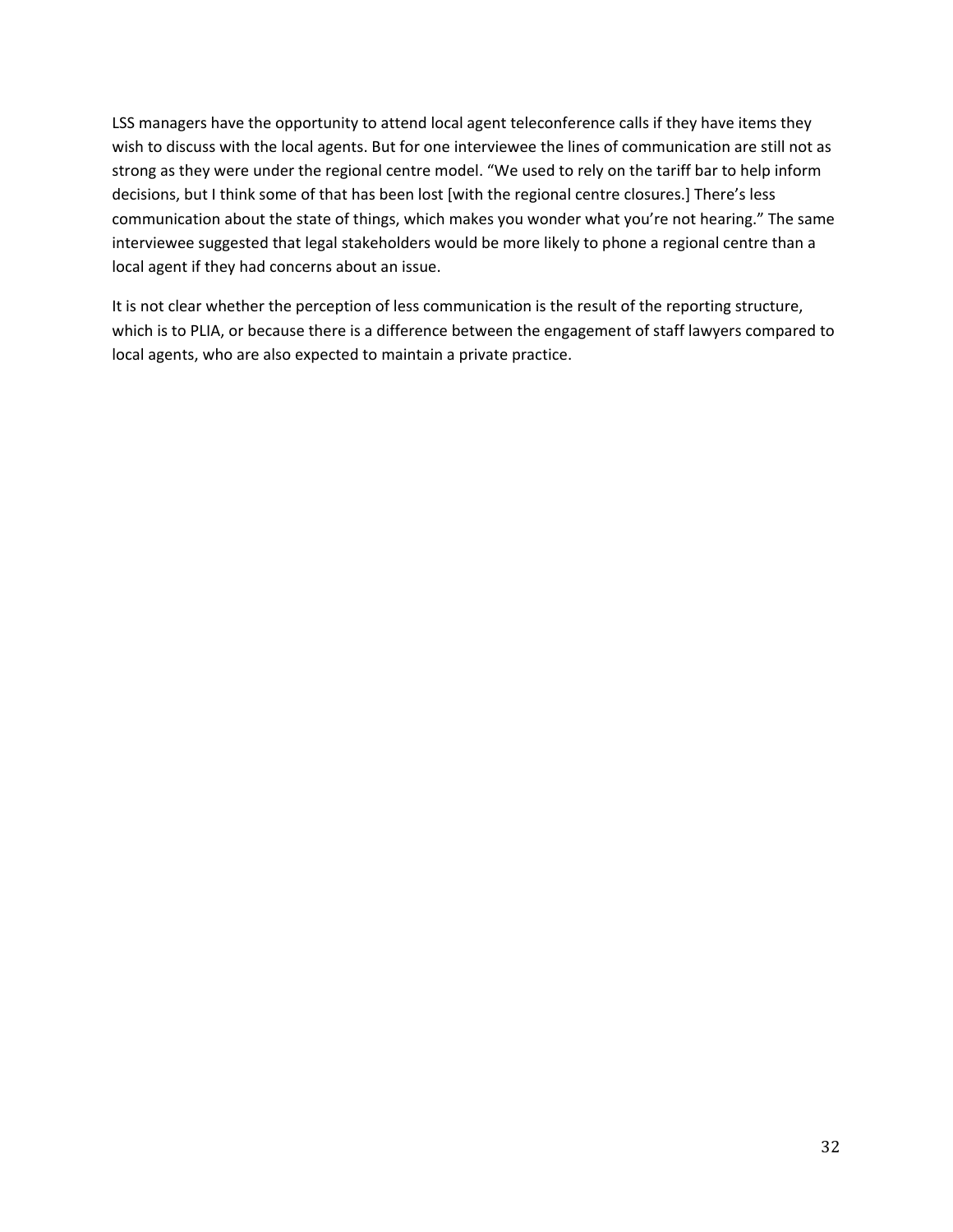### <span id="page-33-0"></span>**Objective 3: To mitigate the loss of services unique to the regional centre model**

### **A. To refer people to individuals, agencies and other relevant resources**

The following indicator measured whether legal aid clients are being referred to other resources and/or receiving PLEI materials to help them address their main legal matter and related issues.

• Awareness of intake legal assistants that referrals are part of their job and are acting accordingly

### *Referrals for main legal matter*

All of the intake legal assistants said if clients are not eligible for legal aid, they referred them to other agencies, individuals, or publications that might be able to help them with their legal matter. The most common referral was to duty counsel, both family and criminal. Other referrals included law students at UVic and UBC, the Justice Access Centre, Lawyer Referral, women's groups, transition houses, as well as publications, both LSS and others. One ILA mentioned the Family Law website: "I tell people about it all the time."

Some of the intake legal assistants had prepared lists of agencies that they handed out to clients. But one ILA expressed concern about whether the information was going to be helpful: "I'm blindly saying, 'go there'; and this is the best you can do for them. We try to keep up to date on what agencies will do, what assistance they provide, but I have two pages of agencies and may only know what six actually do."

### *Referrals for related issues*

If legal aid clients appeared to have issues related to their main legal matter, such as housing, debt, or mental health issues, all of the ILAs said they would provide referrals to other help. These included many of the same organizations listed above, but also included the Residential Tenancy office, the mental health worker at one of the courthouses, the Elizabeth Fry poverty advocate, and the Coalition for People with Disabilities.

LSS publications were mentioned, including *Can't Pay Your Mortgage?*; *Living Together or Living Apart*; *If Your Child is Taken*, and "the welfare ones go like hotcakes." Another said: "LSS publications are great. I've always found them to be very plain language and approachable for people."

Providing referrals was not automatic for one ILA. In the case of help for related matters, the ILA said, "If they raise that specifically." And unlike the others, the same ILA said about referrals for the main legal matter: "Yes, if it's my assessment that they'd be interested in receiving that."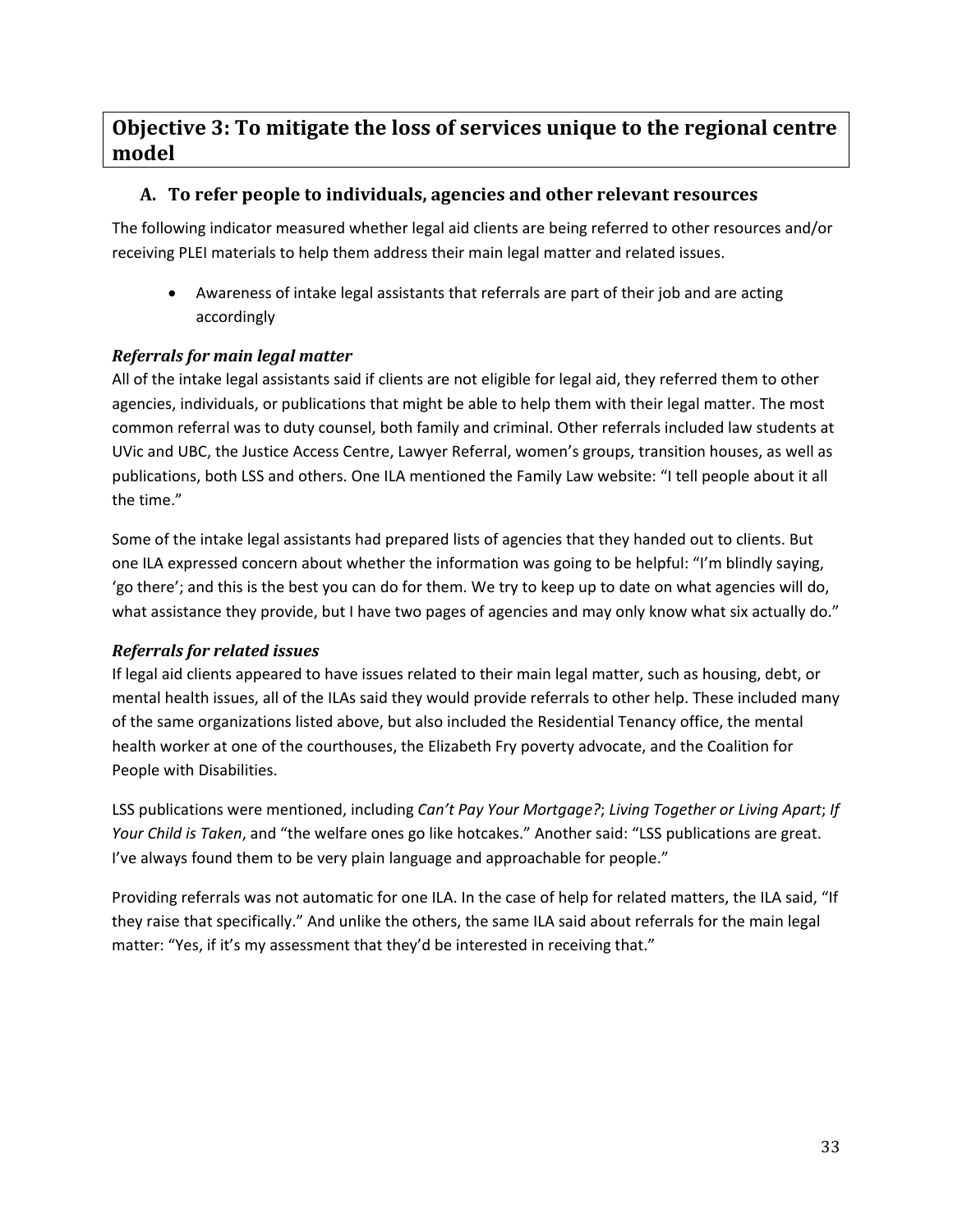### **B. To ensure LSS and other PLEI materials are accessible to the public**

The following indicators were used to measure the extent to which local agent offices ordered PLEI publications and made them available to the public.

- # of publications ordered by office
- Types of publications used
- Availability and display in offices, including courthouse and other locations, if any

### *Number of publications ordered by office*

The following table shows the number of publications ordered by the local agents. Comparable data was not available for the regional centres because Crown Publishing data only began in September 2009.

| April 2010 to March 2011 |                        |              |
|--------------------------|------------------------|--------------|
| Local agent              | <b>Monthly average</b> | <b>Total</b> |
| <b>Kamloops</b>          | 152                    | 1,818        |
| Kelowna                  | 99                     | 1,186        |
| <b>Prince George</b>     | 133                    | 1,599        |
| <b>Surrey</b>            | 734                    | 8,803        |
| <b>Victoria</b>          | 478                    | 5,731        |

### <span id="page-34-0"></span>*Table 8: Volume of publications ordered*

Source: Crown Publishing

### *Types of publications ordered*

The five local agents ordered publications covering all areas of law. The publications ordered the most (over a thousand copies between April 2010 and June 2011) were:

- *If Your Child Is Taken by the Ministry of Children and Family Development* (now called *If Your Child is Taken: Your Rights*)
- *Living Together or Living Apart*
- *Parents' Rights, Kids' Rights*
- *Surviving Relationship Violence and Abuse*
- *What to do if you are charged with… (*if counted as a series)

Overall, family law publications are the most ordered and presumably are the most used by people who visit the local agent offices. This is followed by criminal law publications, then Aboriginal, and in descending order, legal aid, poverty/consumer law, seniors, and immigration publications. Only a small number of the publications ordered by the five local agents are in languages other than English.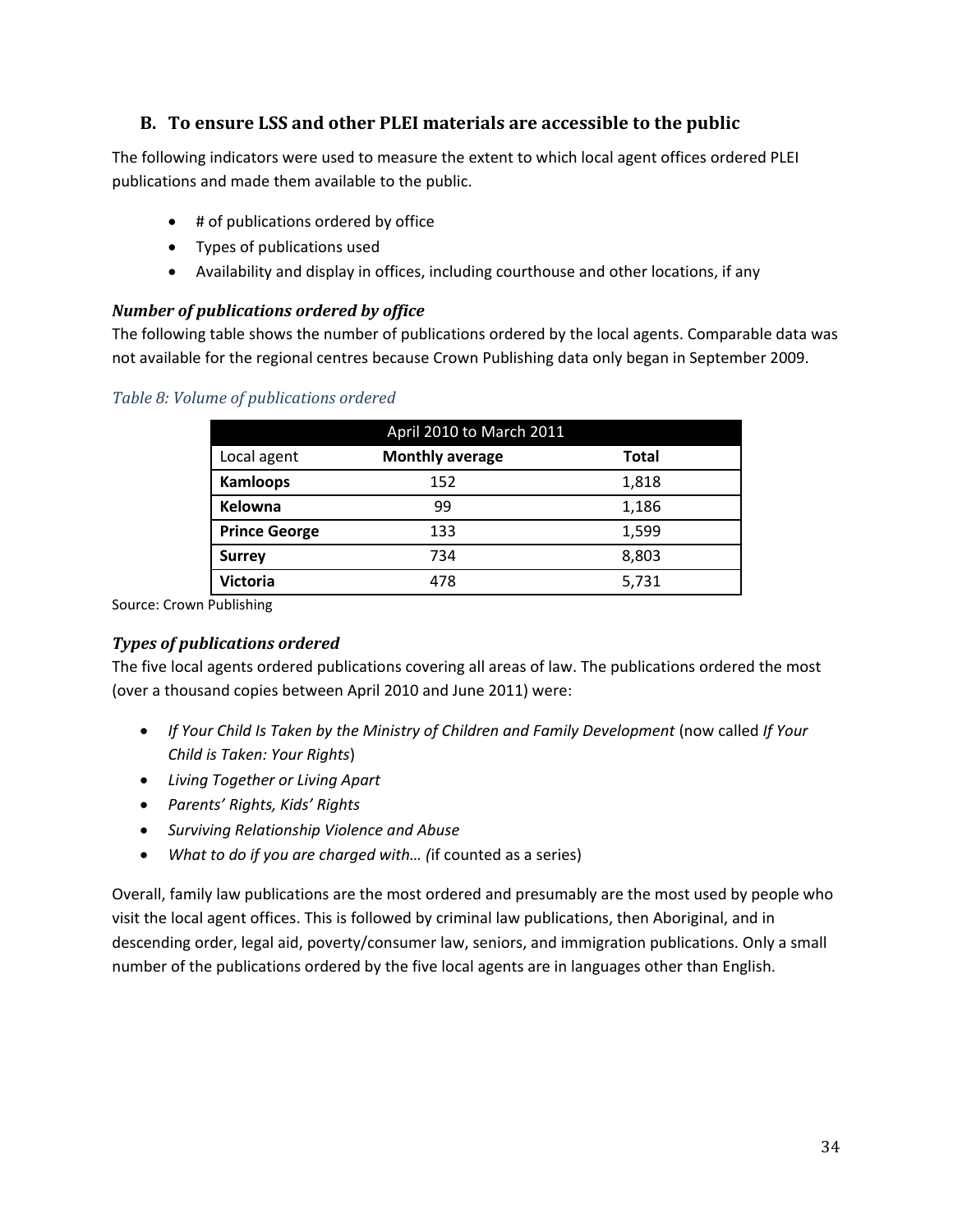### *Availability of publications*

When the Provincial Supervisors conducted site visits in May and June 2010, the availability of print resources was among the items they checked.

LSS publications were displayed in waiting rooms and/or intake offices at the Kamloops, Kelowna, Prince George, and Surrey locations. The ILA at the Surrey Courthouse also has publications on display. The ILA in the Langley office had a bookcase on which to put LSS materials.

Only the intake room at the courthouse in New West did not have publications on display because the space was too small (the courthouse itself had only an outdated copy of an LSS booklet in its brochure racks). Since that site visit, however, a small filing cabinet and some display shelves for publications were purchased for the ILA.

The Victoria office was not visited during the transition period, but a visit in July 2011 found that the waiting room had a good display of publications.

### **C. To liaise with community stakeholders (intermediaries and community agencies)**

Regional centres played an important role as the face of LSS, and strong relationships were built between managing lawyers, staff, and their communities. The following indicators measured the extent to which local agents are also developing such relationships. The indicators for this measure were:

- # and type of organizations contacted
- # of attendees at outreach activities
- Perception of community stakeholders of local agent as legal aid provider

*Number and type of organizations contacted AND Number of attendees at outreach activities* Local agent contracts require offices to "provide 14 hours per month to plan, promote, and provide lawrelated community development and/or public legal education activities and information for advocates, aboriginal and other community stakeholders and the general public." This is referred to as "outreach" here, but what that constituted varied among the local agent offices.

The local agents were asked to keep records of their activities during the transition, which are summarized in Table 8, on the next page. In some instances, the activities recorded cannot be considered outreach activities in the strictest sense. However, in the absence of a guideline, only an ILA's record of incoming calls from the public regarding whether they could get legal aid was discounted here.

The actual number of hours devoted to outreach was not recorded in Kelowna and Surrey (though they were in Langley and New West). Of the offices that did record their hours, only Prince George was providing 14 hours of outreach, including planning, per month in the first year of operation.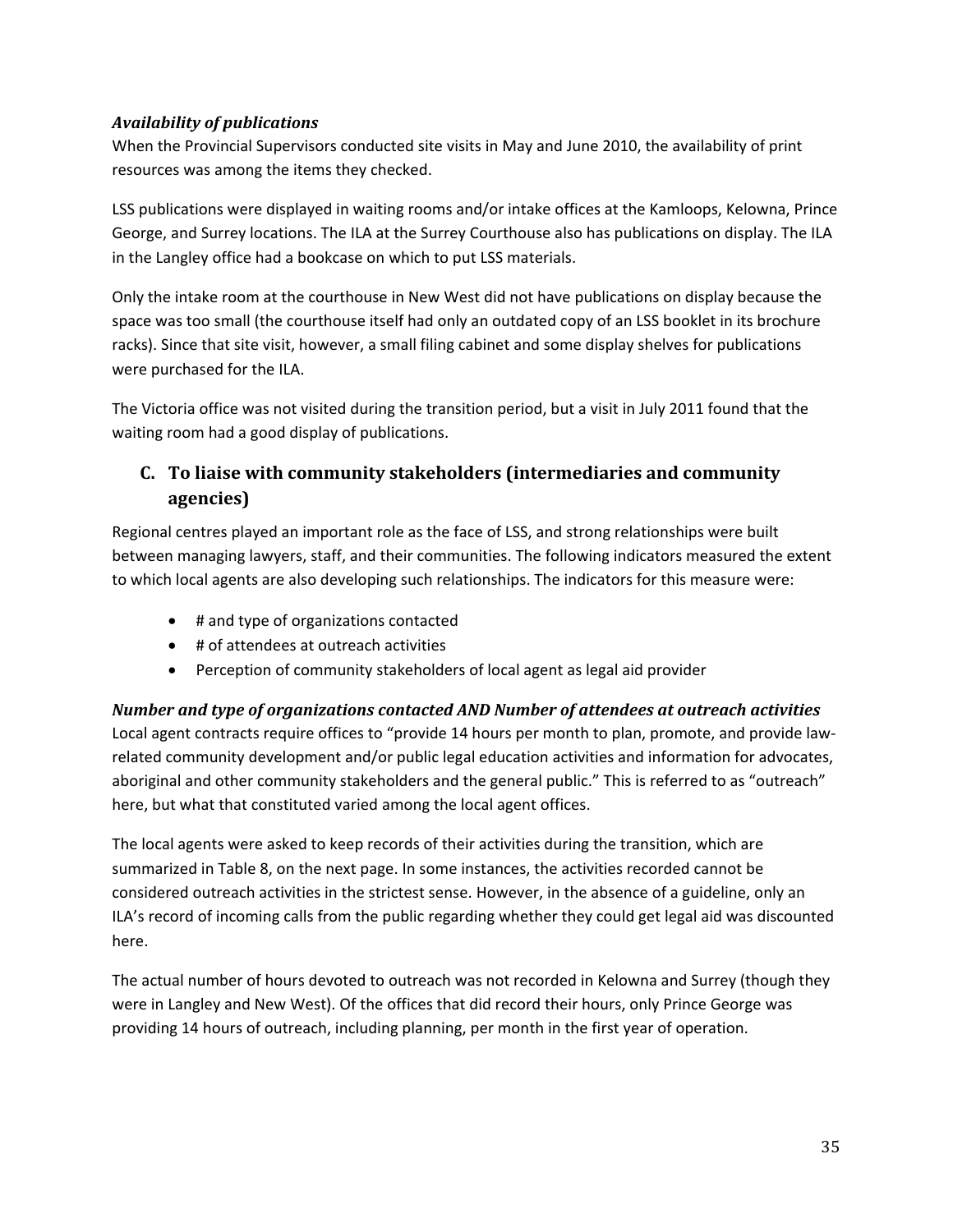The Victoria and Kamloops local agent lawyers expressed their intention to improve the number of hours devoted to outreach in the coming year. The Victoria and Surrey offices noted that they got off to a slow start as the transition was initially difficult. However in the case of Surrey, the number of activities recorded suggests the office performed the required amount of outreach.

All of the local agent offices provided some outreach to Aboriginal organizations in the area.

| Local Agent                                                 | Organization/event and no. of times contacted                                                                                                                                                                                                                                                                                                                                                                                                                                                                                                                                                                                                                                                             | No. of<br>attendees                | No. of<br>hours                                                                  |
|-------------------------------------------------------------|-----------------------------------------------------------------------------------------------------------------------------------------------------------------------------------------------------------------------------------------------------------------------------------------------------------------------------------------------------------------------------------------------------------------------------------------------------------------------------------------------------------------------------------------------------------------------------------------------------------------------------------------------------------------------------------------------------------|------------------------------------|----------------------------------------------------------------------------------|
| <b>Kelowna</b>                                              | 37 activities, such as courthouse education in the schools,<br>Community Court Committee, meetings with Ki-Low-Na<br>Friendship Centre and Native Courtworker, and the<br>distribution of PLEI materials (29 of the activities involved<br>the local agent lawyer)                                                                                                                                                                                                                                                                                                                                                                                                                                        | Ranging from<br>1 to<br>"numerous" | Unknown                                                                          |
| <b>Kamloops</b>                                             | 15 activities included LSS conference planning, Elizabeth Fry<br>events, and 4 visits to Aboriginal band offices.                                                                                                                                                                                                                                                                                                                                                                                                                                                                                                                                                                                         | Ranging from<br>1 to 300           | 47 hours                                                                         |
| <b>Prince</b><br>George                                     | 42 activities included preparing notices for counsel (for<br>example, on information needed for custody applications),<br>referral lists for clients, letters to agencies, attendance and<br>preparation for meetings with, for example, the Solicitor<br>General; Phoenix Transition House, Carrier Sekani Family<br>Services, Native Courtworkers LSS workshop/Gladue<br>training/community engagement                                                                                                                                                                                                                                                                                                  | Unknown                            | 175<br>hours                                                                     |
| <b>Surrey</b><br>(includes<br><b>New West</b><br>& Langley) | Surrey: 49 activities included the distribution of PLEI<br>materials to community organizations, including Kla-how-<br>weya Aboriginal Centre; attending Surrey Connect Day;<br>Surrey Defence Bar and Bar Association meetings (local<br>agent lawyer); and participation on the FLWS Advisory<br>committee.<br><b>New West:</b> Distribution of business cards and PLEI materials<br>to organizations such as New West Interagency,<br>DIVERSEcity, DOVE Committee at DeltaAssist, and PICS<br>Langley: Calls to community agencies; materials delivered to<br>community agencies such as Ishtar Transition House;<br>presentations at Aldergrove Family Services and Langley<br><b>Family Services</b> | Ranging from<br>1 to 250           | Total<br>unknown<br>Langley:<br>12 hours<br><b>New</b><br>West:<br>25.5<br>hours |
| <b>Victoria</b>                                             | Local agent attended Law Day and Criminal Law Club, 3<br>court practices committees, and had discussions with Chief<br>of Tseycum First Nation.                                                                                                                                                                                                                                                                                                                                                                                                                                                                                                                                                           | 40 to 500                          | $6-8$<br>hours/<br>month                                                         |

### <span id="page-36-0"></span>*Table 9: Outreach activities (April 1, 2010 to March 31, 2011)*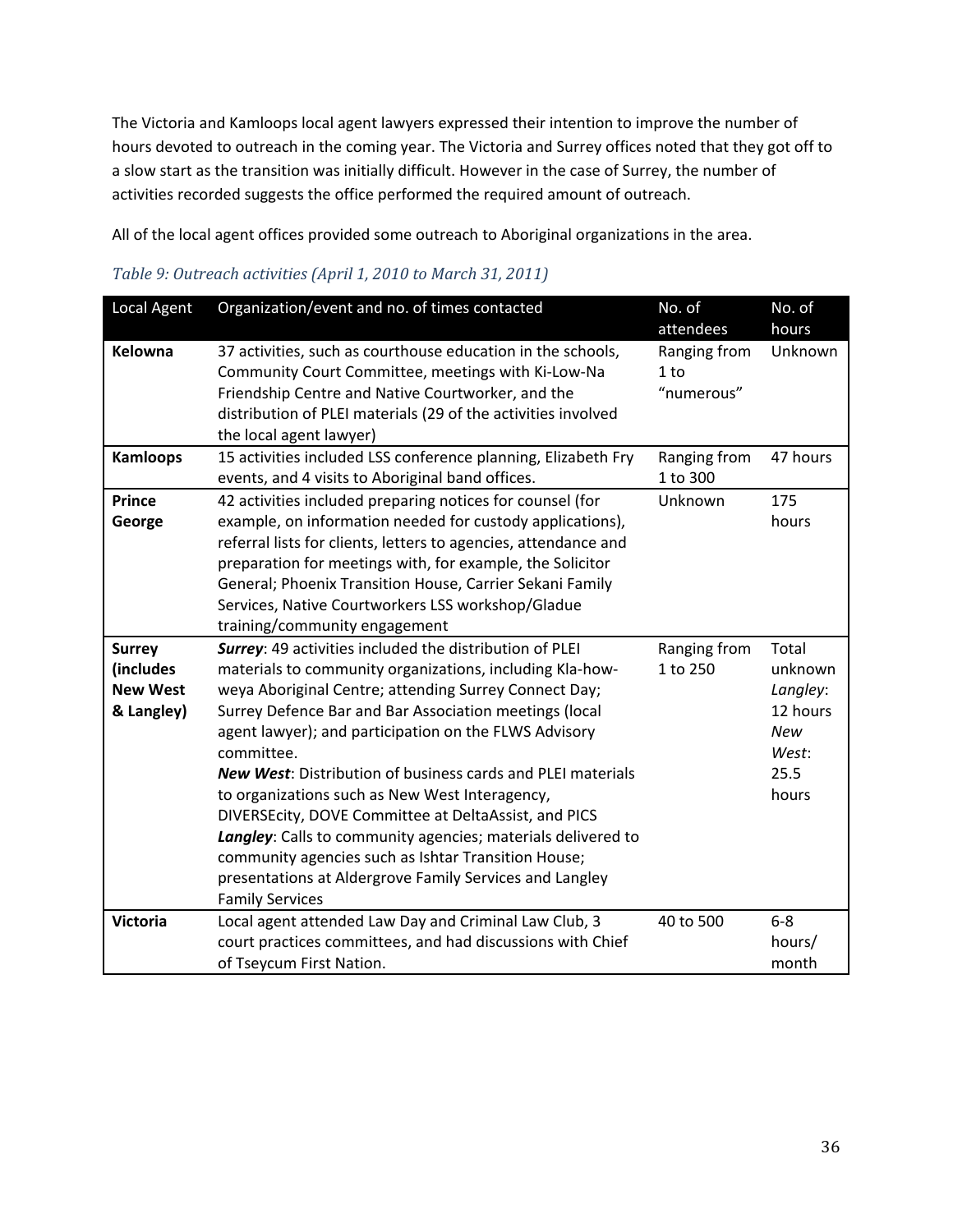### *Perception of community stakeholders of local agent as legal aid provider*

In August and September 2010, several months after the new offices opened, the Intake Services Coordinator interviewed 3 community agencies in each of the new local agent locations to find out if these agencies believed their clients were still getting the same quality of legal aid services following the closure of the regional centres. Their comments are briefly summarized below. Supplemental calls were made by the evaluator to organizations in the areas where there were early indications of problems with access to legal aid.

#### **Kamloops**

Two of the three agencies contacted by LSS in Kamloops were not experiencing problems with the new local agent's office. One contact, a worker for the Lytton First Nation band, said he was aware of the new local agent but said most of his clients are in custody and they use the Call Centre to apply for legal aid. Kamloops Immigrant Services said their clients were having no problem applying for legal aid and found the ILAs helpful.

A manager at the Clearwater Community Resource Centre told the Intake Services Coordinator that it had no information on legal aid and did not know how to help clients apply for legal aid. The evaluator called the manager to follow up. The manager said she still did not know what legal aid services were available. It was determined, however, that the manager confused legal aid with the Elizabeth Fry Society. The centre did not usually send clients to legal aid because their issues were largely related to poverty, such as housing.  $12$ 

A call was made in October 2011 to the Interior Indian Friendship Society. The society had been notified of the new office, but a manager there said it was still a struggle for clients to get legal aid—she said they have to wait a long time to get services. The manager said LSS should post legal aid information at the courthouse and provide organizations with materials they can post on their information boards.

### **Kelowna**

A joint letter from three Kelowna agencies complained to LSS about the regional centre closures. When contacted later by the Intake Services Coordinator, however, none of them had issues with the local agent and said the new service was working out fine.

A call was made in October 2011 to Métis Community Services in Kelowna. A coordinator who helps families facing child protection matters said she did not know about the new local agent office, but as far as she knew her clients were still able to access legal aid.<sup>[13](#page-37-0)</sup> She said clients talk to duty counsel at the courthouse, or sometimes the judge tells them they need a lawyer, and they find a way to apply for legal aid.

<sup>&</sup>lt;sup>12</sup> The evaluator emailed the manager some links to the LSS and Family Law in BC websites.<br><sup>13</sup> Same as above.

<span id="page-37-0"></span>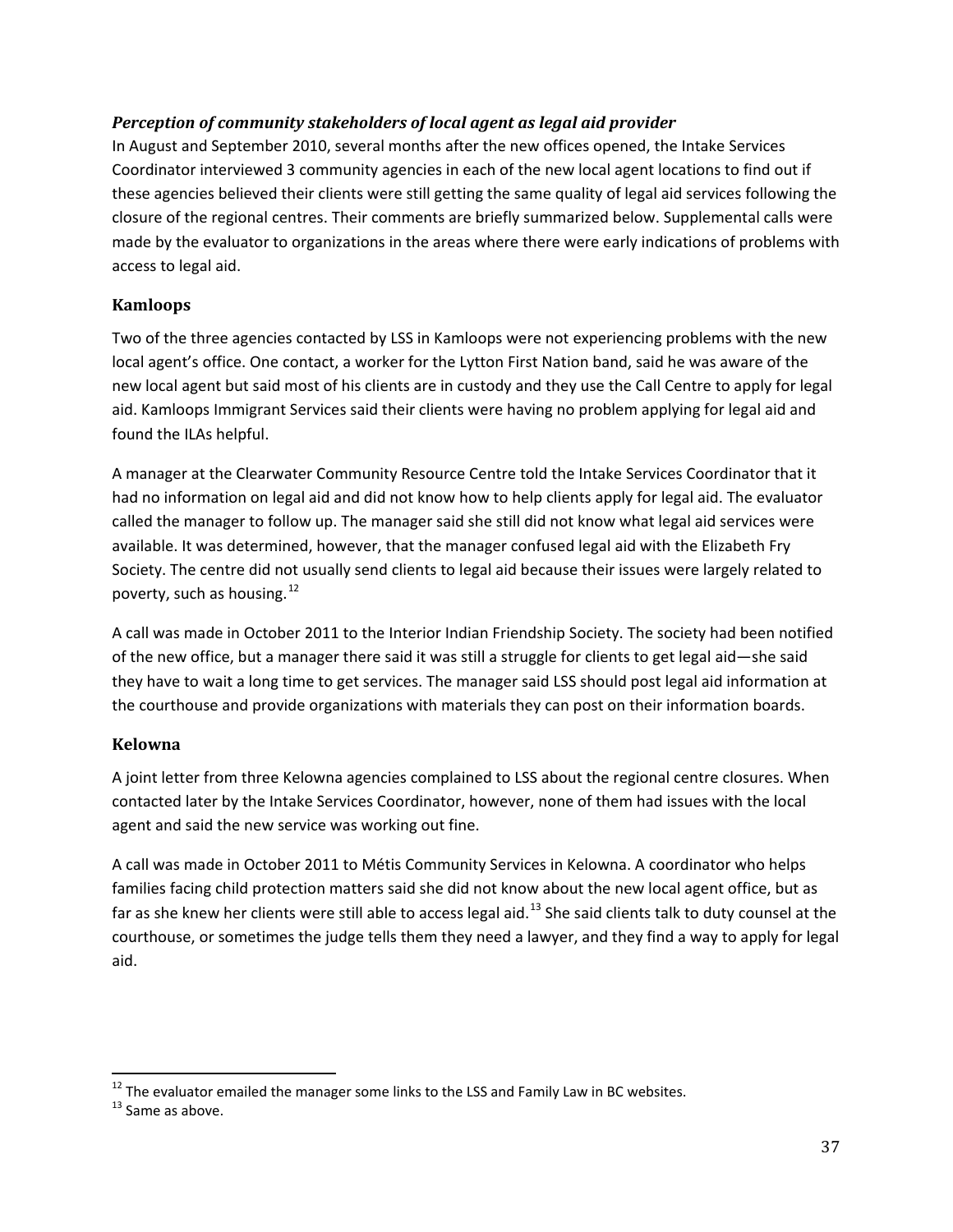### **Prince George**

Two out of the three agencies contacted by the Intake Services Coordinator said the new services were working out well, especially now that there was a legal aid office at the courthouse. However, the Phoenix Transition House commented that their clients still did not know where to apply for legal aid. According to the local agent's activity report, the local agent lawyer and ILA subsequently met with transition house staff to inform them of legal aid services.

Prince George is in the unique position of being the only new local agent location where there is now an LSS community partner, the Urban Aboriginal Justice Society. This is expected to enhance legal aid awareness in the area, particularly in the Aboriginal community.

### **Surrey**

None of the three agencies contacted by the Intake Services Coordinator reported problems with applying for legal aid, but one advocate commented that some of his clients do not like having to go to a lawyer's office and he refers them instead to the Call Centre.

### **Victoria**

The three agencies contacted by the Intake Services Coordinator were aware of the new local agent and did not think access had changed, but expressed concerns with legal aid coverage, which they felt was lacking.

### **D. To lessen any negative impact on advice, representation, and duty counsel services by the loss of staff lawyers**

- # and type of difficult-to-place cases
- # and type of pro bono services provided
- # and type of complaints about local agents

### *Number and type of difficult-to-place cases*

If requested by the LSS Call Centre or their own staff, local agents must accept a minimum of two referrals a year representing hard-to-place cases. Reports submitted by the local agents covering April 1, 2010 to March 31, 2011, are summarized below.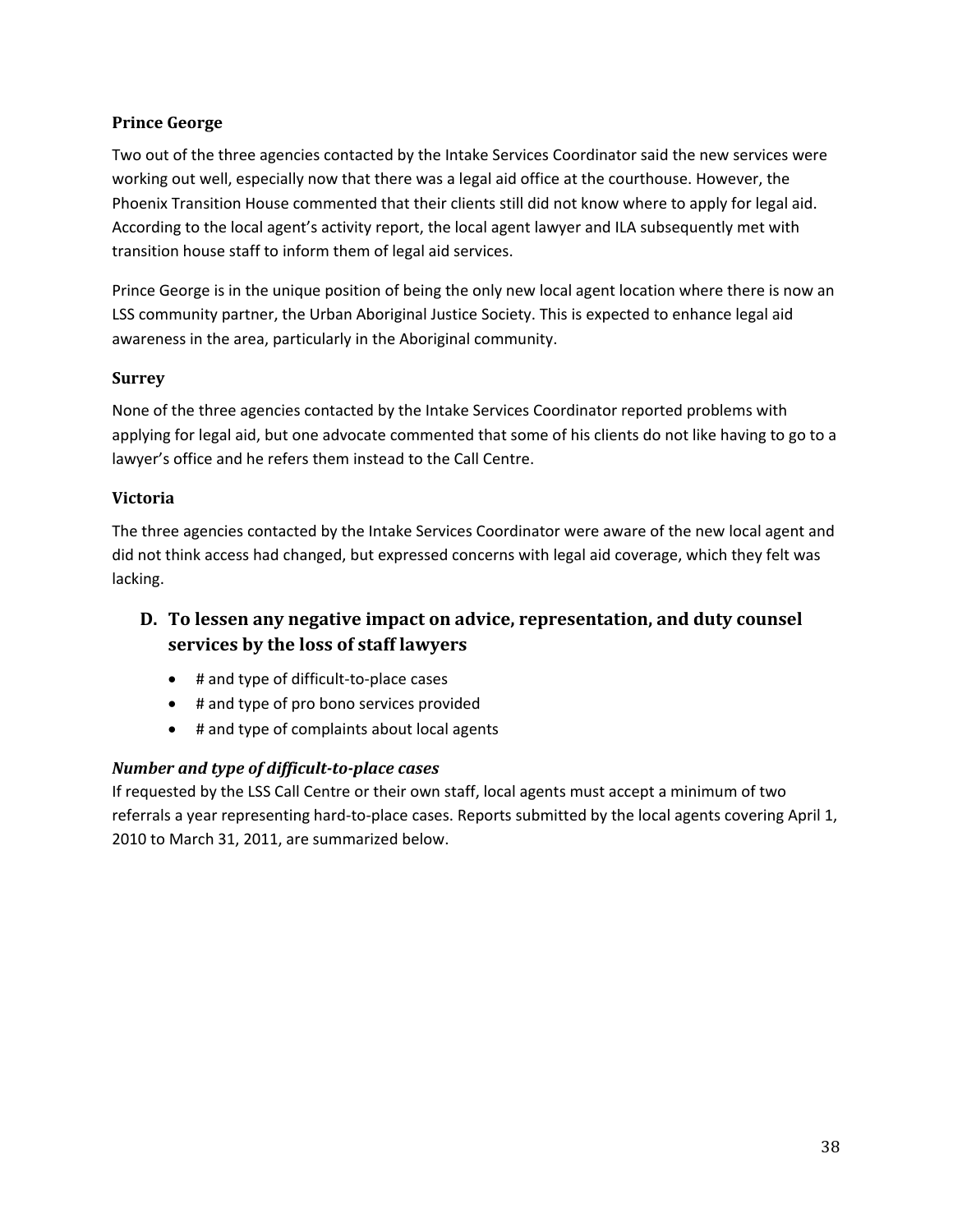### <span id="page-39-0"></span>*Table 10: Difficult-to-place cases*

| <b>Local Agent</b>   | # of cases and case type                                                                                                              | Description                                                                                                                                     |
|----------------------|---------------------------------------------------------------------------------------------------------------------------------------|-------------------------------------------------------------------------------------------------------------------------------------------------|
| Kelowna              | 13 criminal cases (8 clients)                                                                                                         | Local counsel would not take<br>clients due to mental health<br>issues and other challenges.                                                    |
| <b>Kamloops</b>      | 0                                                                                                                                     | Due to time commitments of<br>local agent's other work.                                                                                         |
| <b>Prince George</b> | 2 criminal cases                                                                                                                      | No lawyer wanted to represent<br>these clients because they were<br>difficult to deal with.                                                     |
| <b>Surrey</b>        | 3 criminal cases                                                                                                                      | No English; difficult to deal with.<br>There are few difficulties finding<br>lawyers to take cases in Surrey.                                   |
| <b>Victoria</b>      | 3 cases (at the new integrated<br>court for homeless with history<br>of criminal activity and either<br>mental illness or addictions) | Clients could not be placed<br>because they had fired previous<br>2 or 3 lawyers. Victoria bar is<br>willing to accept most referable<br>cases. |

### *Number and type of pro bono services provided*

Local agent contracts state that lawyers will provide two hours of pro bono legal services per month (24 hours per year). Pro bono services include summary advice, assistance or representation in the areas of family, criminal and poverty law.

According to the activity reports submitted to LSS for fiscal year 2010/2011, summarized below, only the local agent in Kamloops is not providing the required number of hours of pro bono work.

### <span id="page-39-1"></span>*Table 11: Pro bono services (April 2010 to March 2011)*

| <b>Local Agent</b>   | No. of cases by case type                                                                                                                                     | No. of hours                                                                                    |
|----------------------|---------------------------------------------------------------------------------------------------------------------------------------------------------------|-------------------------------------------------------------------------------------------------|
| Kelowna              | 5 criminal; 1 family (MCFD issues)                                                                                                                            | Local agent does 2 hours pro<br>bono /week (104 hours/ year)<br>assisting unrepresented clients |
| <b>Kamloops</b>      | 2 poverty law; 2 family; 1 mental<br>health; 1 prison law; 1 medical<br>issue                                                                                 | 19 hours                                                                                        |
| <b>Prince George</b> | 18 criminal; 3 poverty law; 5<br>agency appearances; 1 family; 2<br>other advice                                                                              | 28 hours                                                                                        |
| <b>Surrey</b>        | 106 criminal; 15 driving-related; 1<br>traffic ticket; 1 family; 1<br>employment-related                                                                      | 83 hours                                                                                        |
| <b>Victoria</b>      | $20 +$ (the no. of cases was<br>incomplete); breaches of<br>probation/ undertakings (largely<br>Aboriginal clients); legal advice<br>for people at courthouse | 130 hours                                                                                       |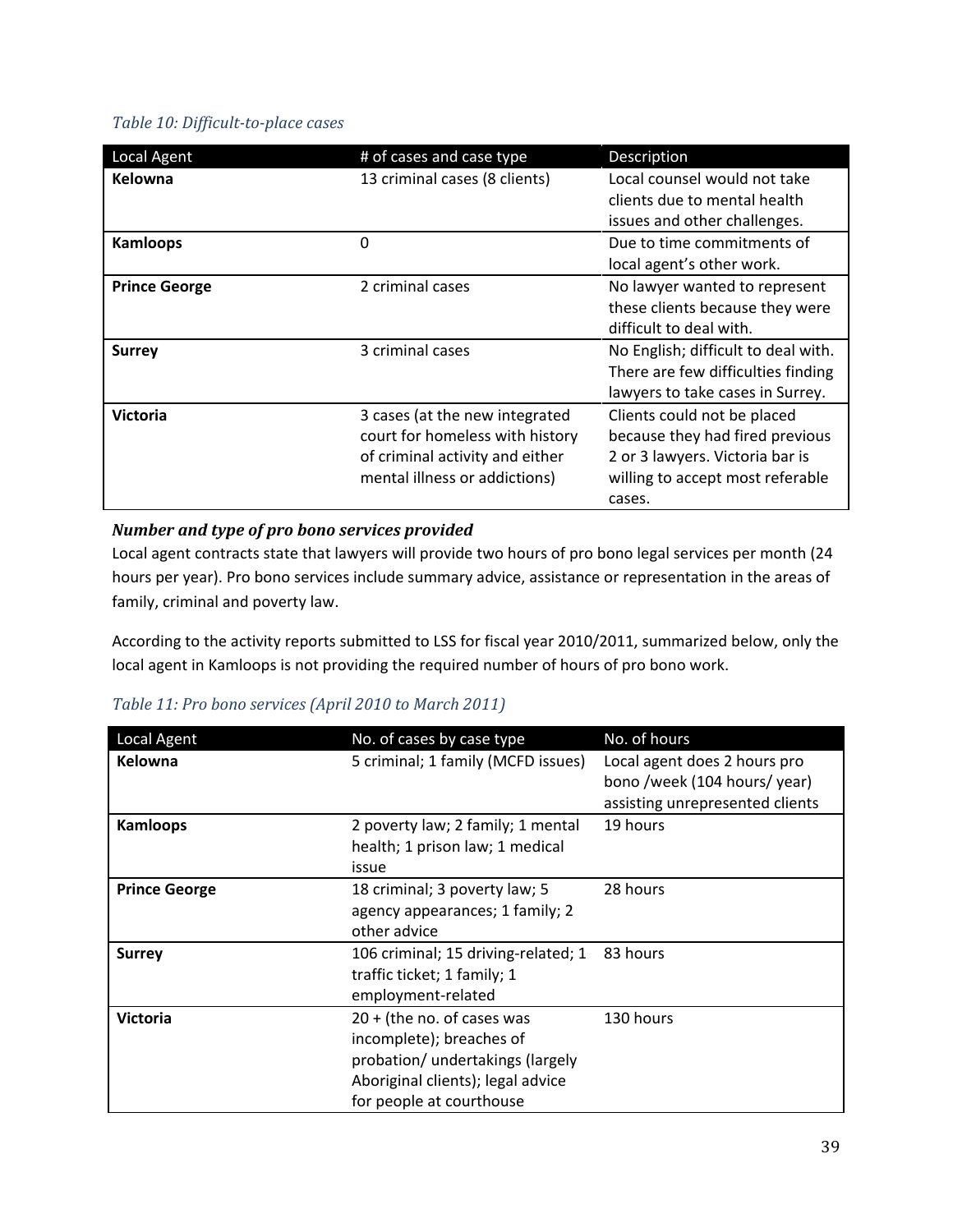### **E. To be informed of LSS policies**

The evaluation measured local agent awareness of LSS policies and how local agents handled lawyer complaints. The indicators for this objective were:

- Local agent awareness of LSS policies, in particular the External Complaints policy
- # of complaints local agents forward to A&I

### *Local agent awareness of LSS policies*

The local agent lawyers were asked about their awareness of LSS policies, in particular the External Complaints policy, which requires "contractors" to forward to LSS any complaints received from a client or the public.

Each of the five local agent lawyers was aware that LSS policies are posted on the Local Agent Portal. One local agent said they did not know what the policies said, however.

When asked which policies LSS brought to their attention, one local agent could not remember, and the other four understood this to mean intake policies and could not describe any specific policies.

Asked if they were aware of the External Complaints policy, each said yes. One said they could not give details of it, however.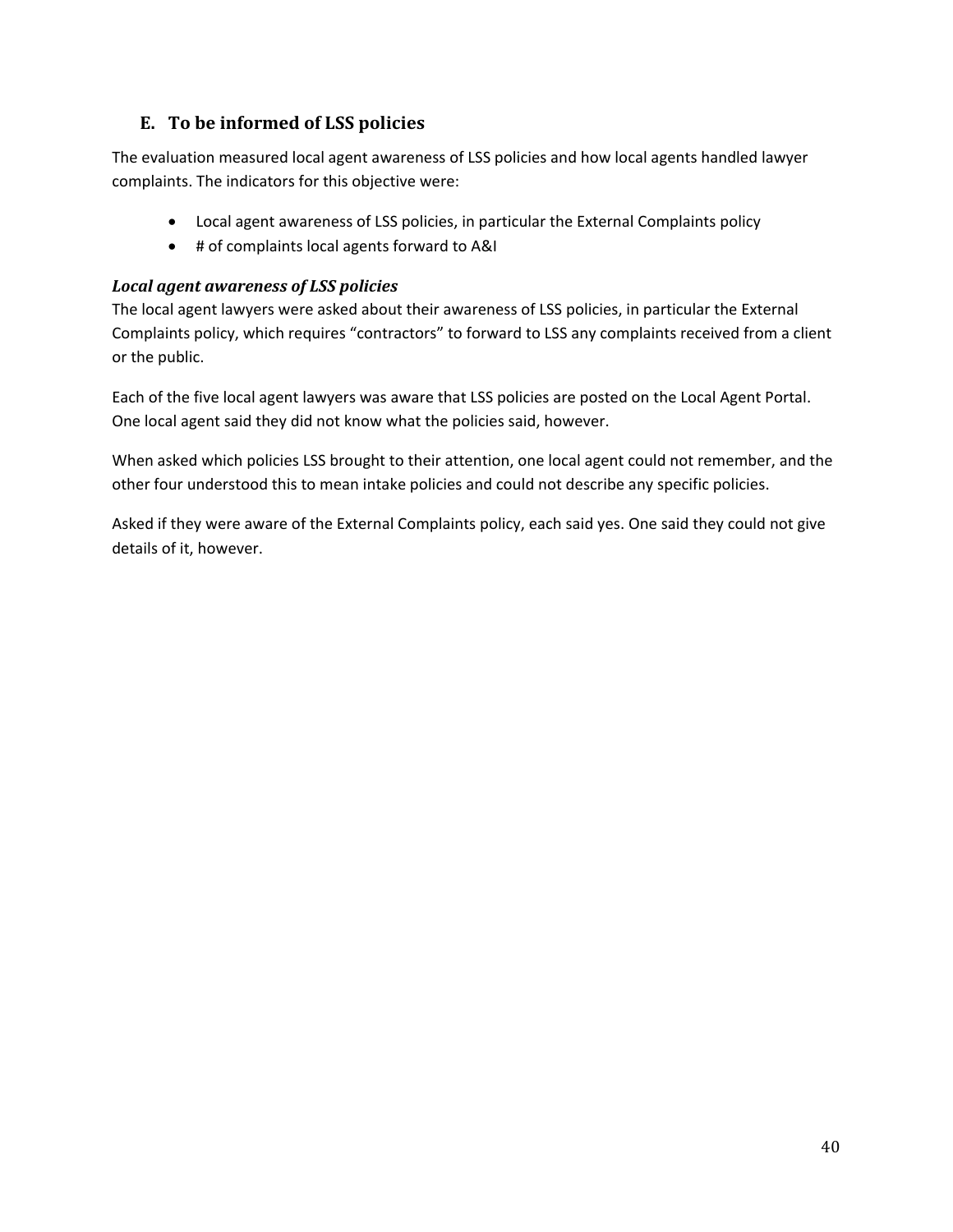### *Number of complaints local agents forward to A&I*

Few complaints have been reported about the new local agent offices. The Audit and Investigation department provided the following information:

- Two clients complained to A&I about how they were treated by staff at one local agent office.
- No complaints were received regarding the local agent lawyers.
- Surrey forwarded a series of complaints to LSS about one tariff bar lawyer.
- Local agents forwarded four complaints to LSS about clients. Each involved issues regarding financial eligibility.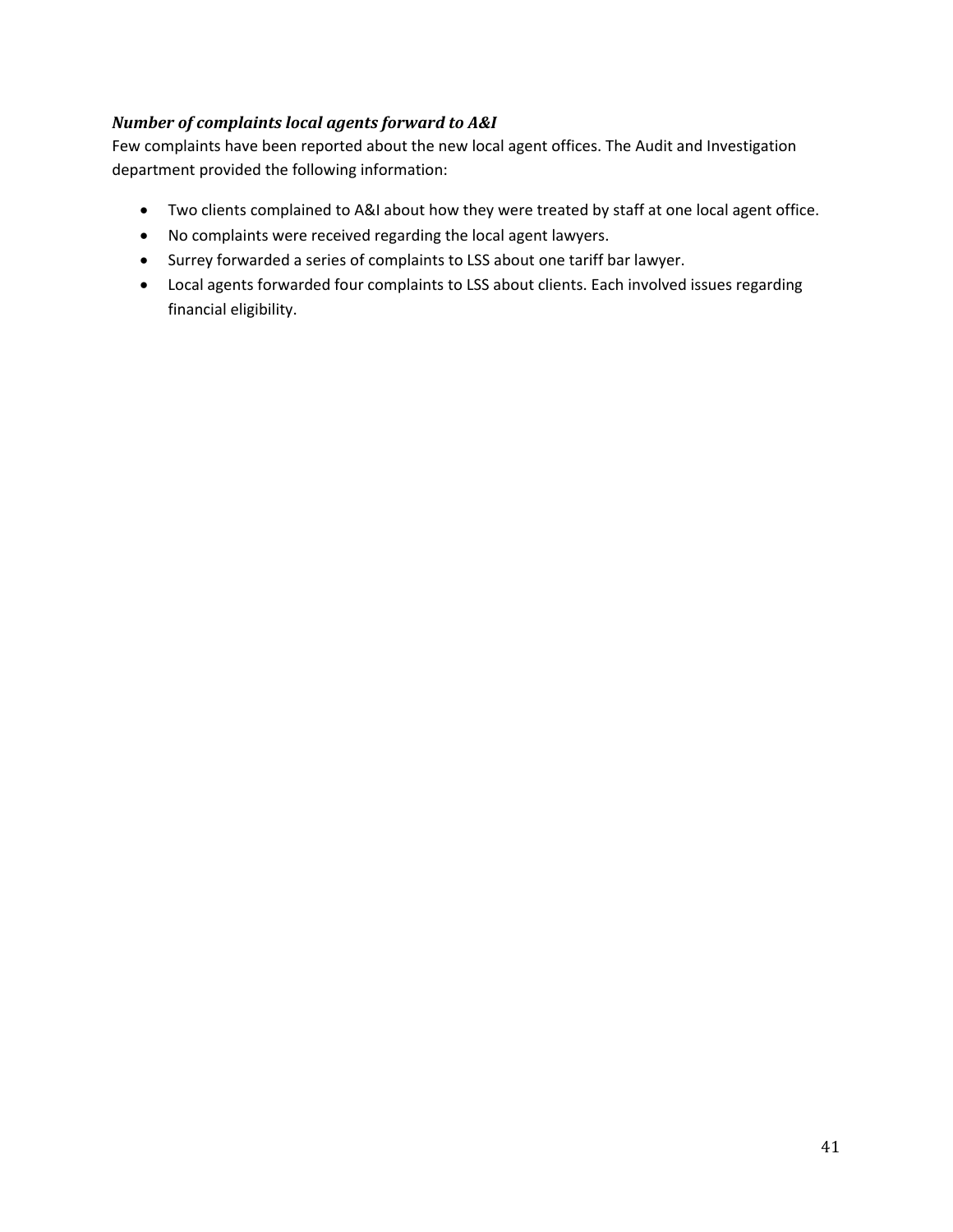# <span id="page-42-0"></span>**4.0 Strengths and Weaknesses**

The evaluation considered what, if anything, might have been done differently to better assist and support local agents to set up their offices; and whether there are any gaps to be filled in the new supporting structures.

### <span id="page-42-1"></span>**Local agent lawyers' view of the transition**

The following section describes the opinions of the 5 lawyers interviewed for the evaluation.

### *Expression of Interest process*

Local agents found the Expression of Interest process and contract negotiations straightforward overall. However, one commented that filling out the Expression of Interest was complicated and vague in terms of requirements. Another said they had to ask someone in another office to explain what the document meant with respect to technology.

No one had any concrete suggestions for how the process could be improved. One lawyer said the "government lingo" was complex. Another wondered if it had been well advertised because there did not seem to be a lot of interest in the area to take on the role.

### *Community outreach*

Local agents were asked if they had suggestions for how LSS could assist them to perform community outreach. One said they were not sure what community outreach means, but if it means to increase community knowledge about legal aid, then LSS was assisting as much as they could.

Another said it would be a benefit to have a seminar on the basics of community outreach: "What can we do, what kind of agencies to contact, what does it look like? People may not know how to go about it, especially the new agents. What community outreach looks like across the province might be very different."

Another said LSS could assist by paying the local agents better. "The money we get to run the local agent system allows us to get by but is not overly generous and it has raised a real issue for me in terms of reaching Aboriginal and remote communities…that's expensive and it takes more time."

One local agent said intake hours had to be reduced to facilitate community outreach.

### *LSS support during the transition*

The local agents said they felt supported during the transition. A number of them expressed appreciation for the Intake and Regional Centre manager and LSS staff.

The only complaint was with the IT department. One local agent office wanted to send referrals to lawyers via the computer rather than by fax, but IT said it was not possible. The agent contacted a local high tech firm which said it was possible.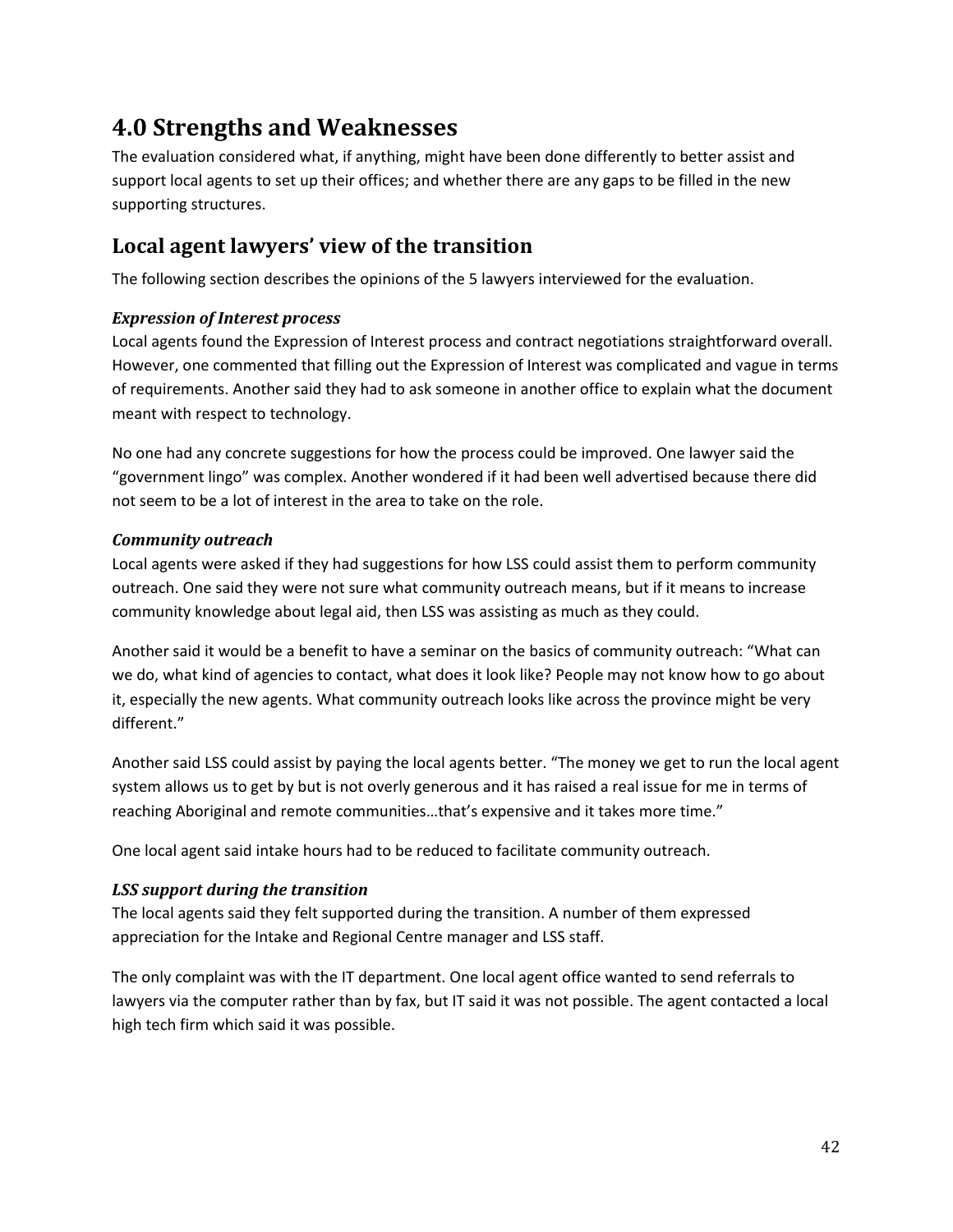Another said: "My only criticism is with the IT end of things since the transition. A couple of things have happened and I had to hire my own techies to sort them out. I don't know if LSS has any obligation, but it would have been nice to get a little help. When the Internet stops [which occurred at the courthouse] and LSS says, 'Well, it isn't us,' it's not helpful."

Two Intake Legal Assistants also commented on a perceived lack of IT support (see page 25). This appears to be at odds with the local agent contract which states that "the LSS Computer Helpdesk Service is available to provide support for LSS custom-built software applications. The helpdesk service will also be available to assist in resolving connectivity issues to the LSS technical environment. This helpdesk service will only be available if the Local Agent adheres to the current LSS technical software standards."

All local agents know who to contact at LSS if they have questions, and reported that LSS is very responsive to calls and emails.

The local agents said they were made aware of resources on the Local Agents Portal, but none of them said they use the portal.

They all said LSS prepared them well for their role as local agents. However, one said the staff training was insufficient for those who had not done intake before. The local agent said staff had just one day at the head office [it was in fact two days] and no hands-on training. Instead the office had to take its own initiative to provide hands-on training.

### *Going forward*

When asked what LSS could do better to support local agents, two of the local agents had no suggestions and said LSS had done well and were keeping them in the loop. One complimented the work of a staff member in Vancouver, but also commented: "Head office is a large organization where different things are said by different people. The left hand not knowing what the right is saying. That is the nature of a large governmental agency."

Two local agents raised issues that were mentioned by different lawyers earlier in the interviews. One said "I think the funding for the local agent office is insufficient. It is difficult to do the job we're doing under the contract with the funding provided. When you factor in wages and overhead, at the end of the day we squeak by and there's no room to grow or improve.… An improvement in funds would open up the options for what we could do here."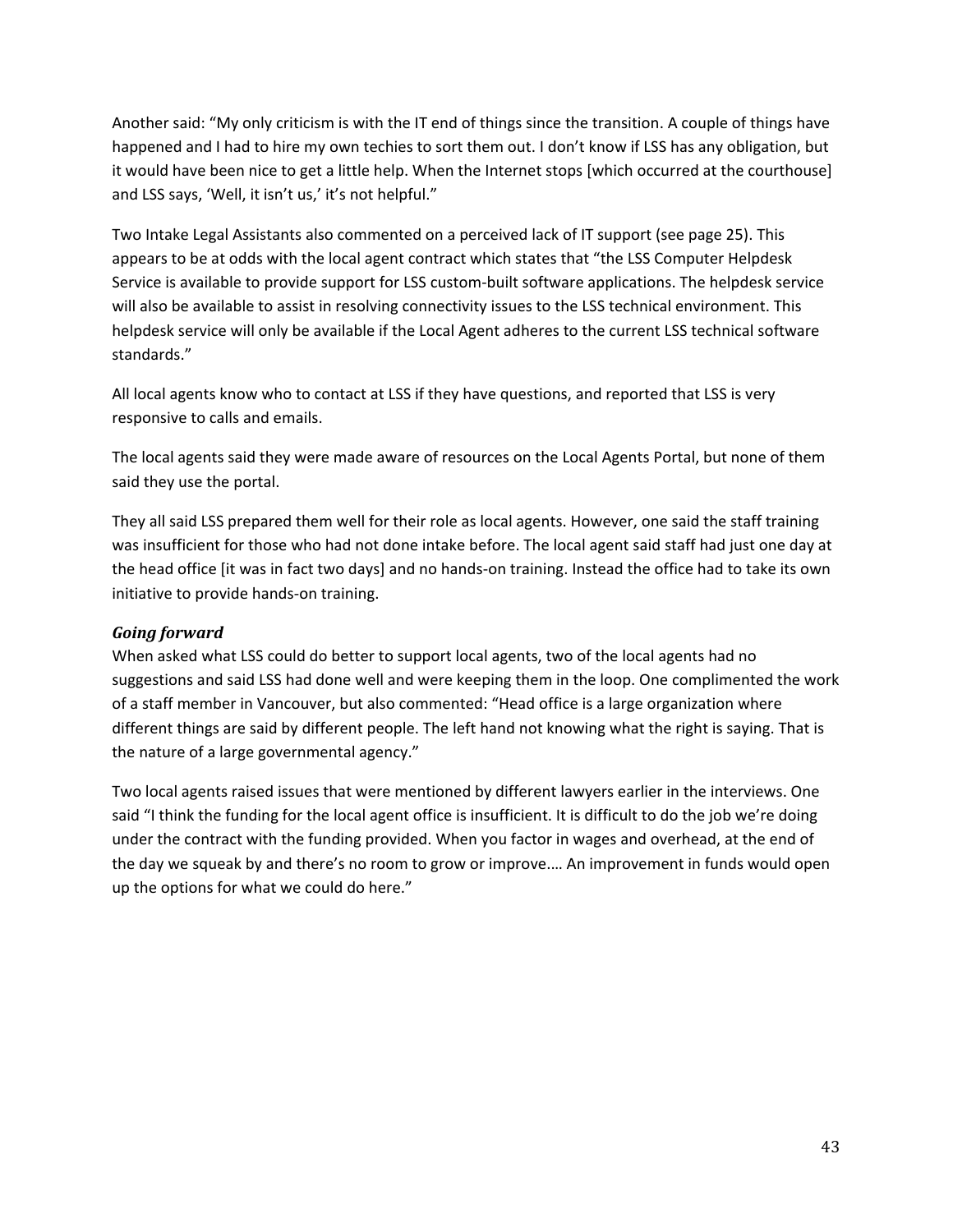### <span id="page-44-0"></span>**Intake legal assistants' view of transition**

The following section describes the opinions of the 13 ILAs interviewed for the evaluation.

### *Community outreach*

Only some of the ILAs do community outreach at the offices, and of those, there were different interpretations of what it entailed.

One ILA was committed to doing presentations, phone calls, dropping off publications or doing emails for two hours per week. Another sets aside Fridays, when the office is closed, for outreach with community agencies. Another counts the extra time spent with intake clients explaining processes and rights as outreach hours. One equated outreach with the new grant for expanded intake. Another described it as distributing public legal information and education materials: "It's not like there's a book on it. We're always popping into agencies with PLE when it's updated."

One said LSS was not doing a lot to support them to do community outreach. "They [LSS] suggest you should attend here or there, but nothing else."

Asked what LSS could do, this ILA said it comes down to money: "We are working to budget. You used to be able to send out pens and things. We phoned [LSS] and [were told] there wasn't anything." Another said: "I'm not sure that [LSS] could come up with something worthwhile."

#### *LSS support during the transition*

All of the ILAs said LSS is responsive to their calls and emails. They praised the Provincial Supervisors and Intake Services Coordinator for always getting back to them and being extremely helpful.

Three ILAs expressed frustration over trying to contact other employees at LSS. They were used to different circumstances when they were in a regional centre, which compounded their frustration.

"We don't have access to 'Who're You Going to Call.' There are some of the main numbers on the portal and there's intake, but to call case management directly, those numbers aren't there. Vancouver has casual intake workers and if they've entered a case and we don't recognize [the ILA's name] and can't find it on the portal, then we have to ask other intake."

Another ILA concurred: "I can see part of a last name [in CMS]…and would like to email them, but I don't have access [to the contact information]. The contact list is brief. It's hard to get through to these other offices. It is repetitive and frustrating. I don't understand why they are confidential when we're part of the same system."

The third said: "It was nicer when we had a directory to refer to, but we don't have the authority anymore, which is a bit of a burden."

Two ILAs expressed concern with IT. According to one: "I sent them a message and I still haven't heard back. They aren't as helpful as they could be. We aren't part of the LSS anymore, but it [IT support] was cut right off. It is a little harsh, I think. They could have provided us with a bit more support."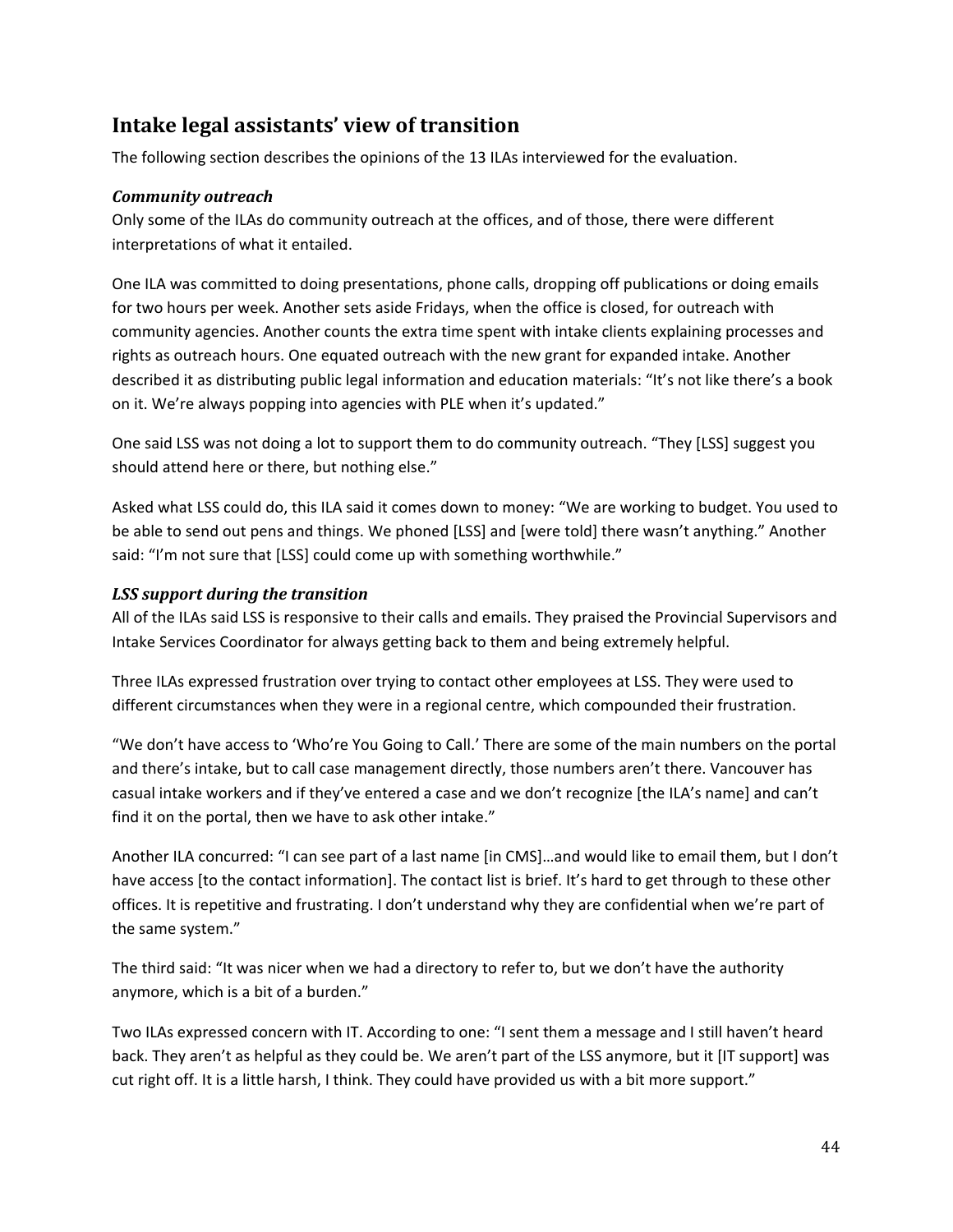### *Going forward*

The ILAs were asked what LSS could do to support them in their role. Their responses are reflected in the table below.

<span id="page-45-0"></span>*Table 12: Suggestions for support from LSS*

| Suggestion                              | Counts (ILAs may be counted more than<br>once) |
|-----------------------------------------|------------------------------------------------|
| Nothing/transition went well            | 6                                              |
| More money/hire more staff              | 4                                              |
| <b>IT assistance</b>                    |                                                |
| More training/training conferences      |                                                |
| Lessen workload                         |                                                |
| Keep them in the loop                   |                                                |
| Access to CMS notes (just to read them) |                                                |

Selected comments:

- "If you want things to work better, it comes down to dollars and cents."
- "Hire more staff so we could be interviewing in more places."
- "At the old office, a client would be at reception, and there was glass. We talked to them first. Now we're wide open for anything…to clients with mental health issues…it's been a concern a few times."
- "We used to be able to send an autofax from our computer to the referral lawyer but we lost that capability when we became a local agent so when we contacted IT they said to call our local people, but when we call local people, they say they don't have access to our system. IT said there was a program we could buy…but LSS won't allow them to access CMS. I understand, but I think they could help the local agents with that so they don't waste so much paper. Even if [IT] charged us a small fee; but they aren't even offering. I don't understand why IT isn't able to help us. That's my bugbear."
- "[LSS has] a hand in what we do, but not too much. It's a good balance. When we have a question, they're there."
- "I'm not sure that LSS could do anything, realistically, that they'd be willing to do."
- "We are swamped most of the time. We don't even have a casual for when one of us is away on holiday. The workload is so much more than it used to be."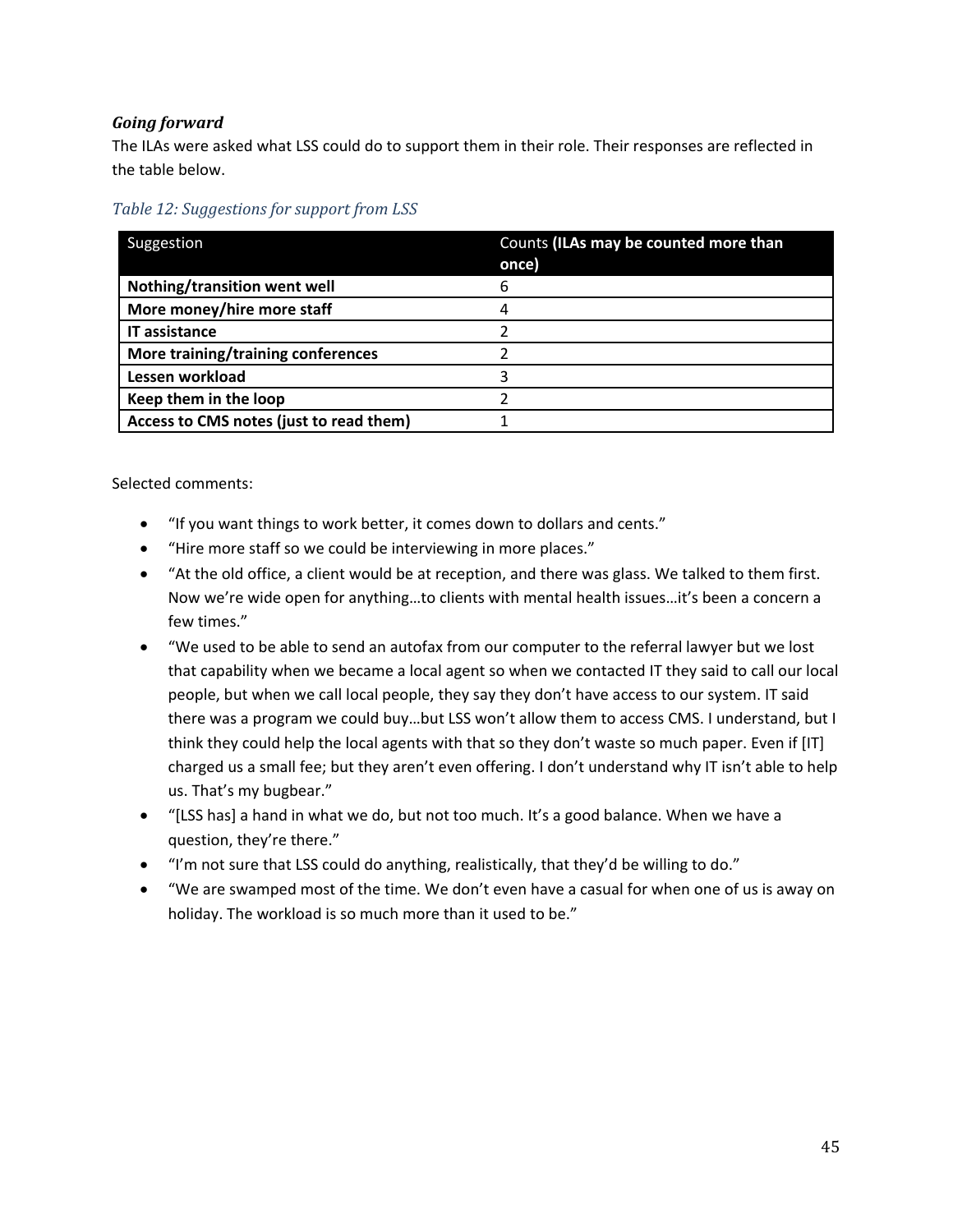# <span id="page-46-0"></span>**5.0 Conclusion**

The evaluation concludes that the local agent offices in Kamloops, Kelowna, Prince George, Surrey, and Victoria are largely meeting the objectives LSS set for the new offices: providing quality legal aid services in areas previously served by regional centres. However, there are areas that warrant closer attention.

The transition went relatively smoothly, with local agent lawyers and staff giving high praise to the efforts of the Intake and Regional Centre Manager, the Intake Services Coordinator, and the Provincial Supervisors for legal aid applications. Only the IT department stood out as being less helpful than some of the local agents and intake legal assistants would have liked.

PLEI materials are on display at all of the offices and staff are regularly ordering more, particularly on family law.

Access to legal aid was only temporarily affected in Kamloops, where it was not clear that legal aid services were still available and where the new office was located. There were instances in other locations where people were unaware of the new offices, but this was addressed early on.

In the local agents' first year, three of the offices experienced only a small change in the number of applications and referrals. Applications and referrals went down significantly in Kamloops, though since the evaluation, applications and referrals have so far rebounded. The Surrey office also saw a decline in applications and referrals during the first year of transition, but this was offset by satellite intake locations in Langley and New West.

Referrals for Aboriginal clients went down in Surrey and Victoria, but in Kelowna, Prince George and Kamloops, Aboriginal referrals went up. With respect equitable distribution of referrals, there was little change in the distribution patterns by local agents. While there were some minor shifts in referral patterns, these were modest and not suggestive of inequitable distribution practices.

Local agent lawyers are involved with legal stakeholders in their communities, but there was some indication that there is room for improvement regarding communication back to LSS.

All but one lawyer took hard-to-place cases in the first year, and all provided pro bono services. Each of the offices is performing community outreach, including to the Aboriginal community, but there appears to be some confusion about what community outreach entails. There was significant variation in the outreach work performed as recorded by each office; however it was up to each local agent to determine which activities were most appropriate for their respective offices and communities. LSS intended to provide additional support for local agent outreach but the timing of a restructuring of the Community Outreach department meant this did not occur in a meaningful way in 2010/2011.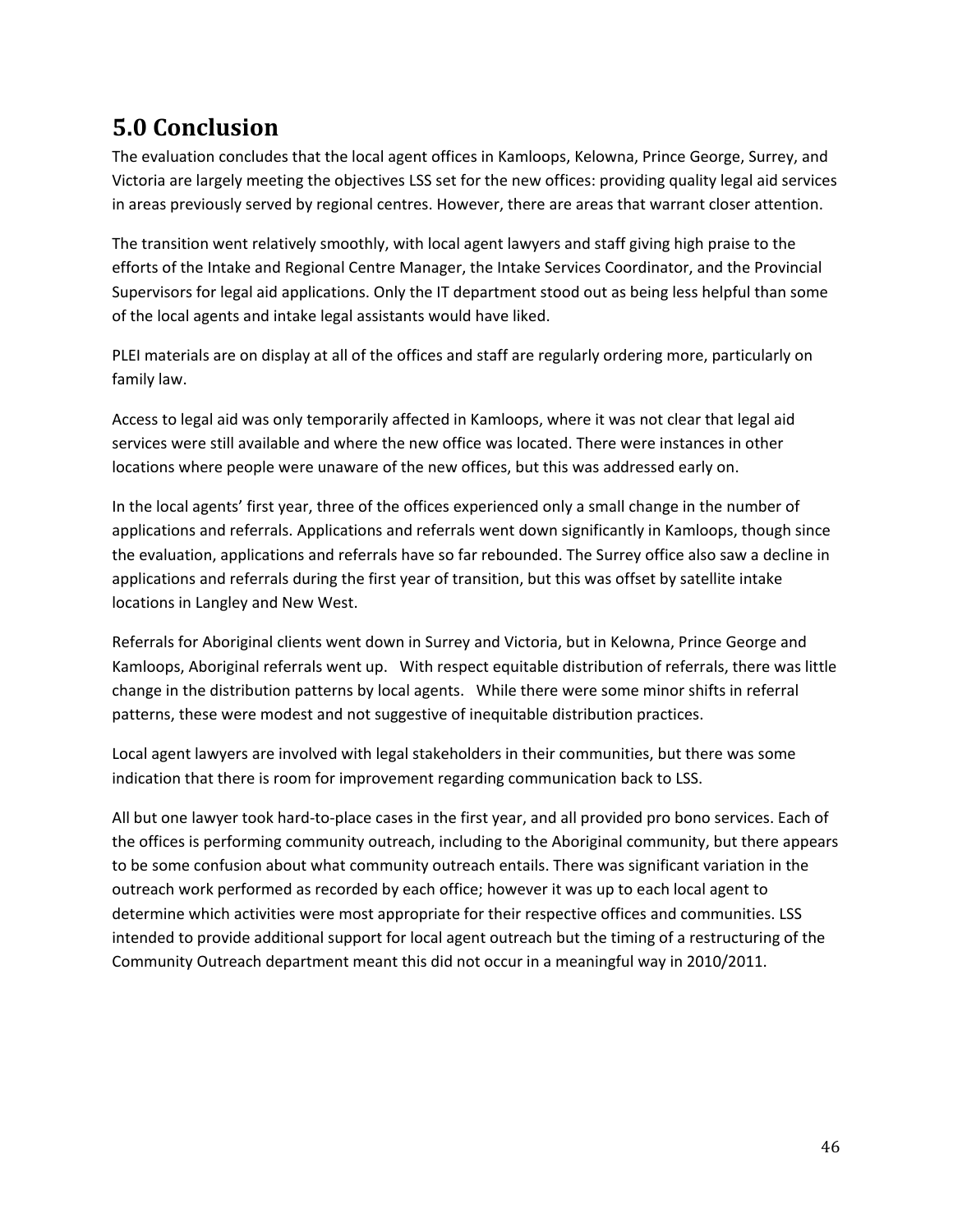Overall, the local agent offices have mitigated the loss of services unique to regional centres. They are also cost-effective. In 2009/2010, it cost LSS \$2,773,572 to operate all the regional centres except Terrace and Vancouver. In 2010/2011, the local agent offices cost LSS \$1,658,880—a savings of just over \$1 million.

However, some local agent lawyers and ILAs indicated that they are operating with the bare minimum needed, and that to really make a difference in their communities would require more funding.